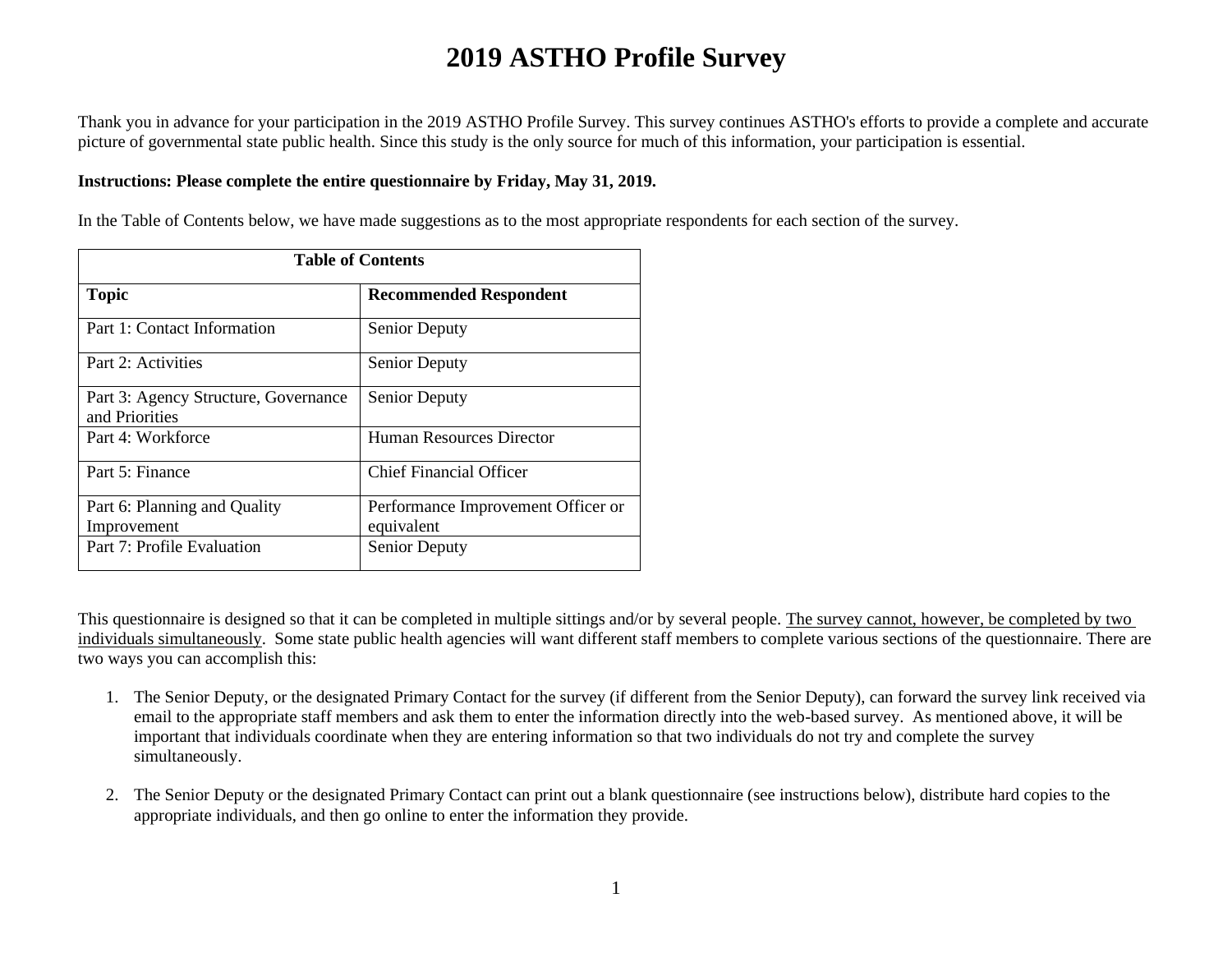#### **Contact Information**

On the top of the first page of each section, we have made suggestions as to the most appropriate respondents for each section of the survey (e.g. Part 5: Finance. To be completed by the Chief Financial Officer).

We request that the contact information of the person completing each part of the survey be entered on the first page of each section in case ASTHO needs to follow up on the responses provided. To edit the contact information, or to view the instructions at any time, click on the name of the section on the left panel.

#### **Saving Data**

As you complete the questionnaire, your responses will be saved when you click on the Next button the bottom of each page. Responses can be changed at any time until the survey is submitted using the "Submit Survey" button.

#### **Printing a Blank Survey**

You may print a blank version of the survey by clicking on the link provided online.

#### **Navigating the Survey**

Depending on your responses to some questions, related follow-up questions may or may not appear. To go to a specific section of the survey, you can click on the Table of Contents at any time (the icon with three horizontal lines on the upper left-hand corner of your screen). To return to a previous question or skip ahead, simply click on the name of the section on the left panel and then the link that includes the question number (e.g. to view/edit question 2.2, click on "Part 2: Activities" and then click on "2.1-2.5"). To access the Table of Contents, select the three horizontal lines available in the upper left corner of every survey page. Do not use the back button in the web browser.

Upon viewing a page of the survey, a check mark will appear beside the corresponding section within the Table of Contents. This check mark will appear whether or not you have completed the whole section of the survey, so we recommend reviewing each section manually for completion rather than relying upon checkmark placement. While this survey can be completed using Internet Explorer, we strongly recommend using Google Chrome for best functionality.

#### **Submitting Completed Survey**

Senior Deputies will receive an email with a pin number, which will be necessary to submit the completed survey for your agency. We request that the Senior Deputy, State Health Official, or the designated Primary Contact for the survey check the entries prior to final submission of your survey to ensure that all sections are completed and information is correct. To submit the completed survey, click on the "Submit Survey" button at the end of the survey.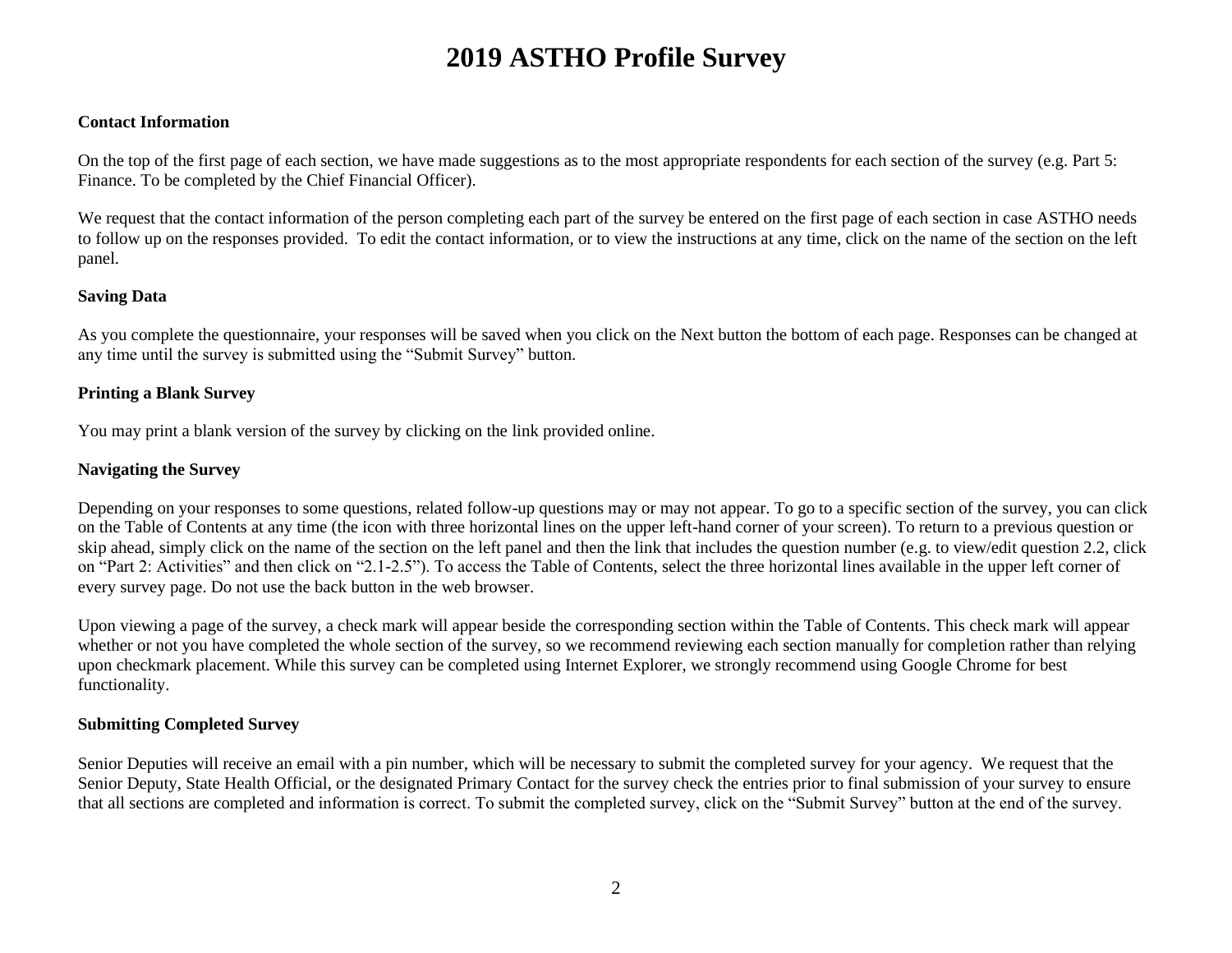#### **Printing a Completed Survey**

You will have the option to print out a copy of your responses upon submission of the survey.

#### **Report Findings**

Data from this survey will be analyzed and published in an interactive dashboard on ASTHO's website in fall 2019. ASTHO will make state-specific information available to the public as required by our funding agreements with the Robert Wood Johnson Foundation and the Centers for Disease Control and Prevention. ASTHO will make this data available to researchers who agree to ASTHO's data use policy and whose research will benefit public health practice. Visit ASTHO's data and analysis web page for more information about the survey data use agreement and publicly available data at: http://www.astho.org/Research.aspx.

Your participation and effort are sincerely appreciated!

#### **Technical Assistance**

If you experience problems navigating the questionnaire or if you have questions related to the survey questions, please contact the Profile Team at (571) 318-5414 or profile@astho.org.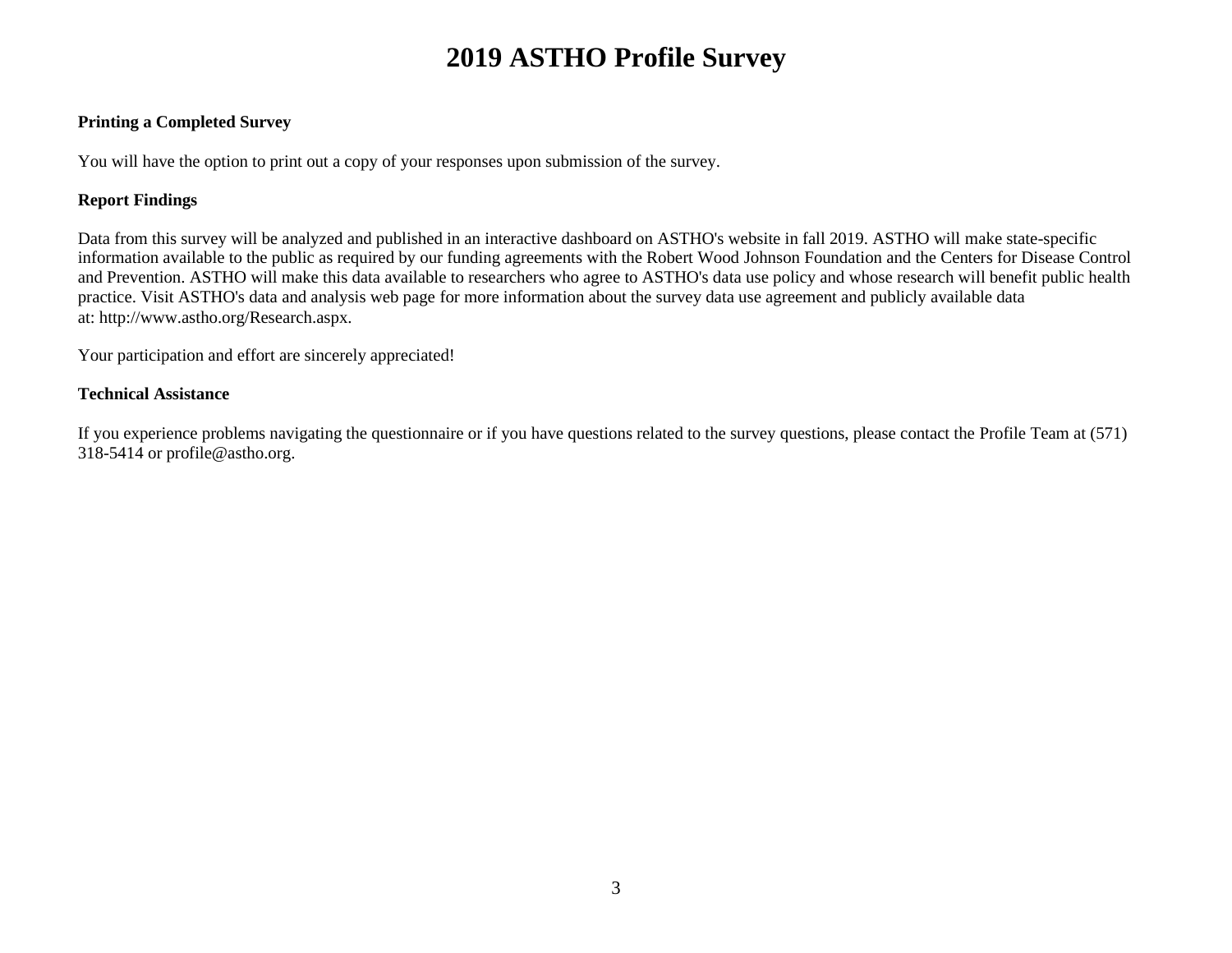**Part 1: Contact Information**

Please confirm the name of state public health agency: <u>Prefilled</u>

**Please select the state your agency represents: \_\_\_\_\_\_\_\_\_\_\_**

**Respondent Information for Primary Contact**

**Name of Primary Contact for this survey: \_\_\_\_\_\_\_\_\_\_\_\_\_\_\_\_\_\_\_\_\_\_\_\_**

**Title: \_\_\_\_\_\_\_\_\_\_\_\_\_\_\_\_\_\_\_\_\_\_\_\_\_**

**Email: \_\_\_\_\_\_\_\_\_\_\_\_\_\_\_\_\_\_**

**Telephone: \_\_\_\_\_\_\_\_\_\_\_\_\_\_**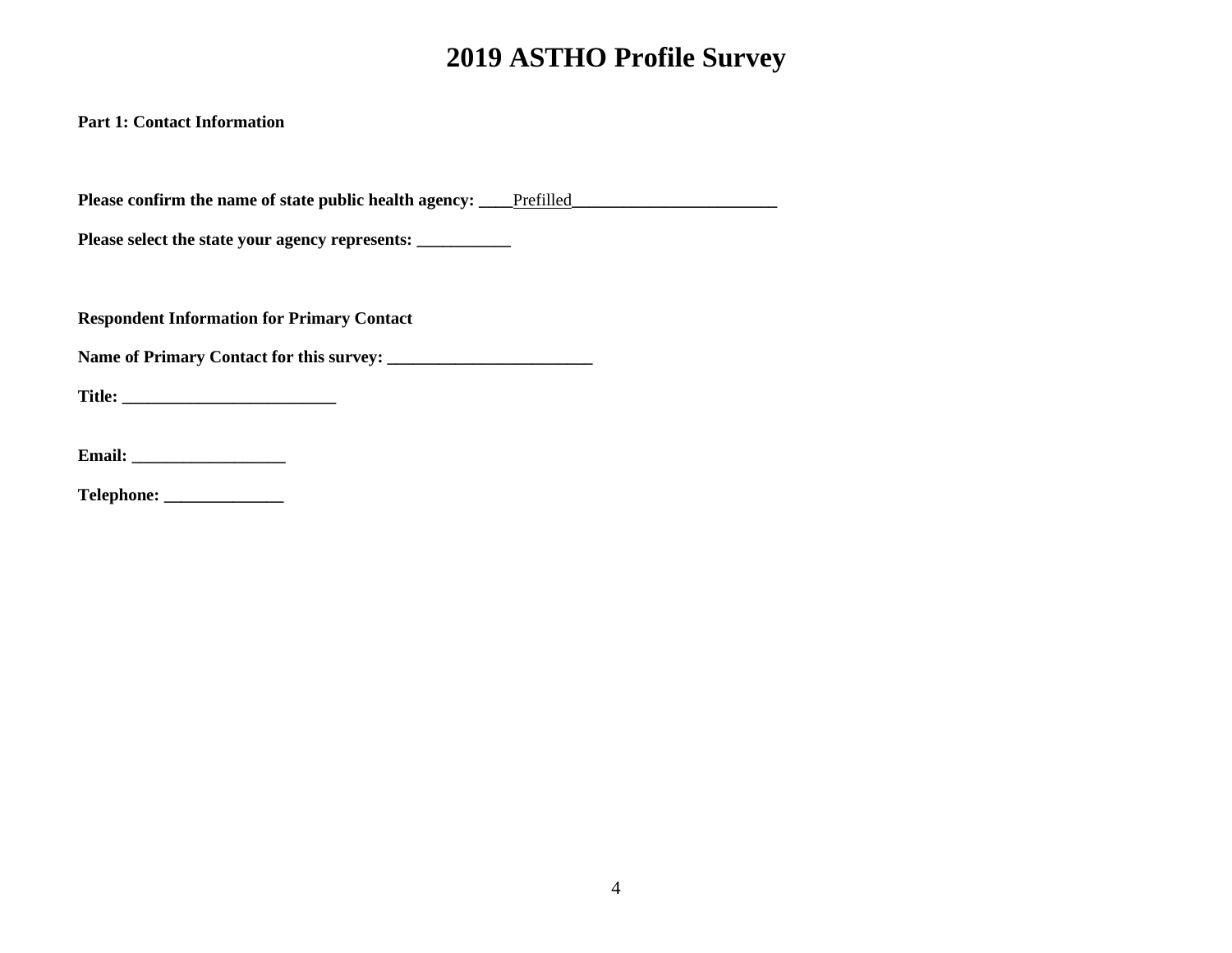#### **Part 2: Activities**

To be completed by the Senior Deputy.

### **Contact Information**

Please provide a contact for the following activities questions should ASTHO need to follow up regarding this information.

 $\Box$  Check here if the respondent information for this section is the same as that of the Primary Contact for the survey. (Please note: the Primary Contact information will not appear until you check this box.)

| Name              |  |
|-------------------|--|
| Position or Title |  |
|                   |  |
| E-mail address    |  |

**Instructions:** 

Part 2 is the longest and most detailed section of the survey. The information collected in the following questions will allow ASTHO to describe the full range of state public health agency responsibilities.

We are interested in the range of public health activities performed or supported by your state health agency**; if your agency is under a larger umbrella agency, please only answer for the public health division/department**. For each activity in the charts below and on the following pages, select YES or NO to indicate whether or not your agency supported the activity during the past year.

### **Please select YES if:**

- Your agency has either performed the activity directly or contracted out the activity. This includes the following situations:
	- o State health agency employees in any office location perform an activity
	- o Your agency contracts with another organization (local health department or other organization) to perform an activity
	- o One or more local health departments—staffed by state employees—perform an activity
	- o Your agency passes money through to one or more local health departments to perform an activity and actively monitors/evaluates the activities funded by these pass throughs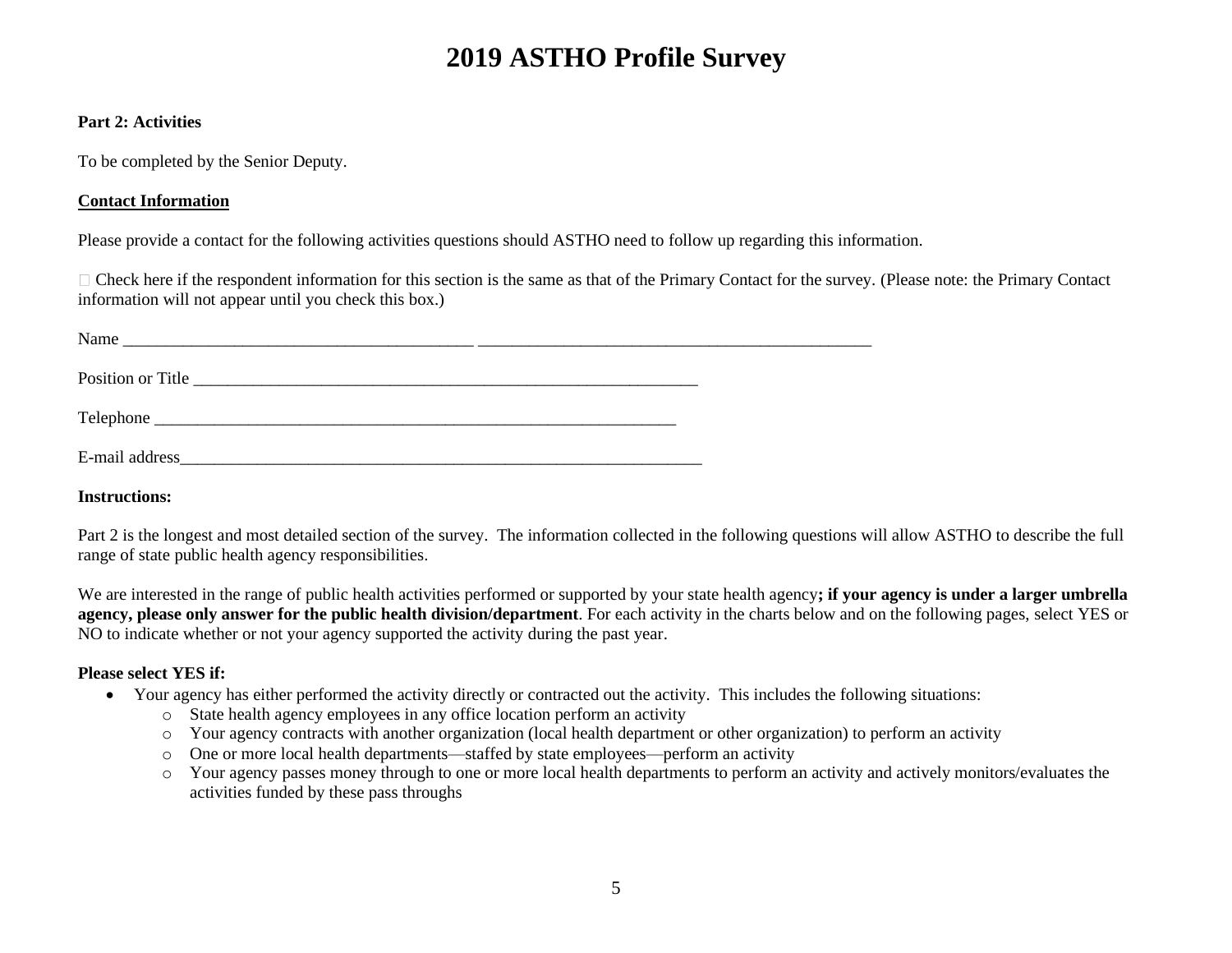#### **Please select NO if:**

- An activity is performed by local health departments and there is no financial responsibility on the part of the state health agency
- Your agency passes money through to another organization (local health department or other organization) and **doesn't** actively monitor how the money is spent

### **2.1 Immunizations.** (For **EACH cell**, select Yes or No)

|                                         | Performed by state public health agency<br>directly or via contract |
|-----------------------------------------|---------------------------------------------------------------------|
| Child immunizations                     |                                                                     |
| Vaccine order management and            | $\Box$ Yes<br>$\Box$ No                                             |
| inventory distribution                  |                                                                     |
| Administration of vaccine to population | $\sqcap$ Yes<br>$\Box$ No                                           |
| Adult immunizations                     |                                                                     |
| Vaccine order management and            | $\sqcap$ Yes<br>$\Box$ No                                           |
| inventory distribution                  |                                                                     |
| Administration of vaccine to population | $\Box$ Yes<br>$\Box$ No                                             |
| International travel immunizations      |                                                                     |
| Vaccine order management and            | Yes<br>$\Box$ No                                                    |
| inventory distribution                  |                                                                     |
| Administration of vaccine to population | Yes<br>Nο                                                           |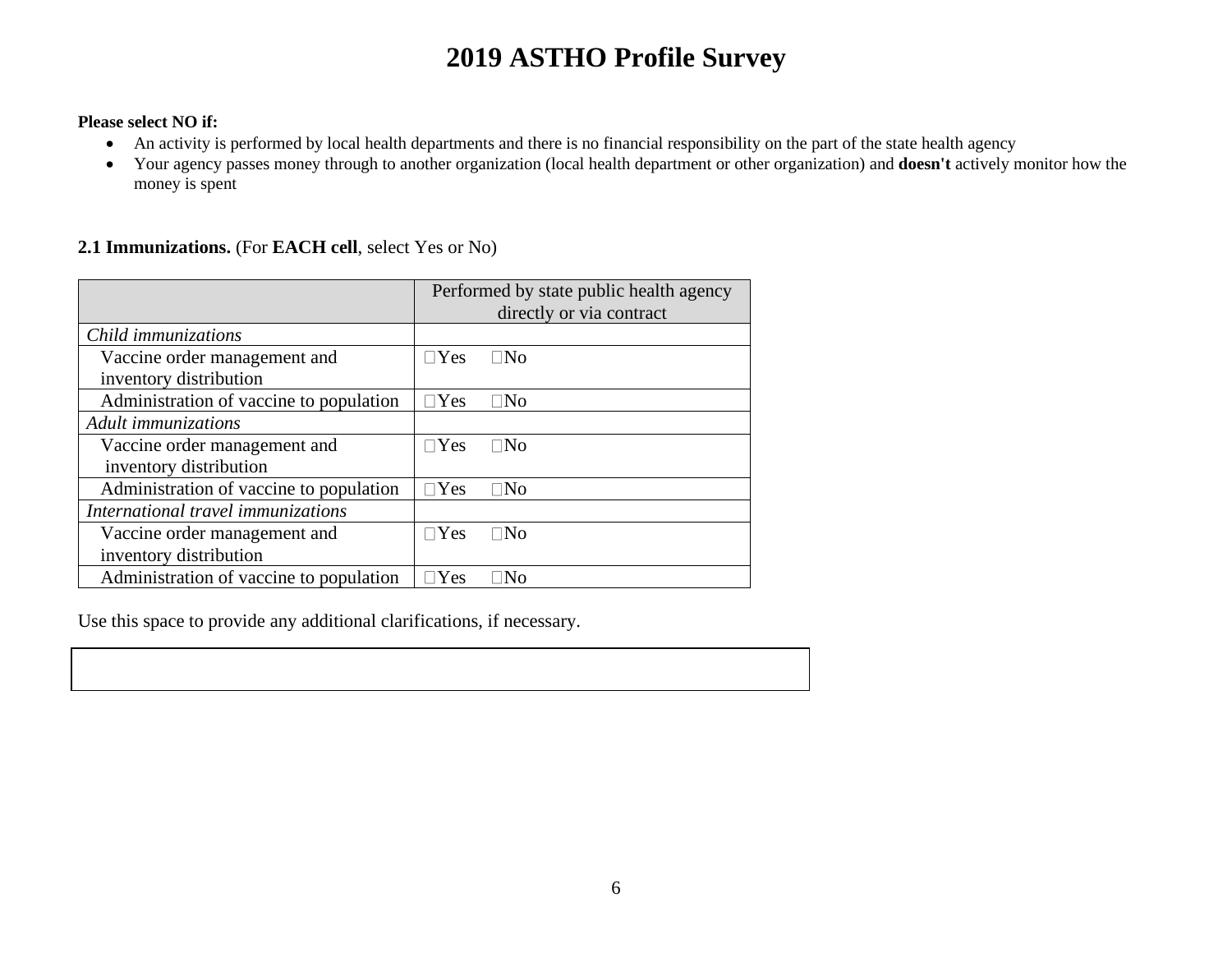### **2.2 Specific diseases or conditions** (For **EACH cell**, select Yes or No)

*\*Population-based primary prevention refers to actions aimed at intervening before health effects occur in a population. Examples include: health education/promotion; public policies or legislation to ban hazardous products or mandate safe practices; immunization against disease.*

|                                                | Performed by state public health |
|------------------------------------------------|----------------------------------|
|                                                | agency directly or via contract  |
| <b>Tuberculosis</b>                            |                                  |
| Screening                                      | $\square$ Yes<br>$\square$ No    |
| Treatment                                      | $\Box$ Yes<br>$\Box$ No          |
| <b>HIV/AIDS</b>                                |                                  |
| Population-based primary prevention*           | <b>No</b><br>Yes                 |
| Screening                                      | $\Box$ Yes<br>$\square$ No       |
| Treatment                                      | $\Box$ Yes<br>$\square$ No       |
| Other STDs                                     |                                  |
| Counseling $&$ partner notification            | $\square$ Yes<br>$\square$ No    |
| Screening                                      | $\square$ Yes<br>$\square$ No    |
| Treatment                                      | $\Box$ Yes<br>$\square$ No       |
| High blood pressure                            |                                  |
| Population-based primary prevention*           | $\Box$ Yes<br>$\Box$ No          |
| Screening                                      | $\square$ No<br>$\Box$ Yes       |
| Treatment                                      | $\Box$ No<br>$\Box$ Yes          |
| Cardiovascular disease                         |                                  |
| Screening                                      | Yes<br>$\Box$ No                 |
| Treatment                                      | $\Box$ No<br>$\Box$ Yes          |
| <b>Diabetes</b>                                |                                  |
| Population-based primary prevention*           | $\Box$ Yes<br>$\Box$ No          |
| Prediabetes screening                          | $\Box$ Yes<br>$\square$ No       |
| Diabetes screening                             | $\Box$ Yes<br>$\square$ No       |
| Treatment                                      | $\Box$ Yes<br>$\square$ No       |
| <i><b>Obesity</b></i>                          |                                  |
| Nutrition population-based primary prevention* | $\Box$ Yes<br>$\Box$ No          |
| Physical activity population-based primary     | $\Box$ Yes<br>$\Box$ No          |
| prevention*                                    |                                  |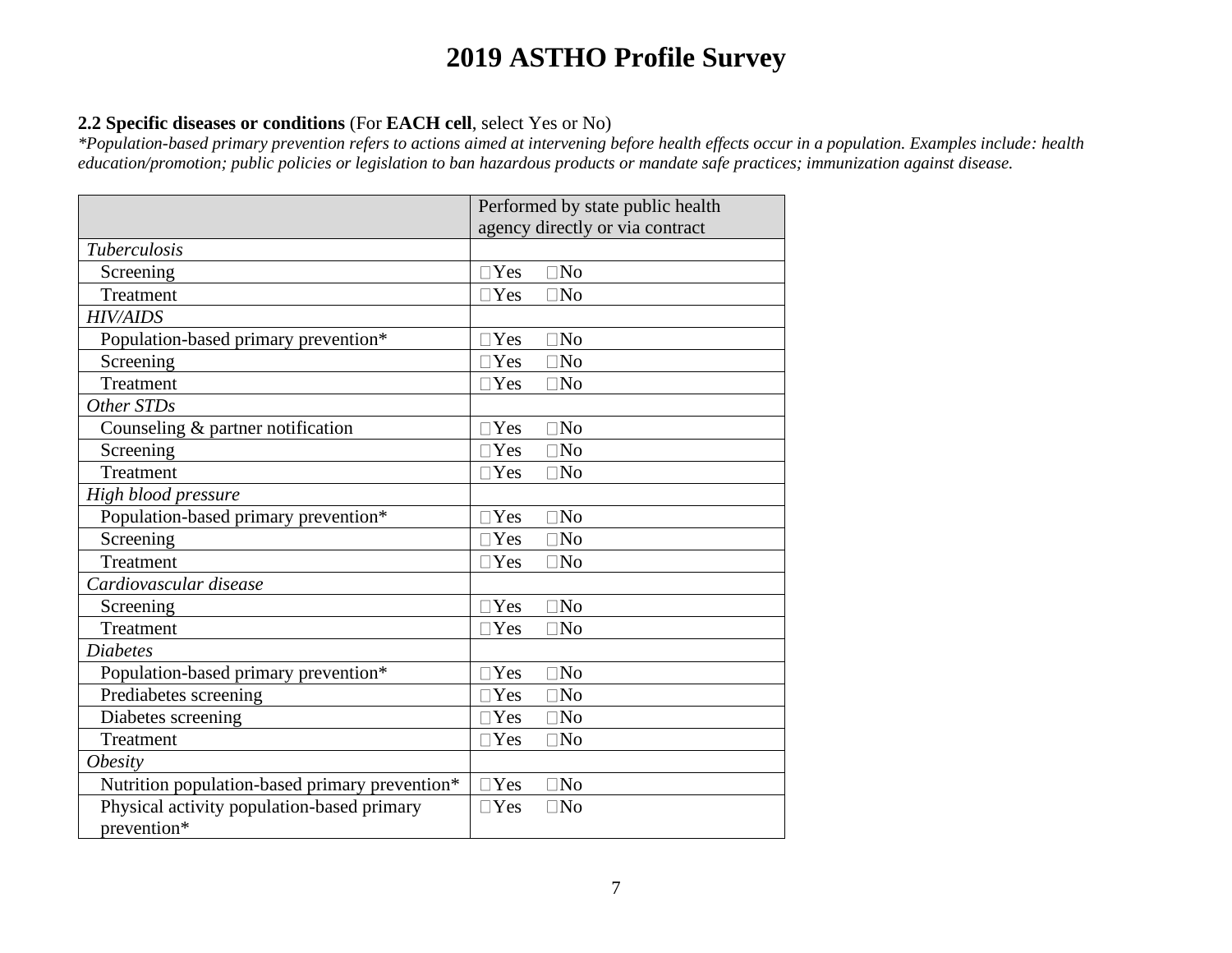### **2.2 Specific diseases or conditions (continued).** (For **EACH cell**, select Yes or No)

*\*Population-based primary prevention refers to actions aimed at intervening before health effects occur in a population. Examples include: health education/promotion; public policies or legislation to ban hazardous products or mandate safe practices; immunization against disease.*

|                                      | Performed by state public health agency |
|--------------------------------------|-----------------------------------------|
|                                      | directly or via contract                |
| Obesity $(ctd.)$                     |                                         |
| <b>BMI</b> screening                 | $\Box$ No<br>$\Box$ Yes                 |
| Adults and/or children.              |                                         |
| Treatment                            | $\sqcap$ Yes<br>$\Box$ No               |
| Asthma                               |                                         |
| Population-based primary prevention* | $\square$ No<br>Yes                     |
| Screening                            | Yes<br>$\square$ No                     |
| Treatment                            | $\exists$ Yes<br>$\square$ No           |
| <b>Blood</b> lead                    |                                         |
| Screening                            | $\square$ No<br>$\exists$ Yes           |
| Treatment                            | $\square$ Yes<br>$\square$ No           |
| Cancer                               |                                         |
| Skin cancer population-based primary | $\Box$ Yes<br>$\square$ No              |
| Prevention*                          |                                         |
| Breast and cervical screening        | Yes<br>$\square$ No                     |
| Breast and cervical treatment        | $\square$ No<br>Yes                     |
| Colon/rectum screening               | Yes<br>$\square$ No                     |
| Colon/rectum treatment               | $\exists$ Yes<br>$\square$ No           |
| Other cancer screening               | $\Box$ No<br>Yes                        |
| Other cancer treatment               | $\exists$ Yes<br>$\square$ No           |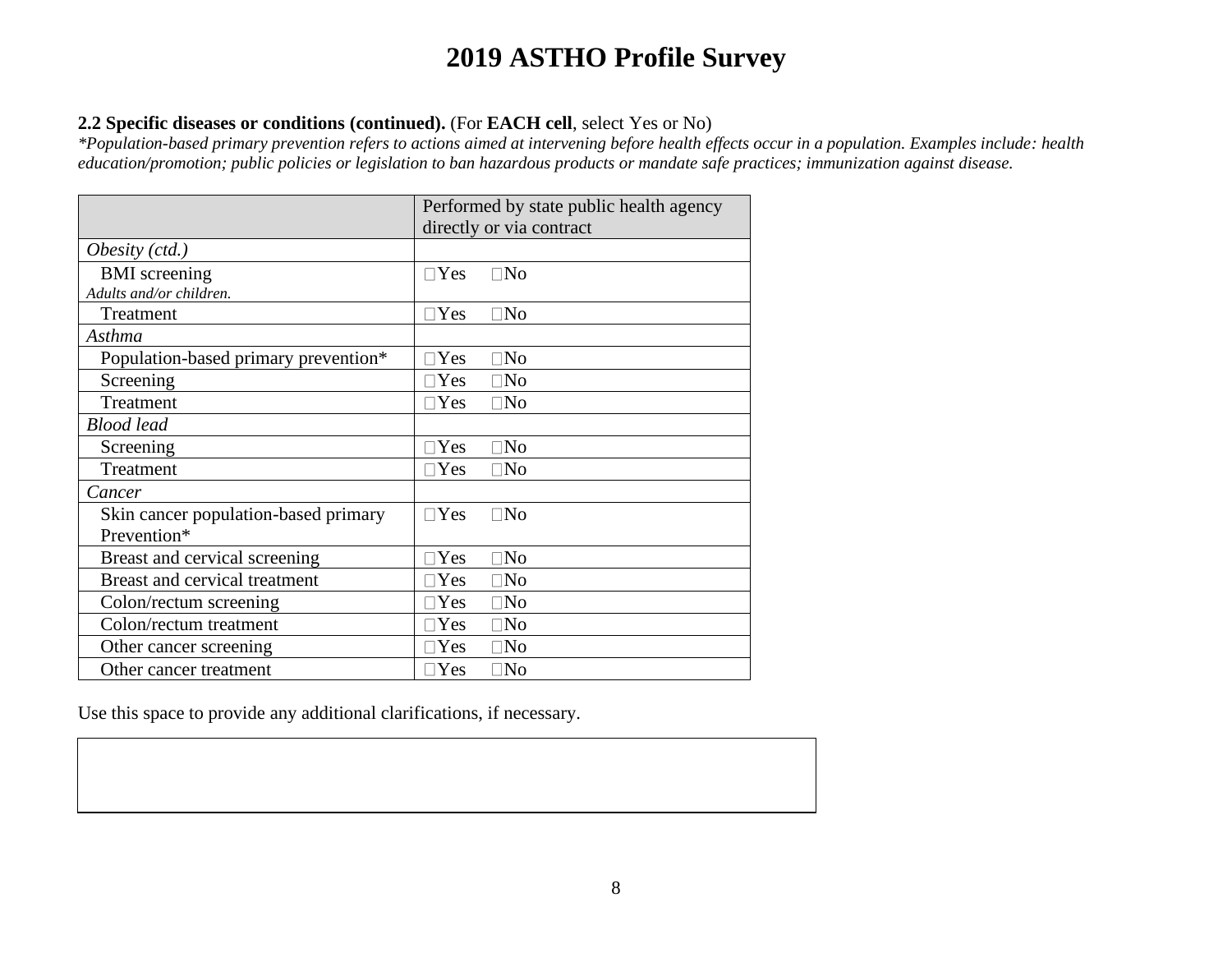**2.3 Maternal, child, and adolescent health services.** (For **EACH cell**, select Yes or No)

|                                                                      | Performed by state public health agency |
|----------------------------------------------------------------------|-----------------------------------------|
|                                                                      | directly or via contract                |
| <b>WIC</b>                                                           | $\Box$ Yes<br>$\square$ No              |
| Non-WIC nutrition assessment and                                     | $\Box$ Yes<br>$\Box$ No                 |
| counseling                                                           |                                         |
| Unintended pregnancy population-based                                | $\Box$ Yes<br>$\Box$ No                 |
| primary prevention                                                   |                                         |
| Family planning                                                      | $\square$ No<br>Yes                     |
| Prenatal care                                                        | Yes<br>$\square$ No                     |
| Obstetrical care                                                     | Yes<br>$\square$ No                     |
| Newborn screening                                                    | $\Box$ Yes<br>$\square$ No              |
| Includes non-laboratory and follow-up activities.                    |                                         |
| Perinatal treatment                                                  | $\Box$ Yes<br>$\square$ No              |
| Perinatal regionalization                                            | $\square$ Yes<br>$\square$ No           |
| Providing or establishing regional systems                           |                                         |
| designating at which birth facilities pregnant                       |                                         |
| women and infants at high risk of complications<br>may receive care. |                                         |
| Maternal and child health home visits                                | $\Box$ Yes<br>$\square$ No              |
| <b>EPSDT</b>                                                         | $\square$ Yes<br>$\square$ No           |
| Early and Periodic Screening, Diagnostic, and                        |                                         |
| Treatment benefit-comprehensive and                                  |                                         |
| preventative health care services for children                       |                                         |
| under age 21 who are enrolled in Medicaid.                           |                                         |
| Child nutrition (day care providers)                                 | Yes<br>$\square$ No                     |
| Early intervention services for children                             | Yes<br>$\square$ No                     |
| A range of targeted services under the Individuals                   |                                         |
| with Disabilities Education Act (IDEA) to help                       |                                         |
| young children with developmental delays or                          |                                         |
| specific health conditions.                                          |                                         |
| Other services for children and/or youth                             | $\Box$ Yes<br>$\square$ No              |
| with special healthcare needs                                        |                                         |
| Exclude early intervention services.                                 |                                         |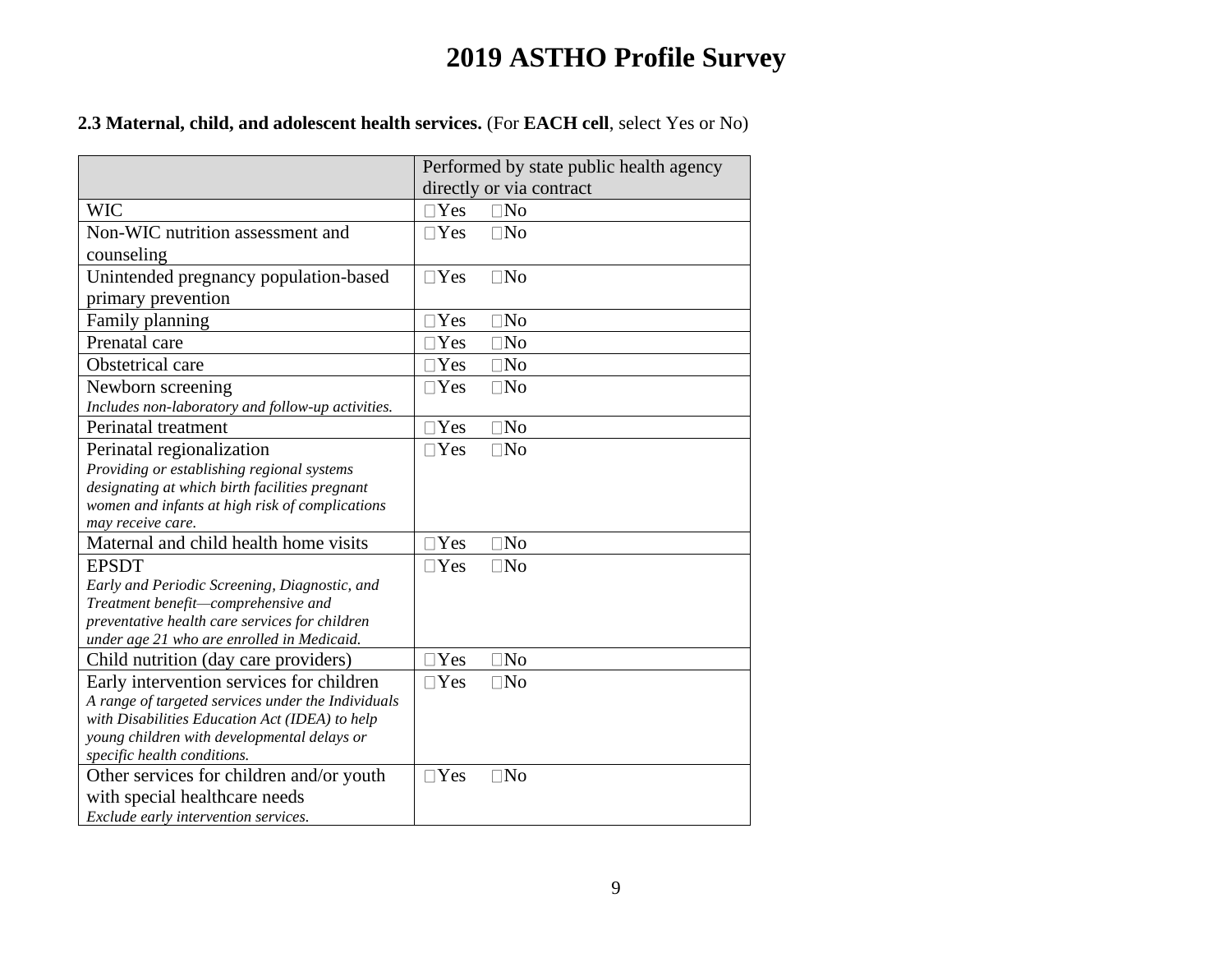### **2.3 Maternal, child and adolescent health services (continued).** (For **EACH cell**, select Yes or No)

|                                                                                                                                                                                                             | Performed by state public health agency<br>directly or via contract |
|-------------------------------------------------------------------------------------------------------------------------------------------------------------------------------------------------------------|---------------------------------------------------------------------|
| Well child services                                                                                                                                                                                         | $\Box$ Yes<br>$\Box$ No                                             |
| Comprehensive primary care clinics for<br>children                                                                                                                                                          | $\Box$ Yes<br>$\Box$ No                                             |
| School health services (non-clinical)<br>Includes screening and referring students to care,<br>providing health counseling and education, and<br>handling lice outbreaks.                                   | $\Box$ Yes<br>⊟No                                                   |
| Comprehensive school health clinical<br>services<br>Includes administering medications and treatments<br>and providing first aid. Also includes athlete<br>physicals and the services of athletic trainers. | $\square$ Yes<br>∏No                                                |
| Sex education                                                                                                                                                                                               | Yes<br>™o                                                           |
| Abstinence only education                                                                                                                                                                                   | Yes<br>INo                                                          |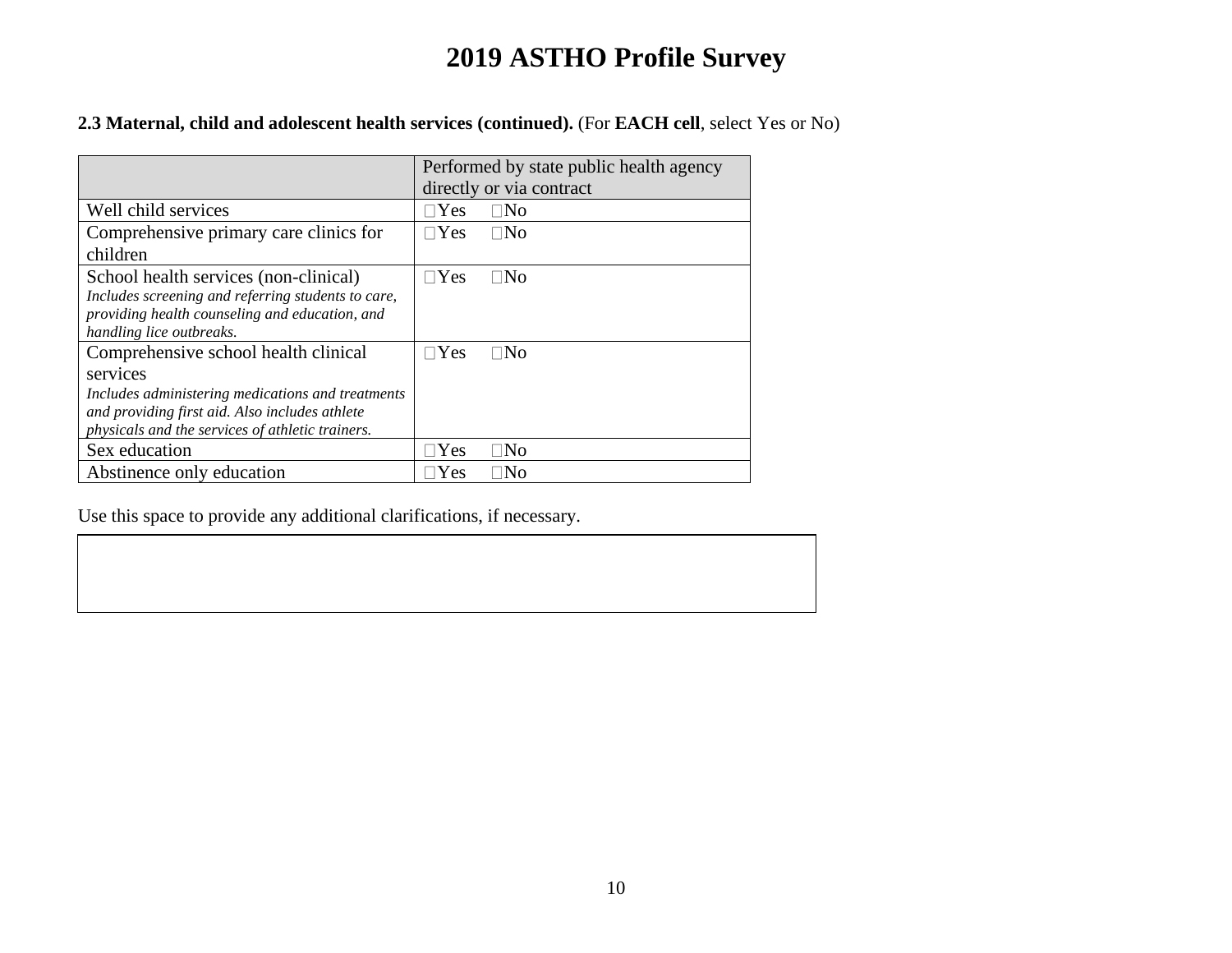### **2.4. Behavioral health.** (For **EACH cell**, select Yes or No)

|                                                                                                                                                                                       | Performed by state public health agency<br>directly or via contract |
|---------------------------------------------------------------------------------------------------------------------------------------------------------------------------------------|---------------------------------------------------------------------|
| Tobacco population-based primary prevention                                                                                                                                           | $\Box$ Yes<br>$\square$ No                                          |
| Other drugs and alcohol population-based primary<br>prevention                                                                                                                        | $\Box$ No<br>$\Box$ Yes                                             |
| Syringe and needle exchange and disposal                                                                                                                                              | $\square$ No<br>$\Box$ Yes                                          |
| Other harm reduction strategies                                                                                                                                                       | $\square$ No<br>$\Box$ Yes                                          |
| Includes supervised consumption services, Naloxone<br>distribution, drug checking (e.g., fentanyl test strips).                                                                       |                                                                     |
| Substance misuse clinical preventive services                                                                                                                                         | $\square$ No<br>$\Box$ Yes                                          |
| Substance misuse treatment services<br>Includes counseling, inpatient and outpatient treatment, hospital<br>programs, case/care management, medication, recovery support<br>services. | $\Box$ Yes<br>$\Box$ No                                             |
| Substance misuse facilities                                                                                                                                                           | $\square$ No<br>$\Box$ Yes                                          |
| Suicide population-based primary prevention                                                                                                                                           | $\square$ No<br>$\Box$ Yes                                          |
| Mental illness clinical preventive services                                                                                                                                           | $\Box$ Yes<br>$\square$ No                                          |
| Mental illness treatment                                                                                                                                                              | $\Box$ Yes<br>$\square$ No                                          |
| State-run behavioral health centers/state-run<br>psychiatric hospitals                                                                                                                | $\Box$ No<br>$\Box$ Yes                                             |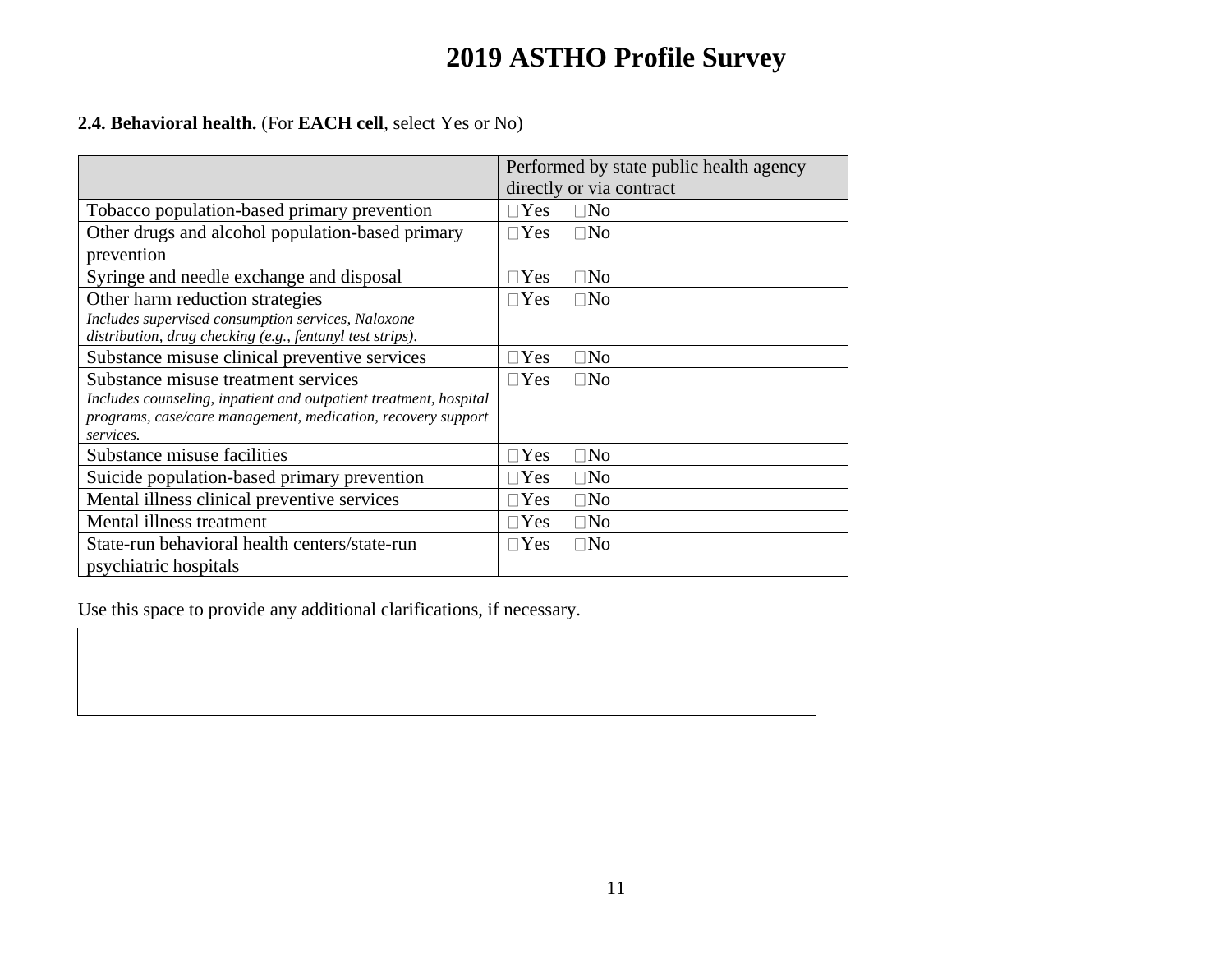### **2.5 Other clinical health services provided to individuals.** (For **EACH cell**, select Yes or No)

|                                       | Performed by state public health agency |
|---------------------------------------|-----------------------------------------|
|                                       | directly or via contract                |
| Comprehensive primary care for adults | $\neg$ Yes<br>∃No                       |
| Oral health                           | $\Box$ Yes<br>∃No                       |

### **2.6 Injury and violence.** (For **EACH cell**, select Yes or No)

|                                                          | Performed by state public health agency |
|----------------------------------------------------------|-----------------------------------------|
|                                                          | directly or via contract                |
| Injury population-based primary prevention               | $\sqcap$ Yes<br>$\Box$ No               |
| Includes fall prevention, vehicular safety programs, and |                                         |
| drowning prevention programs. Does not include suicide   |                                         |
| prevention.                                              |                                         |
| Violence population-based primary prevention             | $\exists$ Yes<br>$\Box$ No              |
| Sexual assault victims' services                         | $\Box$ Yes<br>$\Box$ No                 |
| Includes crisis counseling, Sexual Assault Response Team |                                         |
| (SART), legal services, accompaniment and advocacy.      |                                         |
| Domestic violence victims' services                      | $\exists$ Yes<br>$\Box$ No              |
| Child protection/medical evaluation                      | $\exists$ Yes<br>$\square$ No           |

### **2.7 Correctional system.** (For **EACH cell**, select Yes or No)

|                                                            | Performed by state public health agency<br>directly or via contract |
|------------------------------------------------------------|---------------------------------------------------------------------|
| Comprehensive correctional healthcare                      | $\sqcap$ Yes<br>$\Box$ No                                           |
| Agency has primary responsibility for providing healthcare |                                                                     |
| in the correctional facility.                              |                                                                     |
| Limited services in correctional facilities                | $\Box$ Yes $\Box$ No                                                |
| Includes STD testing, TB testing and screening.            |                                                                     |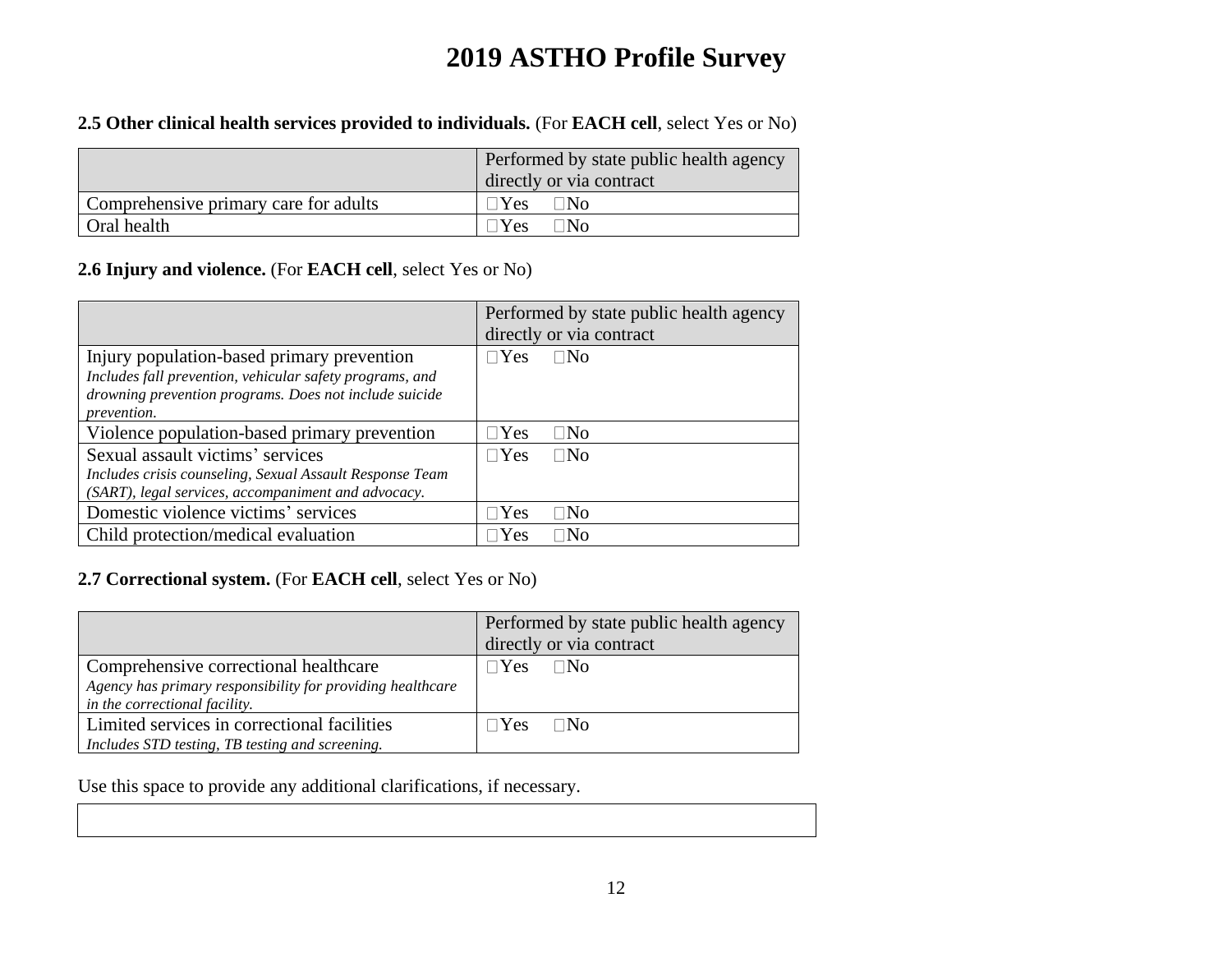### **2.8 Registry maintenance.** (For **EACH cell**, select Yes or No)

|                     | Performed by state public health agency<br>directly or via contract |
|---------------------|---------------------------------------------------------------------|
| Birth defects       | $\Box$ Yes<br>$\Box$ No                                             |
| Cancer              | $\Box$ Yes<br>$\Box$ No                                             |
| Child immunizations | $\Box$ Yes<br>$\square$ No                                          |
| Diabetes            | $\Box$ Yes<br>$\square$ No                                          |
| Hepatitis C         | $\Box$ Yes<br>$\Box$ No                                             |
| Other (specify)     | $\Box$ Yes<br>$\exists\mathrm{No}$                                  |

### **2.9. Professional licensure.** (For **EACH cell**, select Yes or No)

|                               | Performed by state public health agency |  |
|-------------------------------|-----------------------------------------|--|
|                               | directly or via contract                |  |
| Dentists                      | $\Box$ Yes<br>$\Box$ No                 |  |
| Nurses (any level)            | $\Box$ Yes<br>$\Box$ No                 |  |
| Pharmacists                   | $\Box$ Yes<br>$\square$ No              |  |
| Physicians                    | $\Box$ Yes<br>$\square$ No              |  |
| Physician assistants          | $\Box$ Yes<br>$\square$ No              |  |
| Other professionals (specify) | $\Box$ Yes<br>$\Box\mathrm{No}$         |  |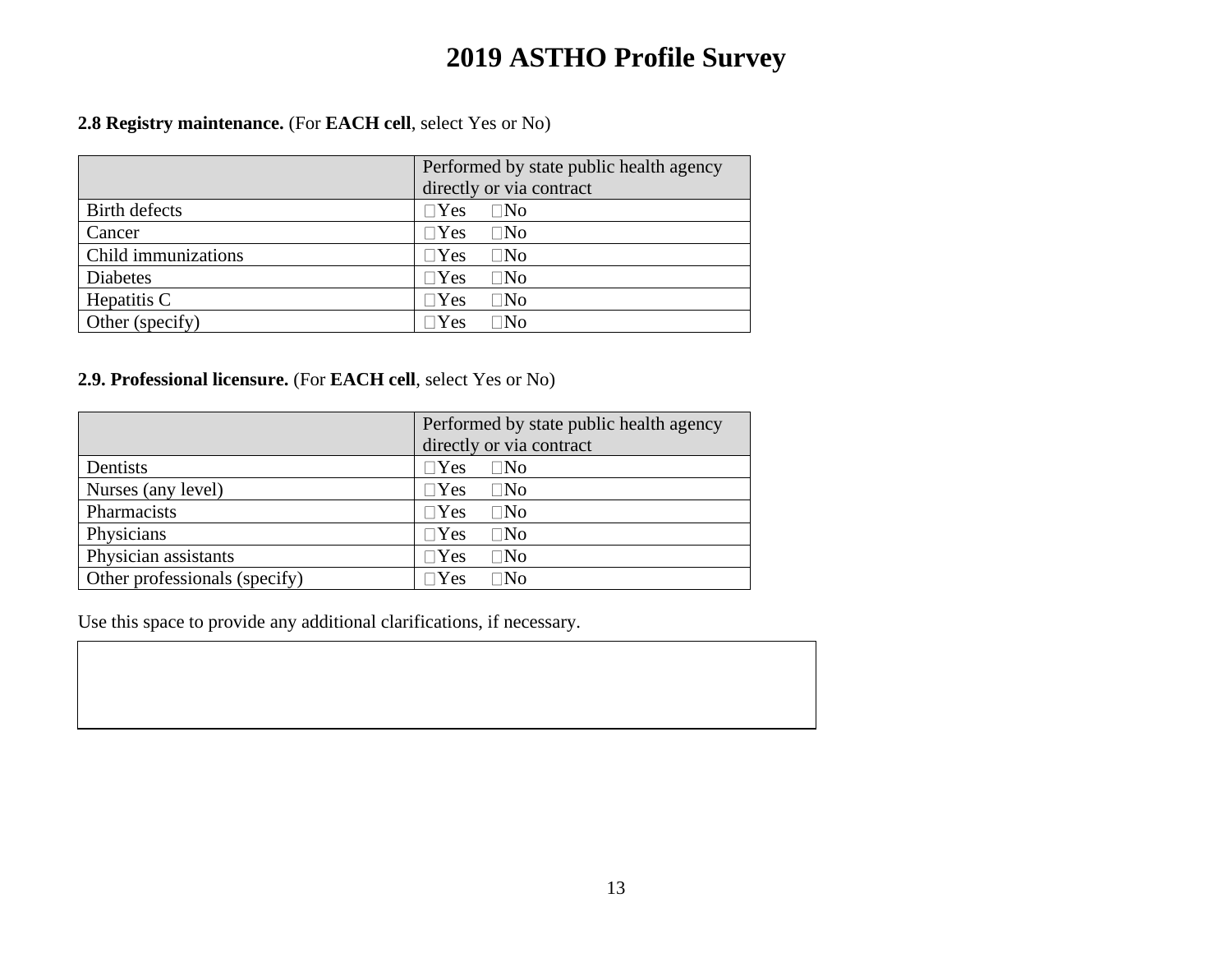**Questions 2.10-2.14 will utilize data from the 2019 Environmental Health Services Survey to answer applicable data points. Please complete remaining items. To receive a copy of your Environmental Health Services Survey, please contact researchandevaluation@astho.org.**

### **2.10 Regulation, inspection and/or licensing activities.** (For **EACH cell**, select Yes or No)

Select "yes" only if your health agency conducts regulation, inspection, or licensing activities related to the entity, setting, or area of practice. You will report non-regulatory activities in a different section. *\*Unbolded items will use data from the 2019 Environmental Health Services Survey; if your agency participated in the survey, you will only need to complete the bolded items.*

|                                                                                        | Performed by state public health |
|----------------------------------------------------------------------------------------|----------------------------------|
|                                                                                        | agency directly or via contract  |
| Healthcare system                                                                      |                                  |
| Acupuncture                                                                            | $\Box$ No<br>$\square$ Yes       |
| <b>Assisted living</b>                                                                 | $\Box$ No<br>$\exists$ Yes       |
| <b>Clinics</b>                                                                         | $\Box$ No<br>$\Box$ Yes          |
| Includes clinics for: family planning, HIV care/prevention, immunizations, infectious  |                                  |
| diseases, public health pharmacies, STD testing/treatment, travel clinics, TB clinics, |                                  |
| viral hepatitis clinics.                                                               |                                  |
| <b>Emergency Medical Services</b>                                                      | $\Box$ No<br>$\Box$ Yes          |
| <b>Hospice</b>                                                                         | $\Box$ No<br>$\Box$ Yes          |
| <b>Hospitals</b>                                                                       | $\Box$ No<br>$\Box$ Yes          |
| Long-term care facilities                                                              | $\Box$ No<br>$\Box$ Yes          |
| <b>Nursing homes</b>                                                                   | $\square$ No<br>$\Box$ Yes       |
| <b>Trauma system designation</b>                                                       | $\Box$ No<br>$\Box$ Yes          |
| Includes the designation of trauma centers.                                            |                                  |
| Food                                                                                   |                                  |
| Food service establishments                                                            | $\Box$ No<br>$\Box$ Yes          |
| Food processing                                                                        | $\Box$ No<br>$\Box$ Yes          |
| I.e. factories.                                                                        |                                  |
| Milk processing                                                                        | $\Box$ No<br>$\Box$ Yes          |
| Shellfish                                                                              | $\Box$ No<br>$\exists$ Yes       |
| Water                                                                                  |                                  |
| <b>Beaches</b>                                                                         | $\Box$ No<br>$\Box$ Yes          |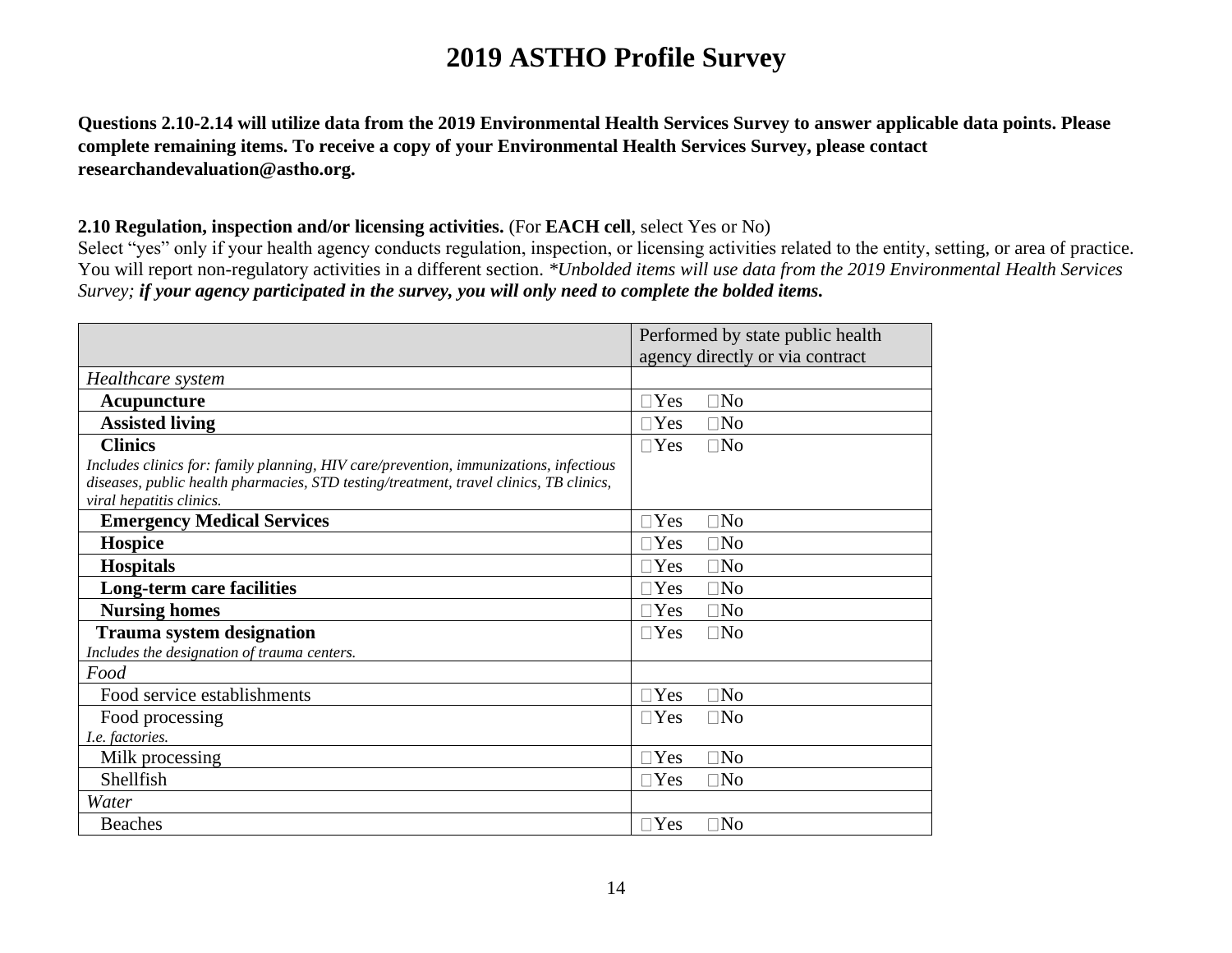### **2.10 Regulation, inspection and/or licensing activities.** (For **EACH cell**, select Yes or No)

Select "yes" only if your health agency conducts regulation, inspection, or licensing activities related to the entity, setting, or area of practice. You will report non-regulatory activities in a different section. *\*Unbolded items will use data from the 2019 Environmental Health Services Survey; if your agency participated in the survey, you will only need to complete the bolded items.*

|                                                                                        | Performed by state public health |
|----------------------------------------------------------------------------------------|----------------------------------|
|                                                                                        | agency directly or via contract  |
| Water (ctd.)                                                                           |                                  |
| Swimming pools (public)                                                                | $\Box$ Yes<br>$\square$ No       |
| Public drinking water                                                                  | $\Box$ Yes<br>$\Box$ No          |
| Includes setting standards for and monitoring public water suppliers, and              |                                  |
| licensing/training public waterworks operators.                                        |                                  |
| Private drinking water                                                                 | $\Box$ Yes<br>$\Box$ No          |
| Includes private well water system inspections, setting standards for individual water |                                  |
| supplies and individual wastewater systems, and licensing of contractors and well      |                                  |
| <i>installers.</i>                                                                     |                                  |
| <b>Dwellings</b>                                                                       |                                  |
| <b>Campgrounds/RVs</b>                                                                 | $\Box$ Yes<br>$\Box$ No          |
| Hotels/motels                                                                          | $\Box$ Yes<br>$\Box$ No          |
| <b>Housing (inspections)</b>                                                           | $\Box$ No<br>$\Box$ Yes          |
| Lead inspection                                                                        | $\Box$ Yes<br>$\Box$ No          |
| <b>Migrant housing</b>                                                                 | $\Box$ Yes<br>$\Box$ No          |
| <b>Mobile homes</b>                                                                    | $\Box$ Yes<br>$\square$ No       |
| Septic systems                                                                         | $\Box$ Yes<br>$\Box$ No          |
| Other businesses                                                                       |                                  |
| Body piercing and tattoo                                                               | $\Box$ No<br>$\Box$ Yes          |
| <b>Childcare facilities</b>                                                            | $\Box$ Yes<br>$\square$ No       |
| Cosmetology                                                                            | $\Box$ Yes<br>$\square$ No       |
| <b>Schools</b>                                                                         | $\Box$ No<br>$\Box$ Yes          |
| Tanning salons                                                                         | $\Box$ Yes<br>$\square$ No       |
| <b>Tobacco retailers</b>                                                               | $\Box$ No<br>$\Box$ Yes          |
| Includes regulation of e-cigarette retailers.                                          |                                  |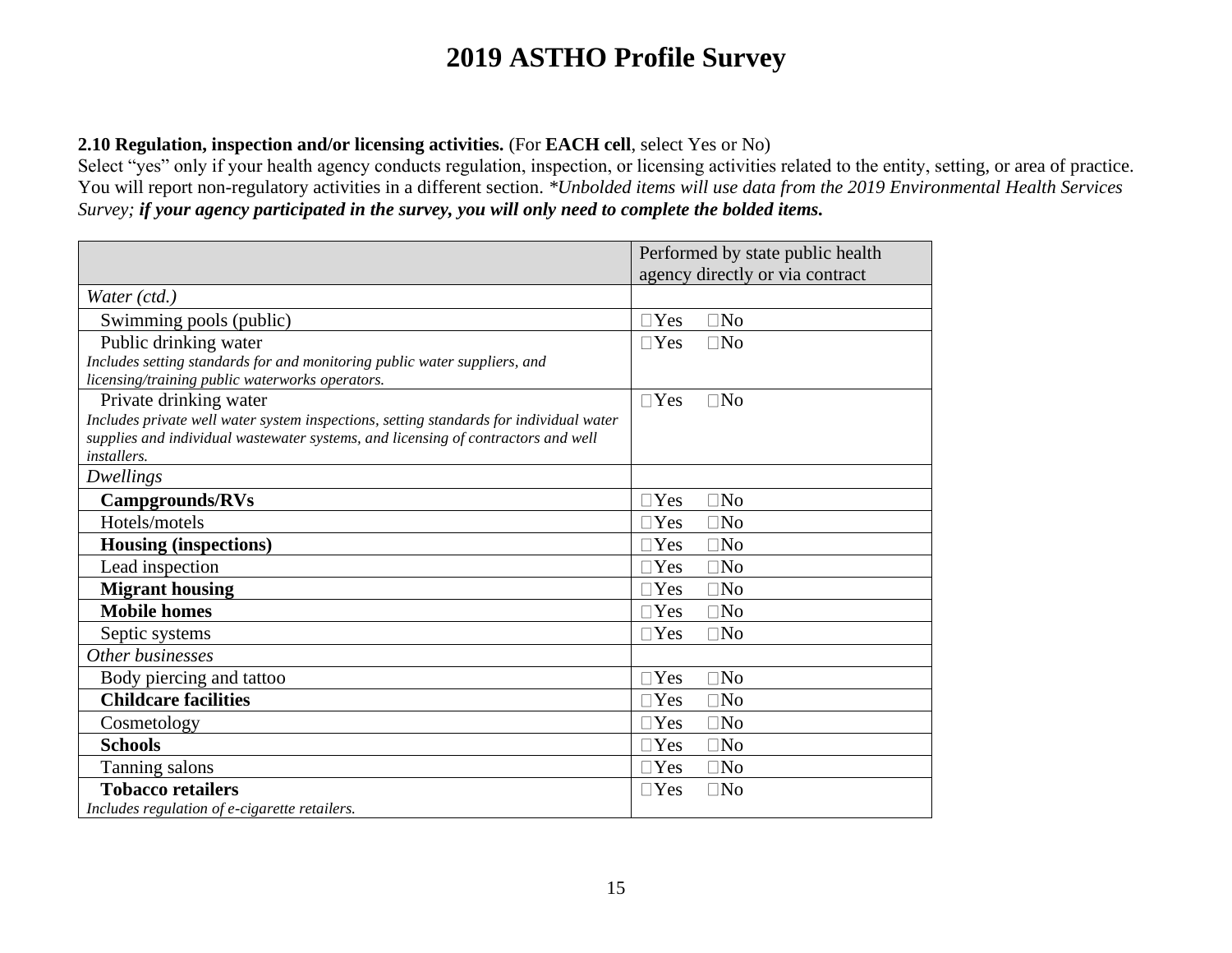### **2.10 Regulation, inspection and/or licensing activities.** (For **EACH cell**, select Yes or No)

Select "yes" only if your health agency conducts regulation, inspection, or licensing activities related to the entity, setting, or area of practice. You will report non-regulatory activities in a different section. *\*Unbolded items will use data from the 2019 Environmental Health Services Survey; if your agency participated in the survey, you will only need to complete the bolded items.*

|                                   | Performed by state public health |  |
|-----------------------------------|----------------------------------|--|
|                                   | agency directly or via contract  |  |
| Waste                             |                                  |  |
| <b>Biomedical waste</b>           | $\Box$ Yes<br>$\square$ No       |  |
| Solid waste disposal sites        | $\square$ No<br>$\Box$ Yes       |  |
| Solid waste haulers               | $\Box$ Yes<br>$\square$ No       |  |
| <i>Miscellaneous</i>              |                                  |  |
| Jails/prisons                     | $\Box$ Yes<br>$\square$ No       |  |
| Occupational health               | $\square$ No<br>$\Box$ Yes       |  |
| Smoke-free ordinances             | $\square$ No<br>$\Box$ Yes       |  |
| <b>Other facilities (specify)</b> | $\square$ No<br>$\Box$ Yes       |  |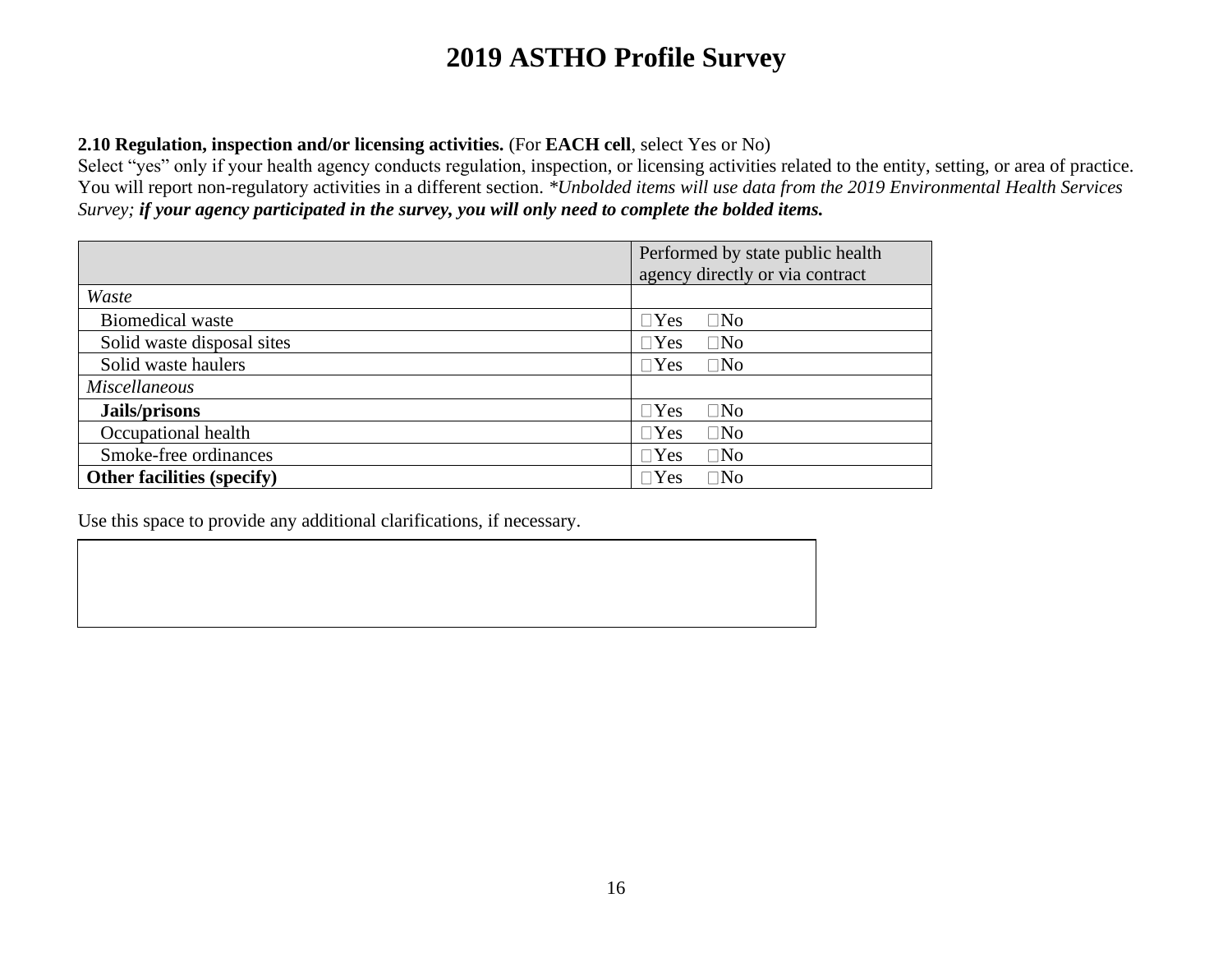### **2.11 Other environmental health activities.** (For **EACH cell**, select Yes or No)

Please note: this question refers to activities other than regulation, inspection, and licensing, which are covered in question 2.10. *\*Unbolded items will use data from the 2019 Environmental Health Services Survey; if your agency participated in the survey, you will only need to complete the bolded items.*

|                                                   | Performed by state public health agency |
|---------------------------------------------------|-----------------------------------------|
|                                                   | directly or via contract                |
| Collection and disposal of unused                 | $\Box$ No<br>$\Box$ Yes                 |
| pharmaceuticals                                   |                                         |
| Food safety training/education                    | $\exists$ Yes<br>$\square$ No           |
| Groundwater protection                            | $\exists$ Yes<br>$\Box$ No              |
| Hazmat response                                   | $\Box$ No<br>$\Box$ Yes                 |
| Indoor air quality                                | $\Box$ Yes<br>$\Box$ No                 |
| Land use planning                                 | $\Box$ Yes<br>$\square$ No              |
| Outdoor air quality                               | $\Box$ Yes<br>$\Box$ No                 |
| Includes regular air quality testing.             |                                         |
| Poison control                                    | $\Box$ Yes<br>$\Box$ No                 |
| Private water supply safety                       | $\square$ Yes<br>$\square$ No           |
| Includes private water quality testing.           |                                         |
| Public water supply safety                        | $\Box$ Yes<br>$\Box$ No                 |
| Includes testing public water quality, protecting |                                         |
| public water sources, and notifying the public of |                                         |
| water supply contamination.                       |                                         |
| Radiation control                                 | $\Box$ Yes<br>$\square$ No              |
| Radon control                                     | $\Box$ Yes<br>$\square$ No              |
| Surface water protection (e.g., streams,          | $\Box$ Yes<br>$\square$ No              |
| rivers, lakes)                                    |                                         |
| Vector control                                    | $\exists$ Yes<br>$\square$ No           |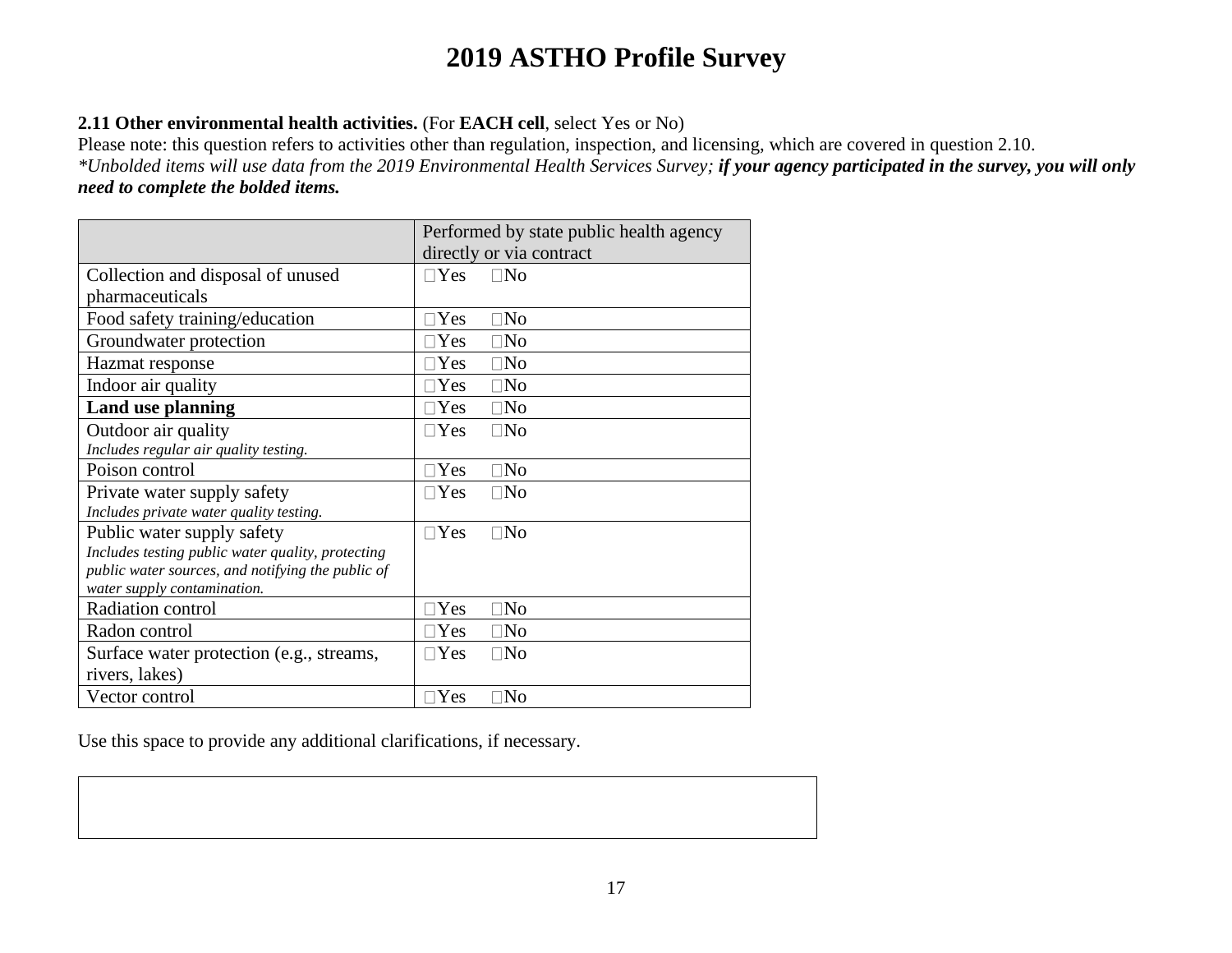### **2.12 Other public health activities.** (For **EACH cell**, select Yes or No)

*\*Unbolded items will use data from the 2019 Environmental Health Services Survey; if your agency participated in the survey, you will only need to complete the bolded items.*

|                                                   | Performed by state public health agency |  |
|---------------------------------------------------|-----------------------------------------|--|
|                                                   | directly or via contract                |  |
| <b>Eldercare services</b>                         | $\square$ No<br>$\Box$ Yes              |  |
| Includes any assistance an aging individual needs |                                         |  |
| in order to overcome challenges to normal daily   |                                         |  |
| activities; excludes fall prevention.             |                                         |  |
| <b>Forensics lab</b>                              | $\sqcap$ Yes<br>$\Box$ No               |  |
| <b>Institutional review board (IRB)</b>           | $\square$ No<br>$\Box$ Yes              |  |
| <b>Medical examiner</b>                           | $\Box$ Yes<br>$\square$ No              |  |
| Occupational health/safety                        | $\Box$ Yes<br>$\square$ No              |  |
| <b>Trauma system coordination</b>                 | $\Box$ Yes<br>$\square$ No              |  |
| This does not include trauma system designation.  |                                         |  |
| Veterinarian public health activities             | ∃No<br>Yes                              |  |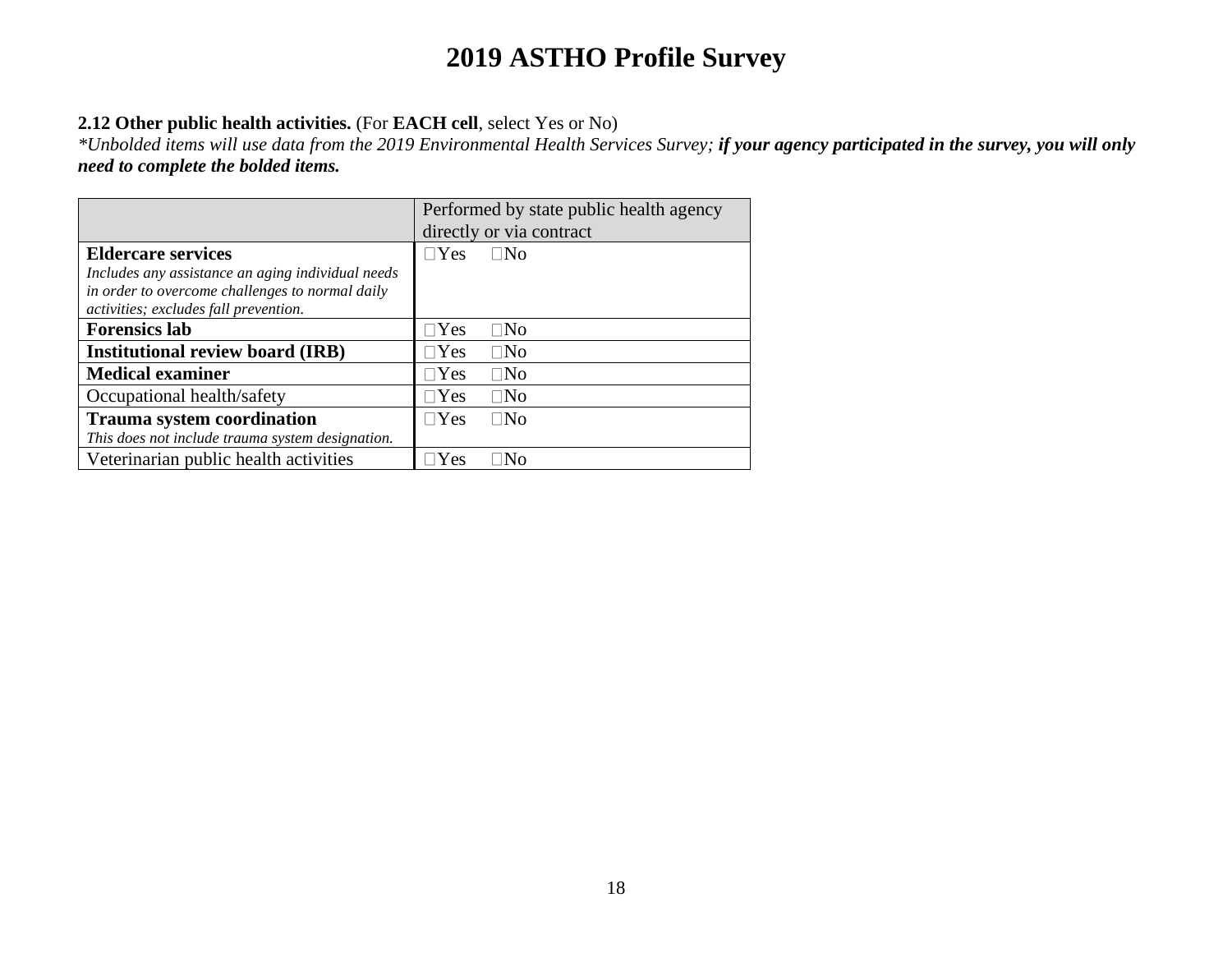**2.13 Data collection, epidemiology, and surveillance activities.** *Includes the creation of, contribution to, or active utilization of a system.*  (For **EACH cell**, select Yes or No)

*\*Unbolded items will use data from the 2019 Environmental Health Services Survey; if your agency participated in the survey, you will only need to complete the bolded items.*

|                                                       | Performed by state public health agency |  |  |
|-------------------------------------------------------|-----------------------------------------|--|--|
|                                                       | directly or via contract                |  |  |
| <b>Adolescent behavior</b>                            | $\sqcap$ Yes<br>$\square$ No            |  |  |
| <b>Chronic diseases</b>                               | $\Box$ Yes<br>$\square$ No              |  |  |
| <b>Communicable/infectious diseases</b>               | $\square$ No<br>$\sqcap$ Yes            |  |  |
| Environmental epidemiology (e.g.                      | $\square$ No<br>$\sqcap$ Yes            |  |  |
| environmental exposures)                              |                                         |  |  |
| Injury                                                | $\Box$ Yes<br>$\square$ No              |  |  |
| <b>Maternal morbidity</b>                             | $\Box$ Yes<br>$\square$ No              |  |  |
| Any physical or mental illness or disability directly |                                         |  |  |
| related to pregnancy and/or childbirth.               |                                         |  |  |
| <b>Morbidity data</b>                                 | $\sqcap$ Yes<br>$\square$ No            |  |  |
| (E.g., healthcare utilization data, hospitalization   |                                         |  |  |
| data, all-payer databases)                            |                                         |  |  |
| <b>Perinatal events or risk factors</b>               | $\exists$ Yes<br>$\square$ No           |  |  |
| <b>Neonatal Abstinence Syndrome</b>                   | $\square$ No<br>$\neg$ Yes              |  |  |
| <b>Syndromic surveillance</b>                         | $\Box$ No<br>$\neg$ Yes                 |  |  |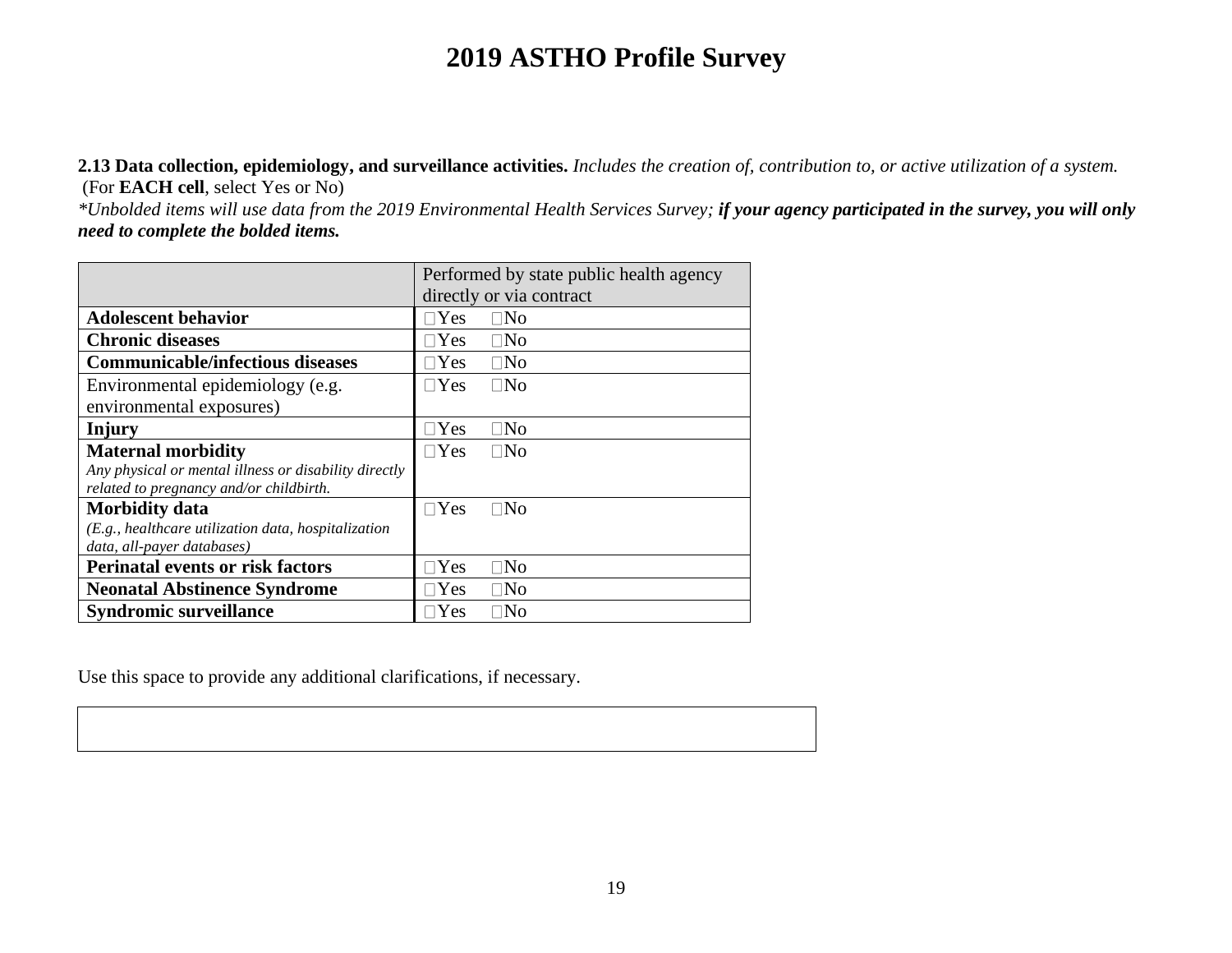### **2.14 State laboratory services.** (For **EACH cell**, select Yes or No)

*\*Unbolded items will use data from the 2019 Environmental Health Services Survey; if your agency participated in the survey, you will only need to complete the bolded items.*

|                                                   | Performed by state public health agency |
|---------------------------------------------------|-----------------------------------------|
|                                                   | directly or via contract                |
| Likely bioterrorism agents testing (e.g.          | $\neg$ Yes<br>$\square$ No              |
| anthrax)                                          |                                         |
| Environmental lead screening                      | $\Box$ Yes<br>$\square$ No              |
| Includes the testing of playground equipment and  |                                         |
| walls.                                            |                                         |
| <b>Cholesterol screening</b>                      | $\exists$ Yes<br>$\square$ No           |
| Food borne illness testing                        | $\square$ No<br>$\exists$ Yes           |
| Influenza typing                                  | $\Box$ Yes<br>$\square$ No              |
| <b>Newborn screening</b>                          | $\Box$ Yes<br>$\square$ No              |
| <b>Biomonitoring</b>                              | $\Box$ Yes<br>$\square$ No              |
| The direct measurement of environmental           |                                         |
| chemicals in people's blood, urine, or other body |                                         |
| tissues.                                          |                                         |
| Vector-borne illness testing                      | $\square$ No<br>$\exists$ Yes           |
| <b>Opioid-related lab services</b>                | $\Box$ Yes<br>$\square$ No              |
| Includes blood screening and testing              |                                         |
| environmental samples.                            |                                         |
| Other (specify):                                  | $\exists$ Yes<br>$\Box$ No              |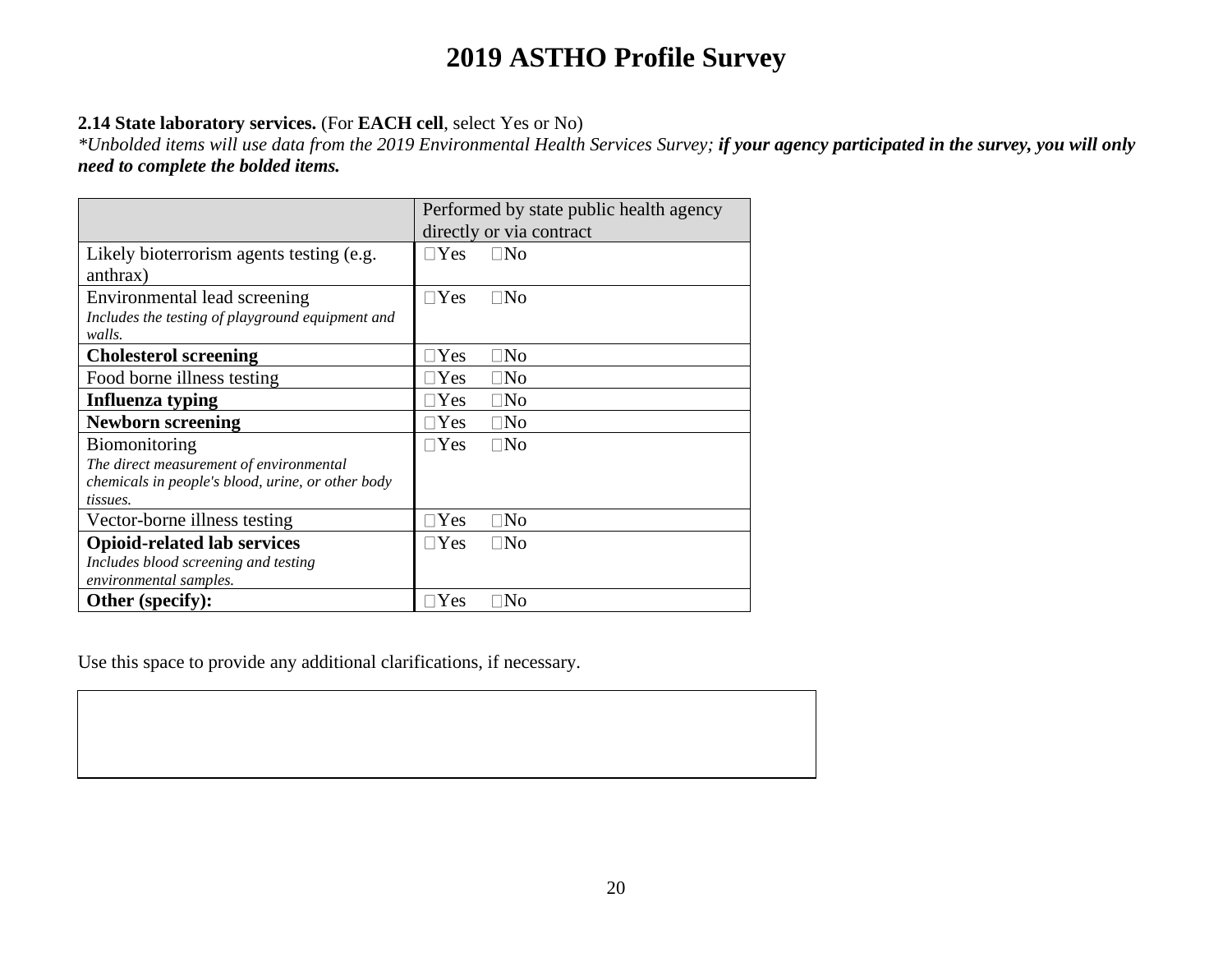#### **2.15. What components of a worksite wellness program have you implemented at your state public health agency?** (Select all that apply)

- Smoke-free building
- □ Footage requirements outside of building for smoke-free area
- □ Smoke-free venues for off-site meetings
- $\Box$  Healthy eating policies for catered events
- $\Box$  Healthy vending policy in office building
- $\Box$  Weight loss or physical activity challenges or incentives for staff
- $\Box$  Insurance coverage for tobacco cessation programs
- $\Box$  Healthy maternity policies (i.e., lactation room, paid maternity leave)
- □ Farmer's market for staff
- $\Box$  Menu labeling in office building cafeteria
- Other (specify):  $\qquad \qquad$
- $\Box$  None of the above

**2.16. Currently, does your state public health agency share resources (such as funding, staff, or equipment) with other states on a continuous, recurring (non-emergency) basis?** 

- o Yes
- o No→ *(If checked, skip question 2.16a)*

**2.16a. For which services or functions does your state public health agency share resources with other states?** (Select all that apply)

- All hazards preparedness and response
- $\Box$  Epidemiology or surveillance
- □ Inspections
- □ Clinical services
- $\Box$  Administrative services
- Other (specify): \_\_\_\_\_\_\_\_\_\_\_\_\_\_\_\_\_\_\_\_\_\_\_\_
- None of the above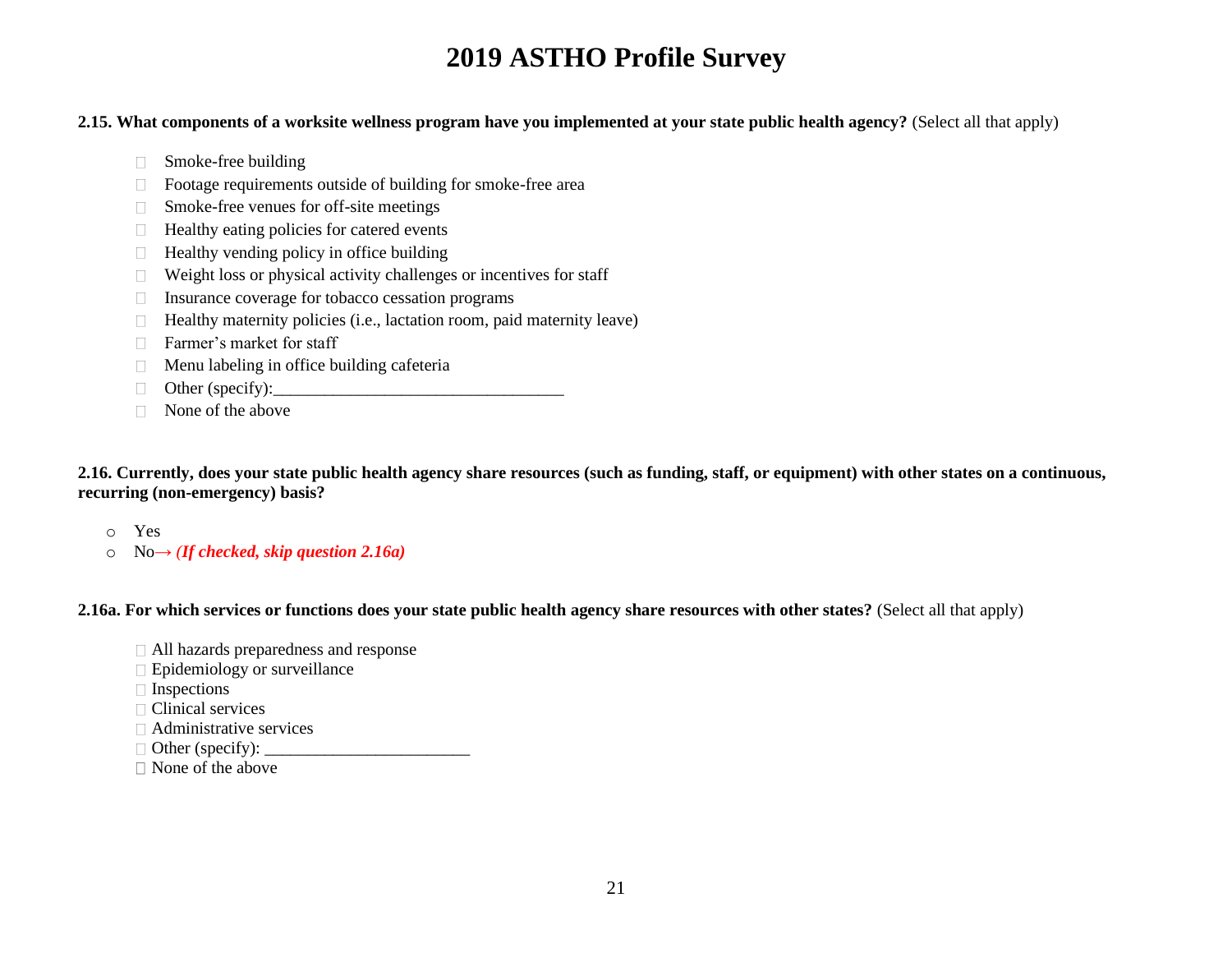**2.17. Currently, does your state public health agency share resources (such as funding, staff, or equipment) with tribes on a continuous, recurring (non-emergency) basis?** 

- o Yes
- $\circ$  No  $\rightarrow$  *(If checked, skip question 2.17a)*
- o No tribes in jurisdiction  $\rightarrow$  *(If checked, skip question 2.17a)*

**2.17a. For which services or functions does your state public health agency share resources with tribes?** (Select all that apply)

- All hazards preparedness and response
- Epidemiology or surveillance
- Inspections
- $\Box$  Clinical services
- $\Box$  Administrative services
- $\Box$  Other (specify):
- □ None of the above

**2.18. Has anyone in your state public health agency led, funded, or supported a Health Impact Assessment (HIA)** *training* **in the past two years?** *For the purposes of this question, a Health Impact Assessment is defined as "a combination of procedures, methods, and tools by which a policy, program, or project may be judged as to its potential effects on the health of a population, and the distribution of those effects within the population" (1999 Gothenburg consensus statement).*

- o Yes
- o No
- o I don't know

**2.19. Has anyone in your state public health agency led, funded, or supported a Health Impact Assessment (HIA) in the past two years?** *For the purposes of this question, a Health Impact Assessment is defined as "a combination of procedures, methods, and tools by which a policy, program, or project may be judged as to its potential effects on the health of a population, and the distribution of those effects within the population" (1999 Gothenburg consensus statement).*

- o Yes
- $No \rightarrow (If checked, skip question 2.19a)$
- o I don't know → *(If checked, skip question 2.19a)*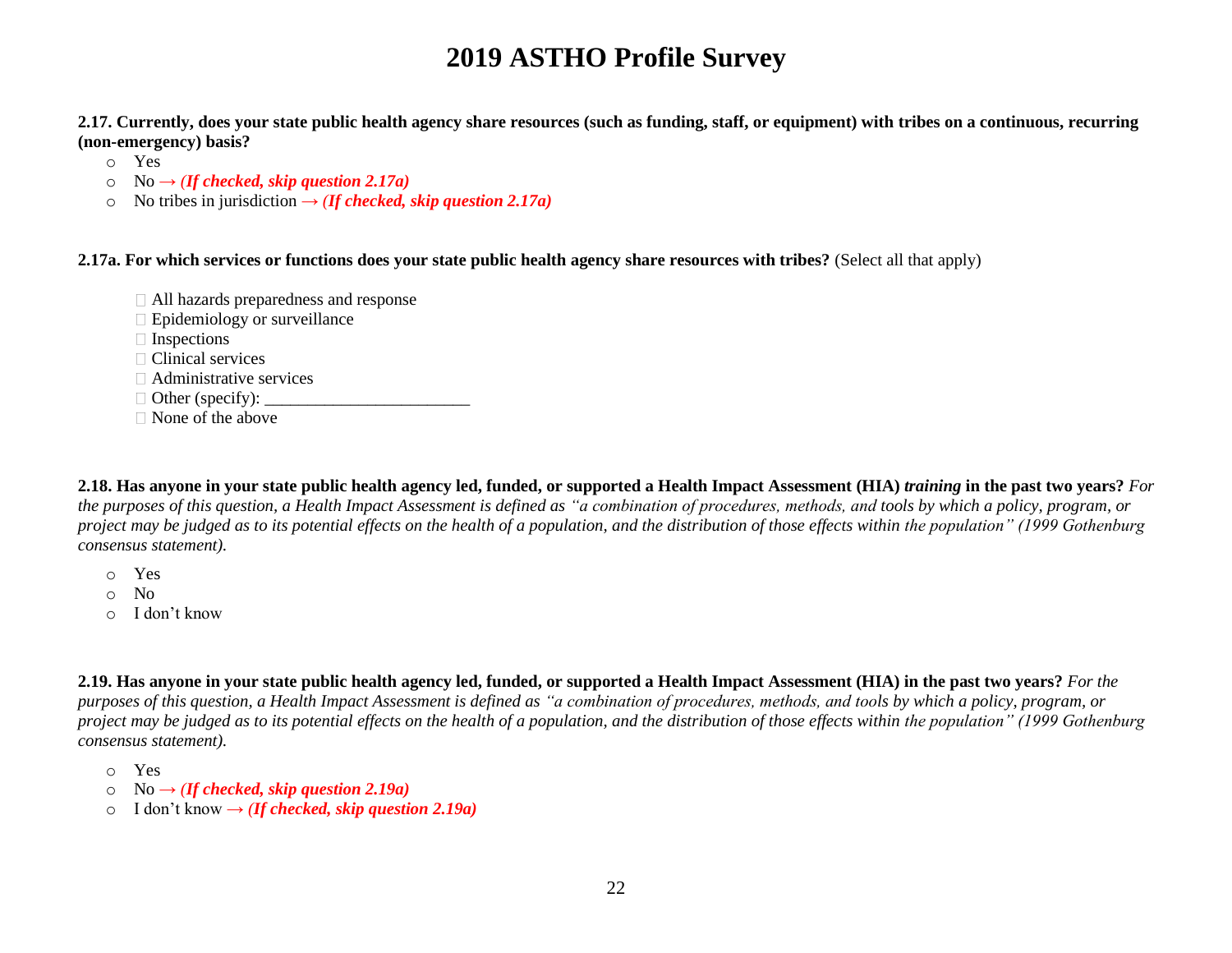**2.19a. How many HIAs has your state public health agency led, funded, or supported in the past two years?**

**2.20. Does your state public health agency participate in a HIA Advisory Committee?** *HIA Advisory Committee is an interdisciplinary leadership group established in the scoping phase of the HIA (or existing from previous HIAs) that sets parameters and directs the development and implementation of the HIA. This group makes decisions related to indicators, priorities, etc. and can act as champions during the reporting phase.*

o Yes

 $\overline{\phantom{a}}$ 

- o No
- o I don't know

**2.21. Please rate your satisfaction with the survey taking experience for the Activities section of the 2019 ASTHO Profile.** 

- o Not satisfied at all
- o Somewhat dissatisfied
- o Somewhat satisfied **→** *(If checked, skip question 2.21a)*
- o Very satisfied **→** *(If checked, skip question 2.21a)*

#### **2.21a. What could ASTHO do to improve the survey-taking experience?**

- **2.22. Were you personally involved in completing the 2016 ASTHO Profile Survey?**
	- o Yes
	- $\circ$  No  $\rightarrow$  *(If checked, skip question 2.22a-c)*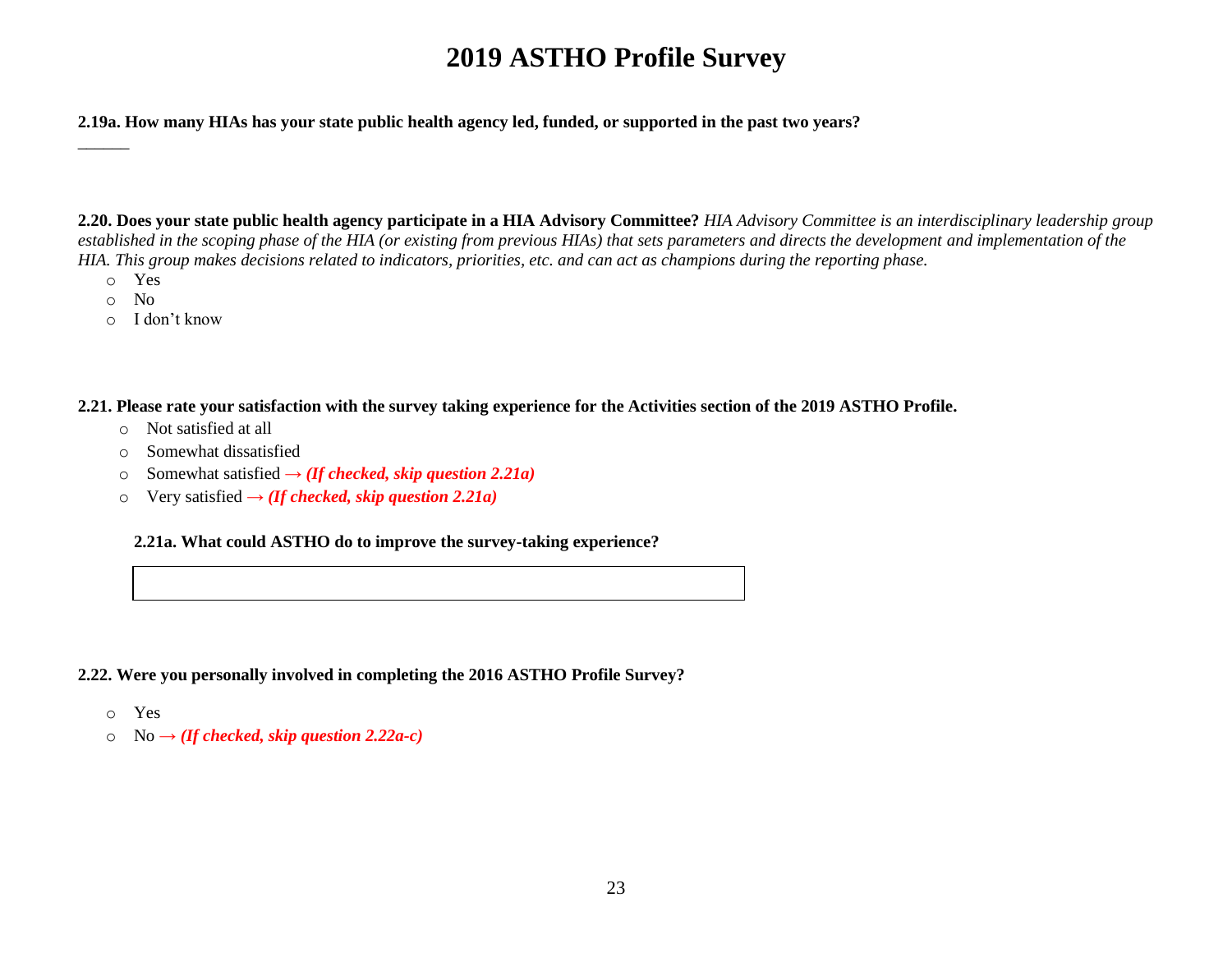**2.22a. Compared to the 2016 survey, how easy was it for you to complete the Activities section of the 2019 ASTHO Profile?** 

- o More difficult **→** *(If checked, answer question 2.22b)*
- o Somewhat more difficult  $\rightarrow$  *(If checked, answer question 2.22b)*
- o Neutral
- o Somewhat easier **→** *(If checked, answer question 2.22c)*
- o Much easier  $\rightarrow$  *(If checked, answer question 2.22c)*

**2.22b. What about the 2019 survey completion process did you find more difficult compared to 2016?**

#### **2.22c. What about the 2019 survey completion process did you find easier compared to 2016?**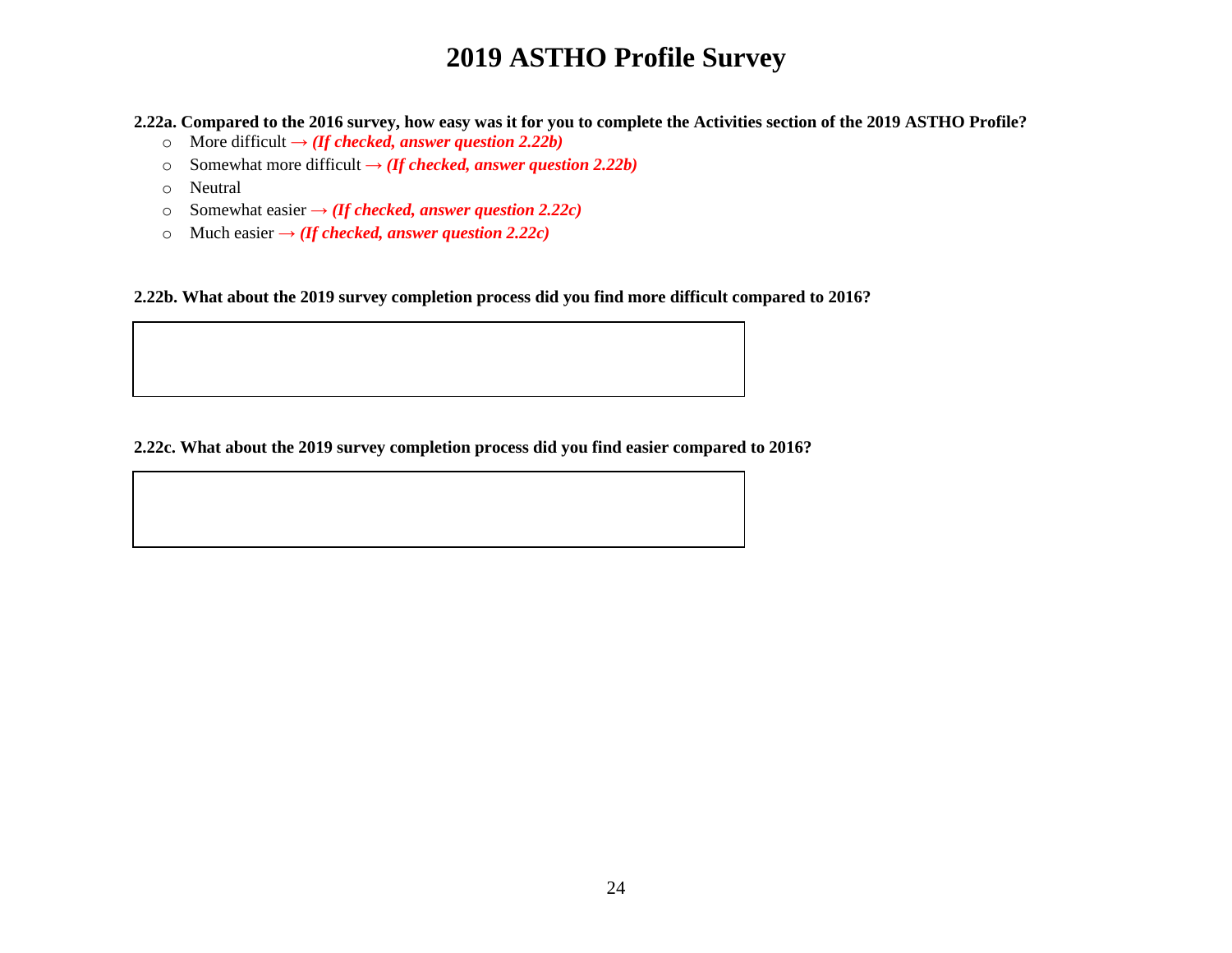#### **Part 3: Health Agency Structure and Governance**

To be completed by the Senior Deputy.

#### **Contact Information**

Please provide a contact for the following structure, governance and priorities questions should ASTHO need to follow up regarding this information.

Check here if the respondent information for this section is the same as that of the Primary Contact for the survey. (Please note: the Primary Contact information will not appear until you check this box.)

| Name<br><u> 1989 - John Stone, Amerikaansk politiker († 1989)</u> |  |  |
|-------------------------------------------------------------------|--|--|
| Position or Title                                                 |  |  |
|                                                                   |  |  |
| E-mail address                                                    |  |  |

For the following questions, please define the state health agency as the entire department, agency, or division that is overseen by the state health official (ASTHO member).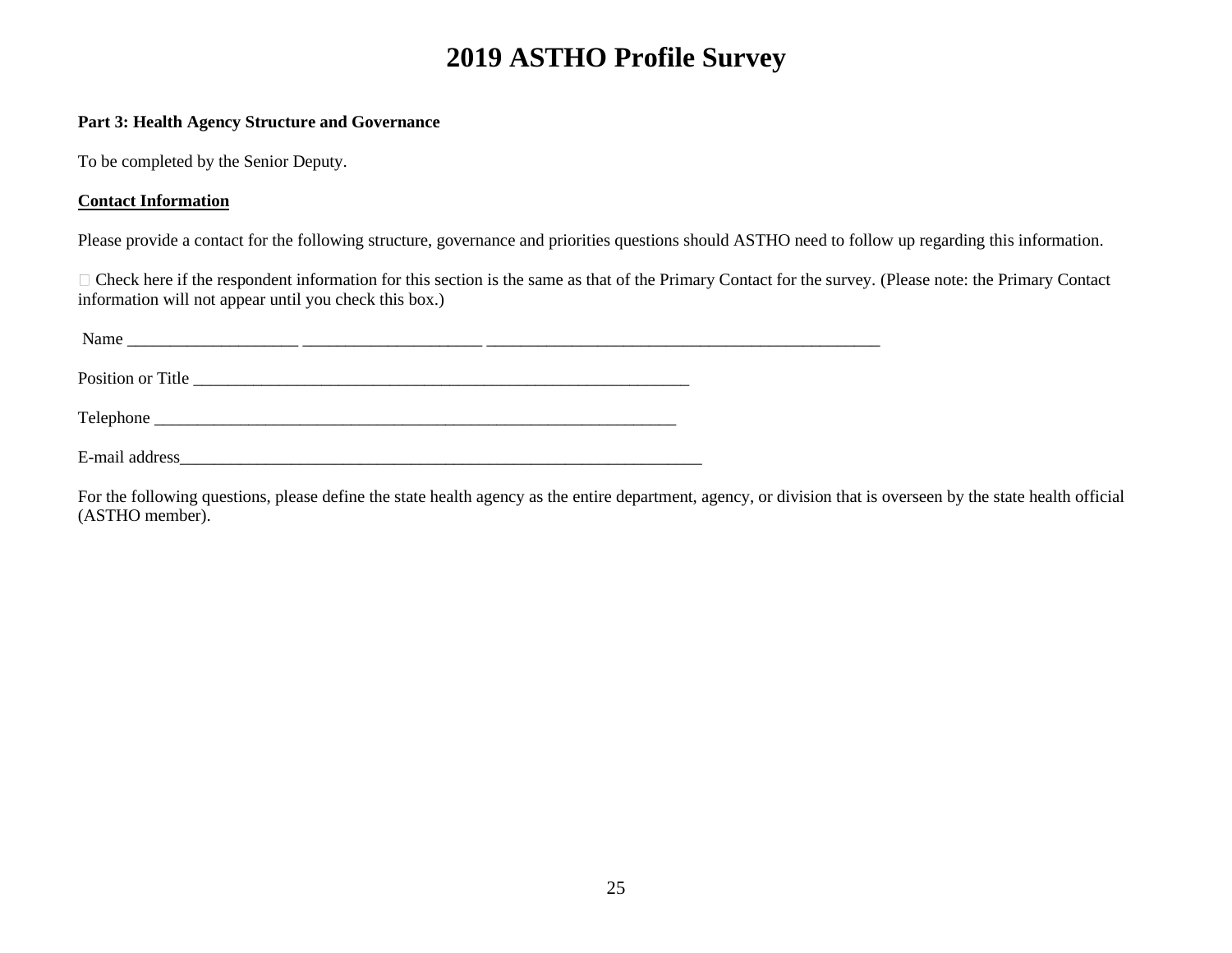**Questions 3.1-3.8 are prefilled based on your agency's responses to the 2016 ASTHO Profile Survey. Please review each answer and either check the box if the answer remains correct or mark the updated answer.** 

**3.1. Please indicate how many of each type of health agency currently exists in your state. If you do not have any of a particular type of health agency, please enter '0' in that row.** Please note: a local health department that covers multiple counties, but is a single agency, should be counted as a local health department. An "umbrella" arrangement in which a regional or district office coordinates or provides leadership and support to multiple local health departments should be counted as a regional or district office.

- \_\_\_\_\_ Independent local health agencies (led by staff employed by local government)
- \_\_\_\_\_ State-run local health agencies (led by staff employed by state government)
- \_\_\_\_\_ Independent regional or district offices (led by non-state employees)
- \_\_\_\_\_ State-run regional or district offices (led by state employees)

 $\Box$  I verify that these responses are correct

The following questions refer to the position held by the current health official/ASTHO member.

#### **3.2. Who appoints the state health official in your state?**

- o Governor
- o Legislature
- o Secretary of State Health and Human Services (or other similar umbrella agency)
- o Board or Commission
- o Other (specify): \_\_\_\_\_\_\_\_\_\_\_\_\_\_\_\_\_\_\_\_\_\_\_\_\_\_\_\_\_\_\_\_\_\_\_\_

 $\Box$  I verify that this response is correct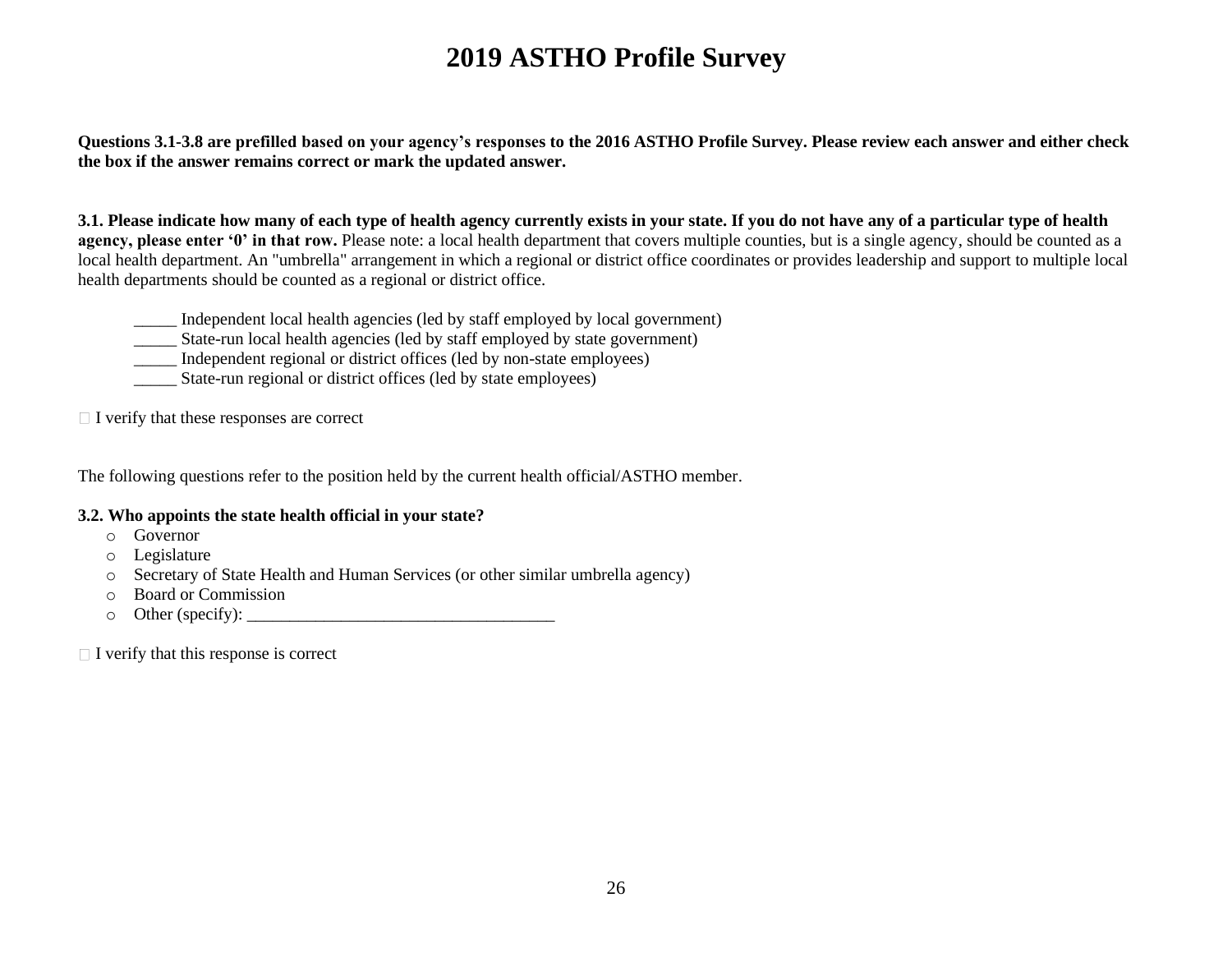#### **3.3. Who confirms the appointment of the state health official in your state?**

- o Governor
- o Legislature
- o Secretary of State Health and Human Services (or other similar umbrella agency)
- o Board or Commission
- o No confirmation is required
- o Other (specify): \_\_\_\_\_\_\_\_\_\_\_\_\_\_\_\_\_\_\_\_\_\_\_\_\_\_\_\_\_\_\_\_\_\_\_\_\_\_\_\_\_\_\_\_\_\_\_\_\_\_\_\_\_\_

 $\Box$  I verify that this response is correct

### **3.4. Is the state health official appointed to a specific term?**

- o Yes
- o No **→** *(If checked, skip questions 3.5-3.6)*
- $\Box$  I verify that this response is correct

### **3.5. How long is the term? (In years)** \_\_\_\_

 $\Box$  I verify that this response is correct

### **3.6. How is the term set?**

- o Law
- o Contract

 $\Box$  I verify that this response is correct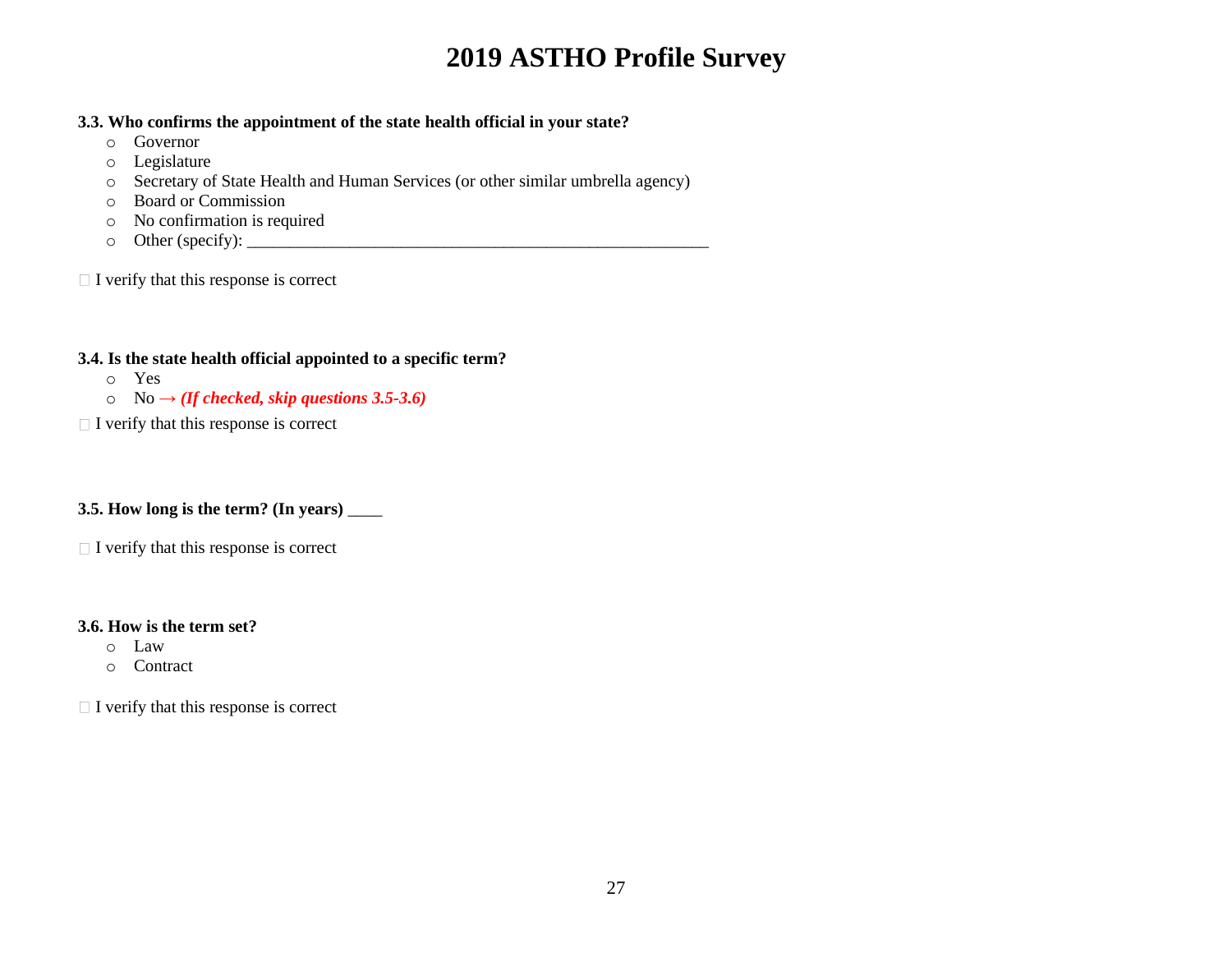#### **3.7. To whom does the state health official directly report?**

- o Governor
- o Secretary of State Health and Human Services (or other similar umbrella agency)
- o Board or Commission
- o Mayor
- o Other (specify): \_\_\_\_\_\_\_\_\_\_\_\_\_\_\_\_\_\_\_\_\_\_\_\_\_\_\_

 $\Box$  I verify that this response is correct

### **3.8. What are the official statutory requirements for the state health official?**

MD or DO None

Other (specify):\_\_\_\_\_\_\_\_\_\_\_\_\_\_\_\_\_\_\_\_\_\_\_\_

 $\Box$  I verify that this response is correct

### **3.9. What is the state health official's current annual salary?**

 $\mathcal S$ 

### **3.10. Does your state provide a salary differential if the state health official possesses a medical degree?**

o Yes (specify salary differential: \$\_\_\_\_\_\_\_\_\_\_\_\_\_)

o No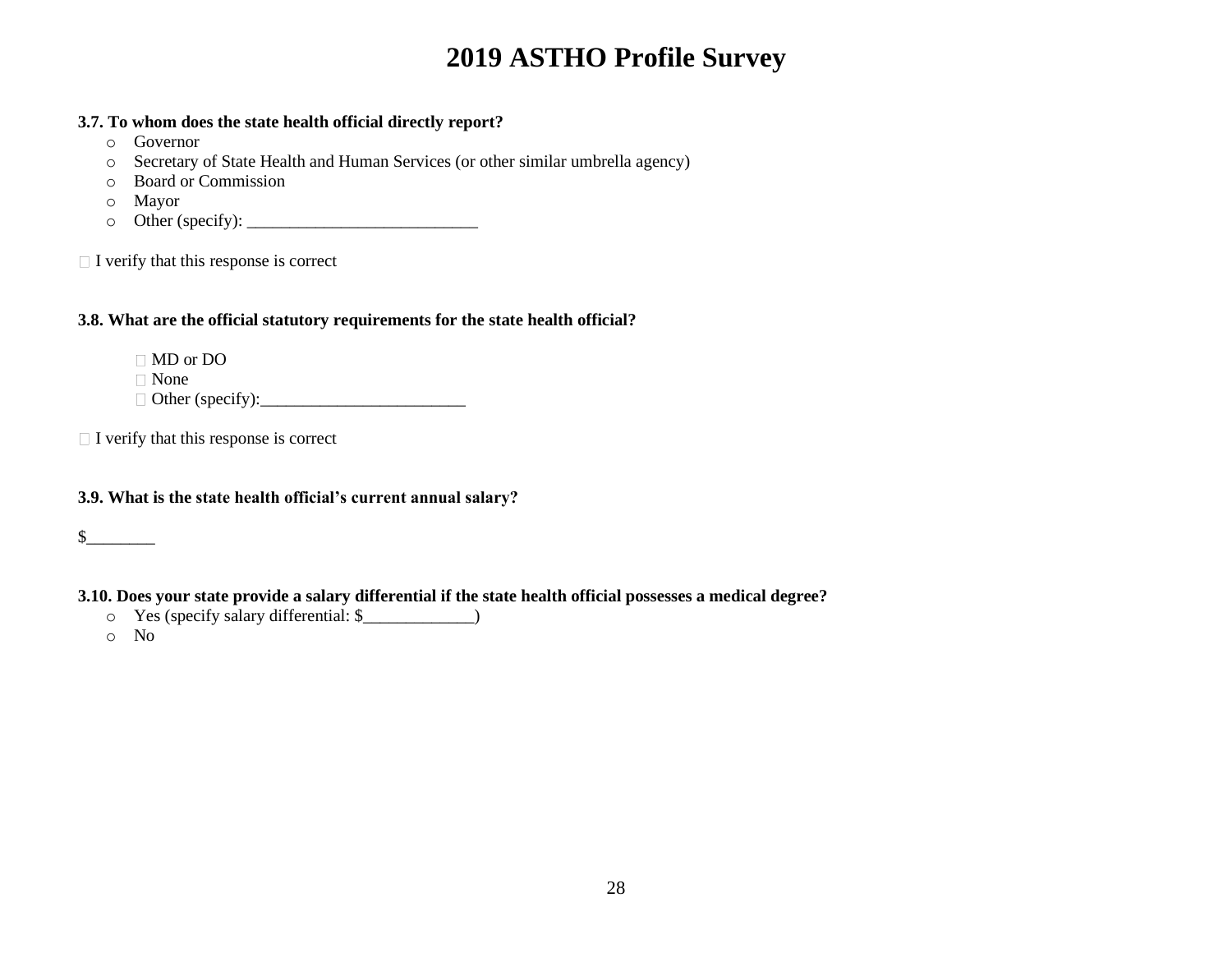#### **Part 4: Workforce**

To be completed by Human Resources Director.

#### **Contact Information**

Please provide a contact for the following workforce questions should ASTHO need to follow up regarding this information.

Check here if the respondent information for this section is the same as that of the Primary Contact for the survey. (Please note: the Primary Contact information will not appear until you check this box.)

| Name           | <u> 1990 - Jan James James James James James James James James James James James James James James James James J</u> |  |  |
|----------------|----------------------------------------------------------------------------------------------------------------------|--|--|
|                |                                                                                                                      |  |  |
|                |                                                                                                                      |  |  |
| E-mail address |                                                                                                                      |  |  |

**Instructions**

The purpose of this section is to collect general workforce data about state public health employees, identify the workforce shortage areas and trends, and gather information about retirement eligible state health agency employees. All employees of the state public health department should be counted, including those who work in locations outside of the main agency headquarters (e.g., state employees working at local offices, hospitals, etc.); however, **if your agency is under a larger umbrella agency, please only answer for the public health division/department**. Unless otherwise specified, answers for this section should be as of the day the survey is being completed.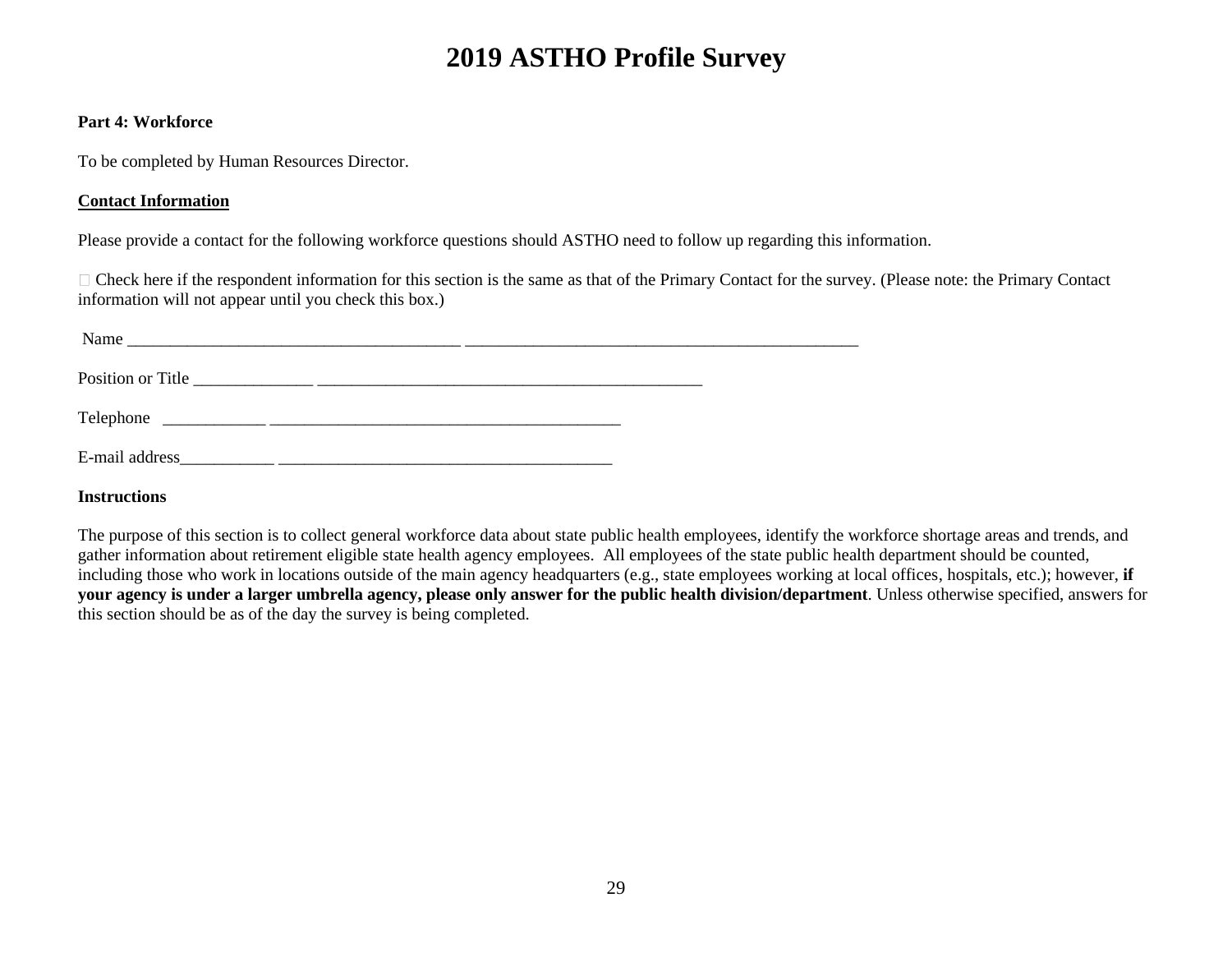**4.1a. Please indicate the current number of employees (exclude temporary and contract workers) and current number of FTEs working in your state public health agency.** Please include vacant positions for which you are actively recruiting *(includes positions that have been recruited for but not yet filled, and any positions that are in the process of onboarding but haven't officially started*) in these counts. Do not include volunteers in any counts; omit any employees not on your agency payroll (e.g. federal assignees).

#### \_\_\_\_\_\_**Number of employees**

*Count both full-time and part-time employees; do not count contract or temporary workers.*

#### \_\_\_\_\_\_ **Number of Full-time Equivalents (FTEs)**

*Refers to public health agency's current total workforce, NOT the maximum workforce your agency is authorized to employ. Includes the same employees reported in "Number of employees" but adjusted for part-time workers; e.g., a full-time employee is counted as 1.00 FTE, and an employee who works 80% of normal work hours is counted as 0.80 FTE.*

#### **4.1b. Please indicate the current number of temporary and contract workers (including interns) working in your state public health agency.**

\_\_\_\_\_\_**Number of temporary and contract workers**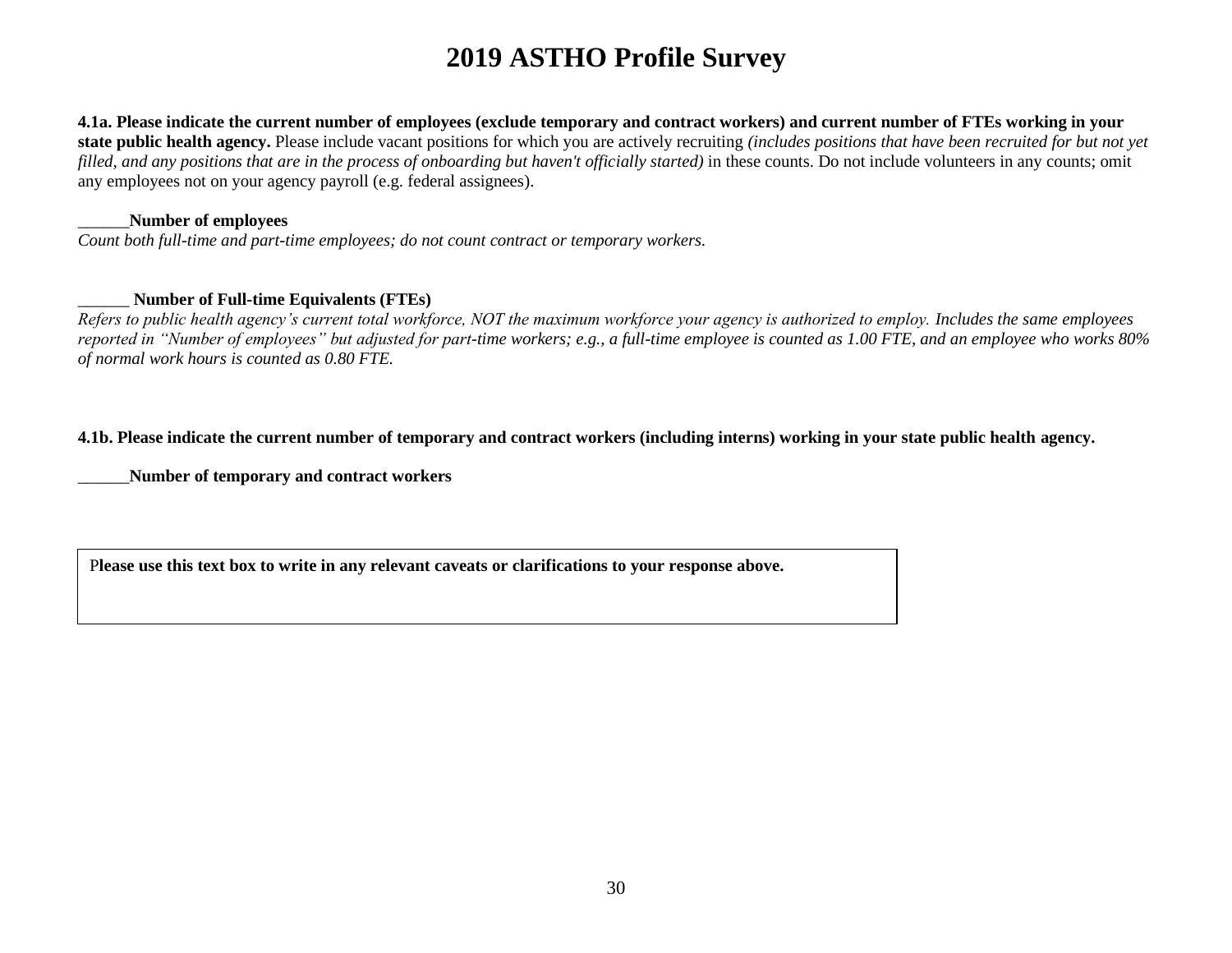**4.2. Please indicate the current number of employees in the following categories.** Please include vacant positions for which you are actively recruiting *(includes positions that have been recruited for but not yet filled, and any positions that are in the process of onboarding but haven't officially started)* as well as contract and temporary workers in these counts. We would like to capture workers' areas of responsibility, not their physical location; if an individual works remotely but is conducting work on behalf of a regional office, he/she should be included under regional office counts.

**\_\_\_\_\_\_\_\_Number of state employees assigned to local health departments** 

**\_\_\_\_\_\_\_\_Number of state employees assigned to regional/district offices** 

**Number of state employees assigned to the central office** *(This includes those working in central offices that are spread out between multiple buildings)*

**\_\_\_\_\_\_\_\_Number of state employees assigned elsewhere** *(State employees who may be detailed over to another department or entity and who do not report to any of the locations listed above.)* 

P**lease use this text box to write in any relevant caveats or clarifications to your response above.**

**4.3a. For each occupational classification listed in the following table, please provide the total current employee FTE count and the total current number of contractors and temporary workers in your state public health agency. Please use the "other" rows to add additional classifications.**  Please include vacant positions for which you are actively recruiting *(includes positions that have been recruited for but not yet filled, and any positions that are in the process of onboarding but haven't officially started)*.

Additional instructions for reporting on occupational classifications: Please count individuals by their function as opposed to their degree, education or experience. For instance, if a registered nurse is serving as "agency leadership," please count this individual as "agency leadership" in the following chart, not as a "registered nurse". Please include mid-level managers (i.e. those with some programmatic or supervisory management responsibilities) who are not agency leadership in the appropriate program area, i.e. include environmental health managers in the environmental health worker category. If you do not have any FTEs in a certain occupational classification, please enter 0. For "Other," please list the four occupational classifications that represent the largest percentage of your workforce that does not fit into any other classifications.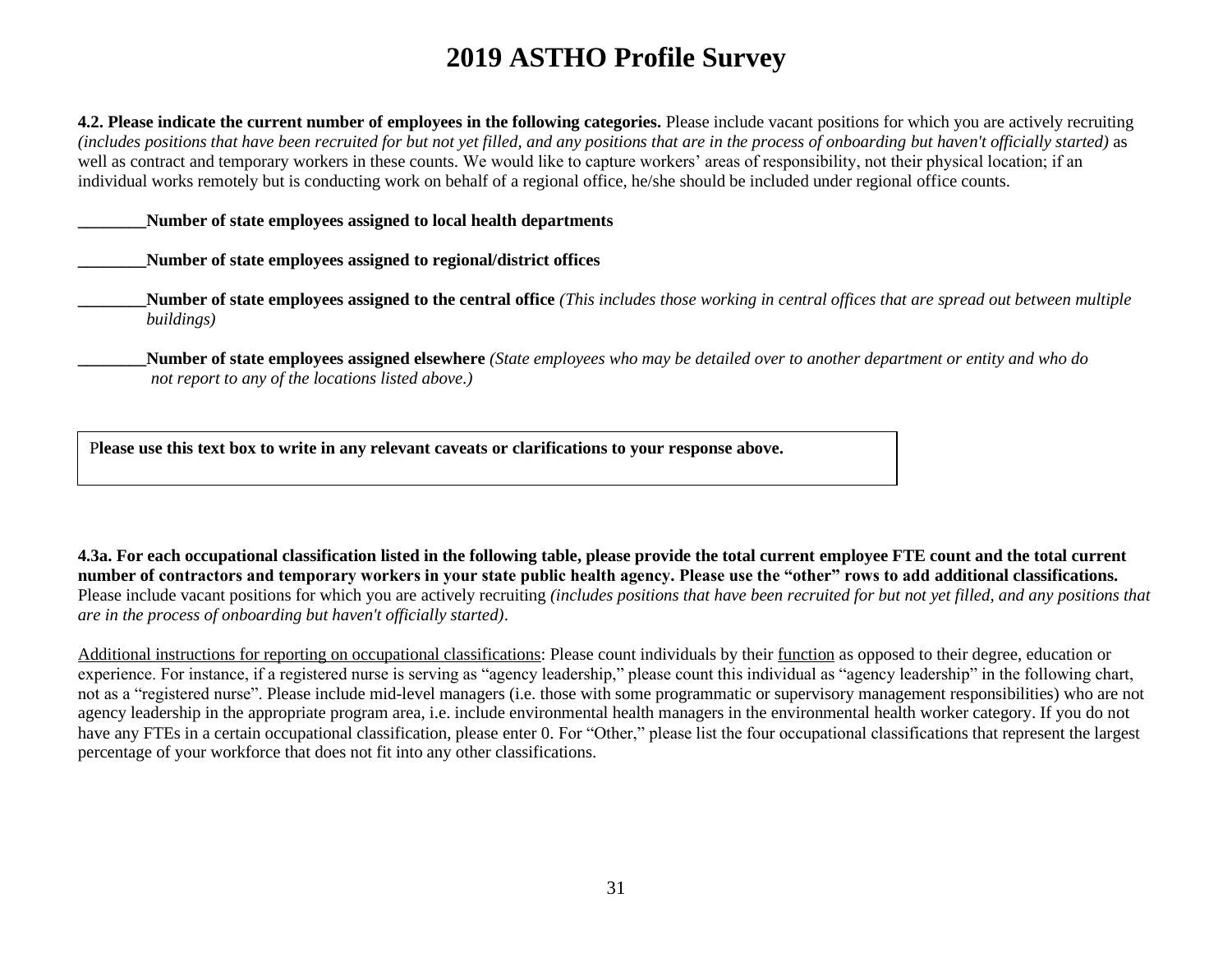| <b>Total current</b> | <b>Total current</b> | <b>Occupational classifications</b> | Descriptions and examples of occupational classifications |
|----------------------|----------------------|-------------------------------------|-----------------------------------------------------------|
| employee FTE         | number of            |                                     |                                                           |
| count for each       | contractors and      |                                     |                                                           |
| occupational         | temporary            |                                     |                                                           |
| classification       | workers for each     |                                     |                                                           |
|                      | occupational         |                                     |                                                           |
|                      | classification       |                                     |                                                           |

### **Administration/business occupations**

| Executive leadership                       | Oversees the operations of the overall agency or a major subdivision<br>of public health services. Includes all top agency executives<br>regardless of education or licensing (e.g., health commissioner, health<br>officer, public health administrator, deputy director, bureau chief,<br>division director, general counsel, legislative liaison, chief operating<br>officer).                                   |
|--------------------------------------------|---------------------------------------------------------------------------------------------------------------------------------------------------------------------------------------------------------------------------------------------------------------------------------------------------------------------------------------------------------------------------------------------------------------------|
| Business and financial operations<br>staff | Performs specialized work in areas of business, finance, accounting,<br>human resources, information technology and legal issues (e.g.,<br>financial analyst, human resources specialist, grant and contracts<br>manager, legal personnel, computer system analyst, network and<br>database administrators).                                                                                                        |
| Office and administrative support          | Performs administrative tasks and clerical duties (e.g., administrative<br>assistant, secretary, receptionist, office clerk, maintenance staff,<br>operator).                                                                                                                                                                                                                                                       |
| Quality improvement specialist             | Works collaboratively within public health agency to lead and<br>establish appropriate performance management and quality<br>improvement systems. May also play a lead role in systems<br>assessment and preparing the agency for national public health<br>accreditation (e.g., performance management and quality<br>improvement director, performance improvement manager,<br>performance improvement director). |
| Public information specialist              | Serves as communications coordinator or spokesperson for the agency<br>to provide information about public health issues to the media and<br>public (e.g., public information officer, public information specialist).                                                                                                                                                                                              |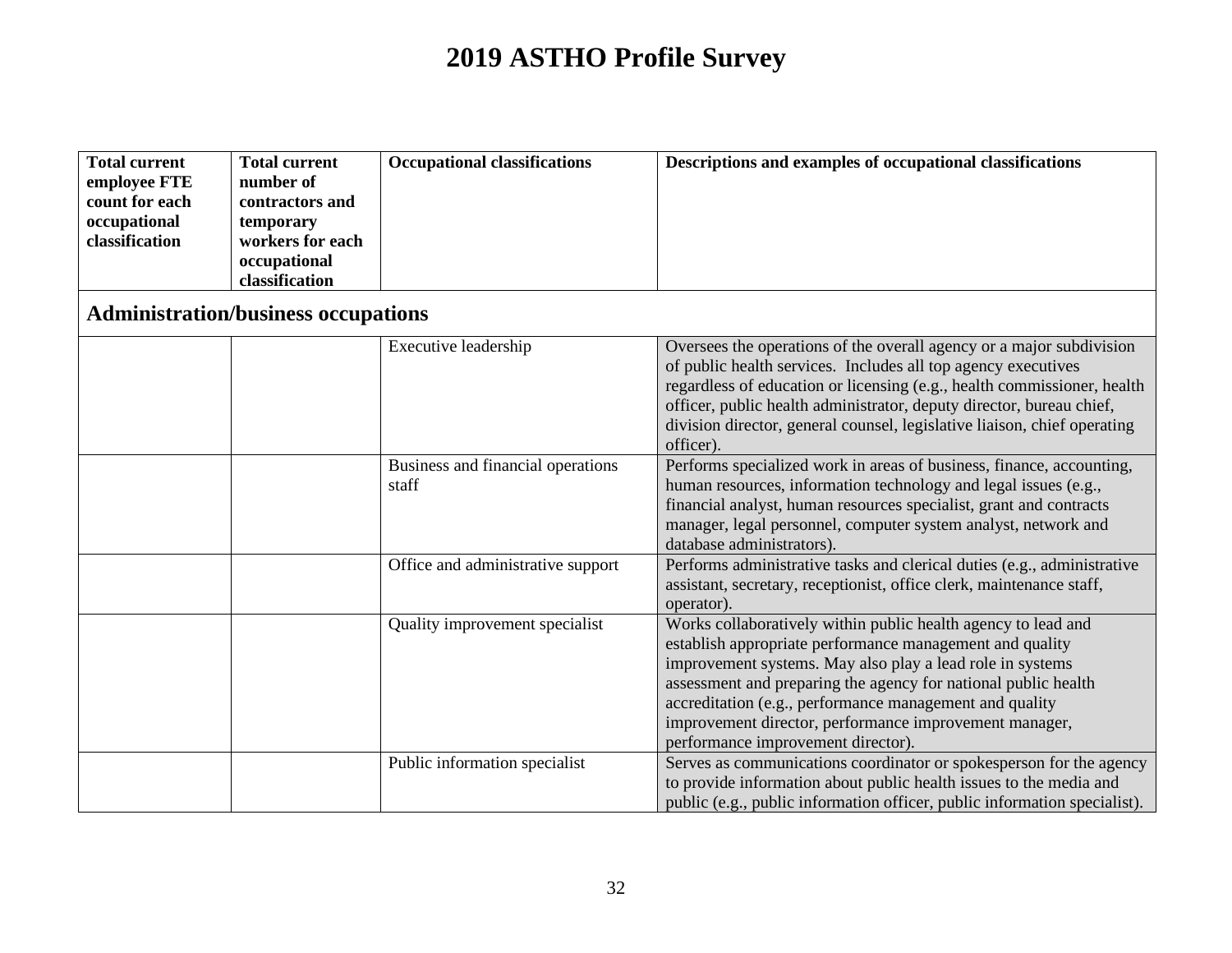| <b>Clinical/laboratory occupations</b> |                           |                                                                                                                                                                                                                                                                                                                                                                                                                                  |
|----------------------------------------|---------------------------|----------------------------------------------------------------------------------------------------------------------------------------------------------------------------------------------------------------------------------------------------------------------------------------------------------------------------------------------------------------------------------------------------------------------------------|
|                                        | Public health physician   | Licensed physician who identifies persons or groups at risk of illness<br>or disability and develops, implements, and evaluates programs or<br>interventions designed to prevent, treat, or improve such risks, and<br>may provide direct medical services to clients; includes licensed<br>physicians and preventative medicine physicians. Excludes<br>psychiatrists and psychologists.                                        |
|                                        | Physician Assistant       | Licensed professional who identifies persons or groups at risk of<br>illness or disability and develops, implements, and evaluates<br>programs or interventions designed to prevent, treat, or improve such<br>risks, and may provide direct medical services to clients.                                                                                                                                                        |
|                                        | <b>Nurse Practitioner</b> | Advanced practice nurse who identifies persons or groups at risk of<br>illness or disability and develops, implements, and evaluates<br>programs or interventions designed to prevent, treat, or improve such<br>risks, and may provide direct medical services to clients.                                                                                                                                                      |
|                                        | Public health nurse       | Registered nurse conducting public health nursing (e.g. school nurse,<br>community health nurse); may provide direct medical services to<br>clients.                                                                                                                                                                                                                                                                             |
|                                        | Oral health professional  | Diagnoses and treats problems with teeth, gums, and the mouth. May<br>also educate individuals or groups on proper oral health activities<br>such as diet choices affecting oral health; includes public health<br>dentists, dental hygienists, and dental assistants.                                                                                                                                                           |
|                                        | Behavioral health staff   | Develops and implements strategies to improve community mental<br>health status. May also provide direct behavioral health services to<br>clients regarding mental, social, and behavioral issues (e.g.<br>psychiatrists, psychologists, public health social workers, HIV/AIDS<br>counselors, behavioral counselors, community organizers, social<br>services counselors, and mental health and substance abuse<br>counselors.) |
|                                        | Laboratory worker         | Plans, designs, and implements laboratory testing procedures, and<br>performs analyses that provide data to diagnose, treat, and monitor<br>disease and environmental hazards (e.g., laboratorian, laboratory<br>scientist, laboratory technician, laboratory aides or assistants, medical<br>technologists).                                                                                                                    |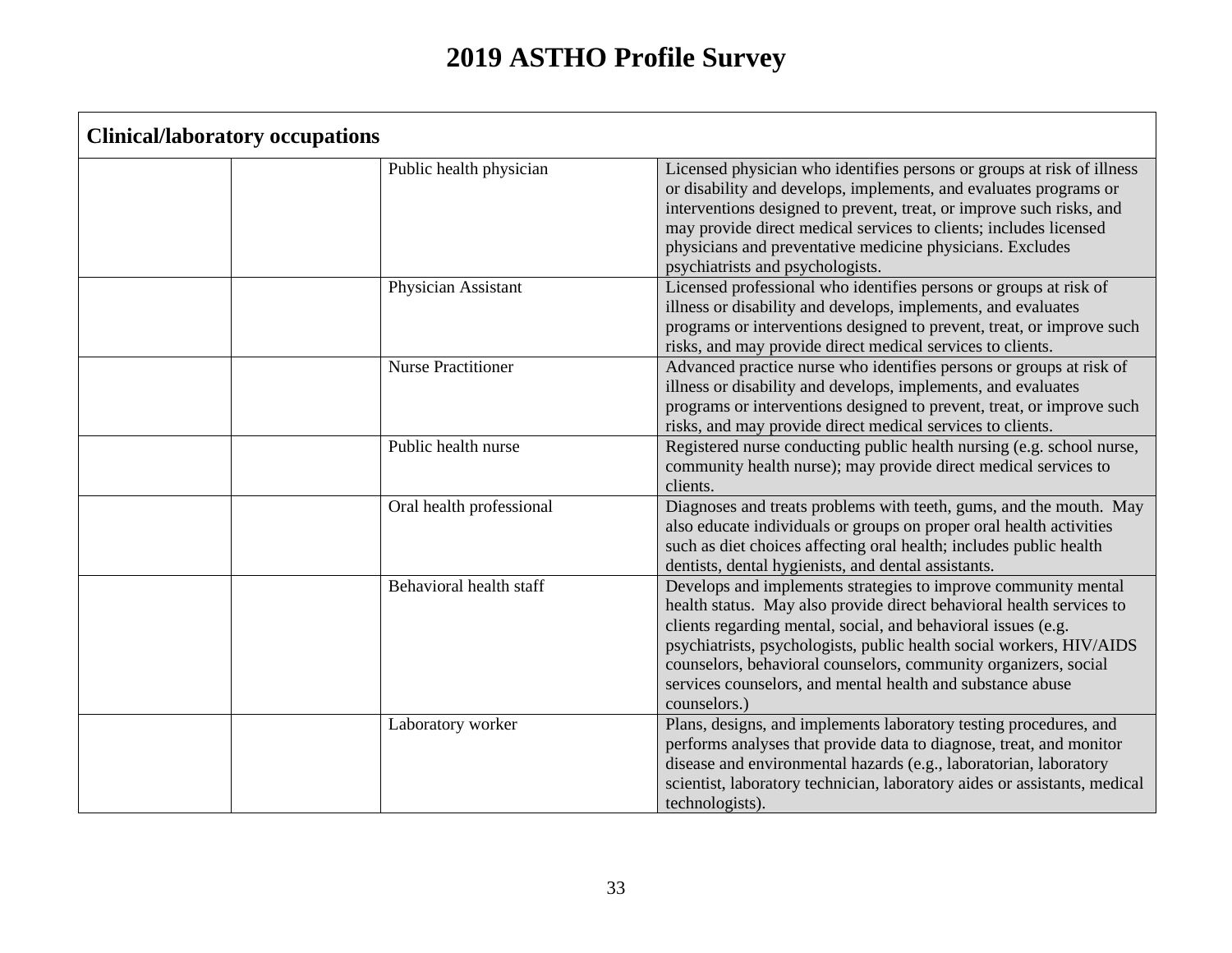| Other public health professionals    |                                                                                                                                                                                                                                                                                                                                                                                  |
|--------------------------------------|----------------------------------------------------------------------------------------------------------------------------------------------------------------------------------------------------------------------------------------------------------------------------------------------------------------------------------------------------------------------------------|
| Epidemiologist/Statistician          | Conducts on-going surveillance, field investigations, analytic studies<br>and evaluation of disease occurrence and disease potential to make<br>recommendations on appropriate interventions. May also collect data<br>and report vital statistics (e.g. epidemiologist, biostatistician, public<br>health scientist/researcher).                                                |
| Public health informatics specialist | Public health professional who applies informatics principles and<br>standards to improve population health (e.g. public health information<br>systems specialists, public health informaticists).                                                                                                                                                                               |
| Environmental health worker          | Investigates, monitors, and identifies problems or risks that may<br>affect the environment (e.g. food safety, air and water quality, and<br>solid waste) and, consequently, the health of an individual or group.<br>May include environmentalist, environmental health specialist,<br>scientist, engineer, occupational health worker or technician,<br>sanitarian, inspector. |
| Health educator                      | Develops and implements educational programs and strategies to<br>support and modify health-related behaviors of individuals and<br>communities, and promotes the effective use of health programs and<br>services (e.g., health educator, health education coordinator, health<br>education specialist).                                                                        |
| Nutritionist                         | Develops and implements interventions related to nutrition, the<br>nutrition environment, and food and nutrition policy. May also<br>provide nutritional counseling and evaluate the effectiveness of<br>current interventions (e.g. dietician, nutritionist, WIC lactation staff,<br>WIC nutrition staff).                                                                      |
| Preparedness staff                   | Manages or develops the plans, procedures, and training programs<br>involving the public health response to all-hazards events (e.g.,<br>emergency preparedness coordinator, incident manager, emergency<br>preparedness manager, emergency preparedness specialist).                                                                                                            |
| Other (specify):                     |                                                                                                                                                                                                                                                                                                                                                                                  |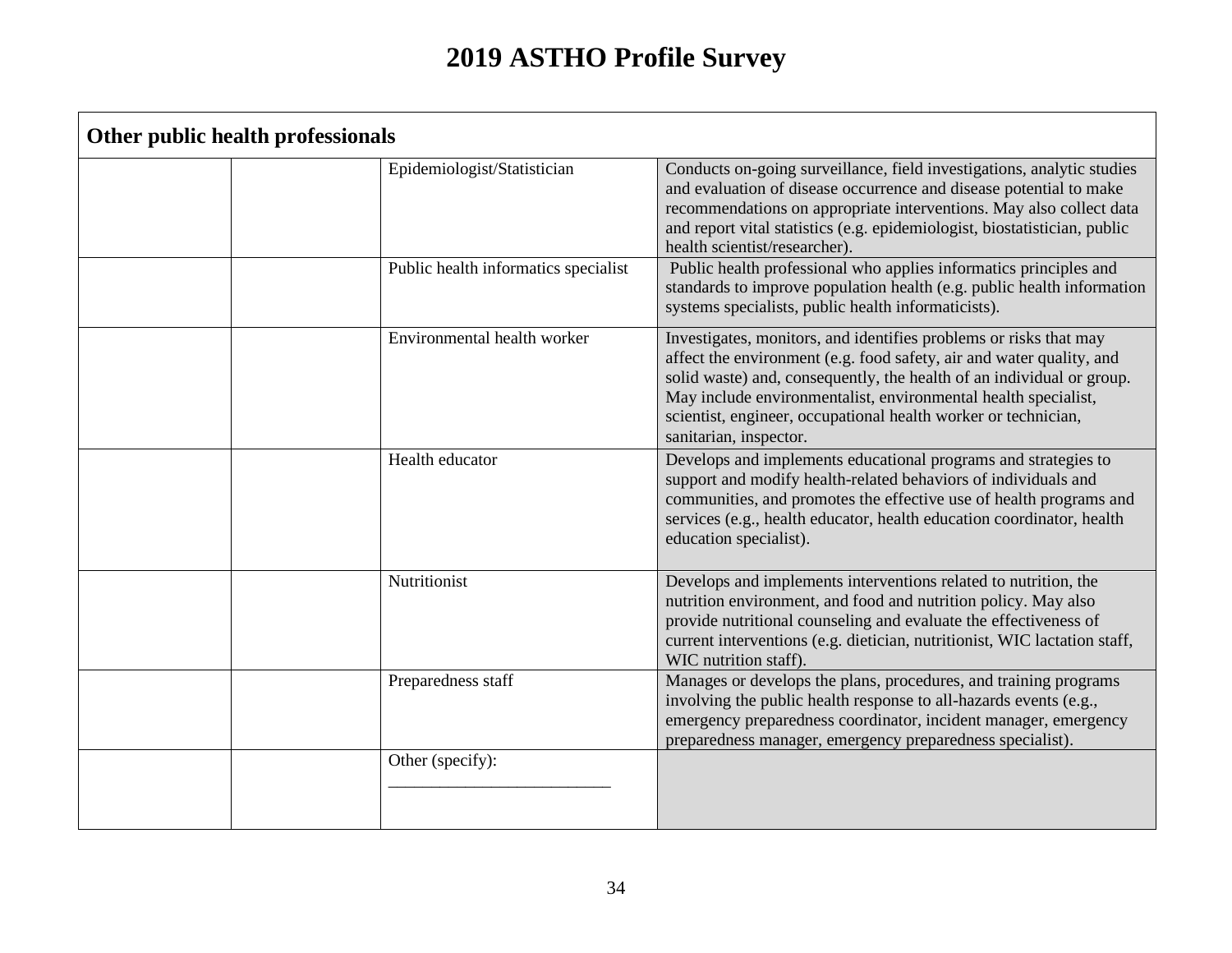|  | Other (specify): |  |
|--|------------------|--|
|  | Other (specify): |  |
|  | Other (Specify): |  |

P**lease use this text box to write in any relevant caveats or clarifications to your response above.**

To reduce respondent burden, ASTHO would like to use your agency's responses from the 2017 Public Health Workforce, Interest, and Needs Survey (PH WINS) to supplement information on occupational classification salary ranges and workforce demographics. We ask that the agency senior deputy—either affirm the state health official's consent to use PH WINS 2017 data or deny use of the data. If the state health official opts not to consent to using PH WINS information, answers may be provided by the Human Resources Director or other survey contact.

#### **I affirm that the state health official has agreed to allow ASTHO to utilize select data from the 2017 Public Health Workforce Interests and Needs Survey (PH WINS) to supplement information on occupational classification salary ranges and workforce demographics.**

- o Yes *→ (If checked, skip questions 4.3b - 4.8)*
- o No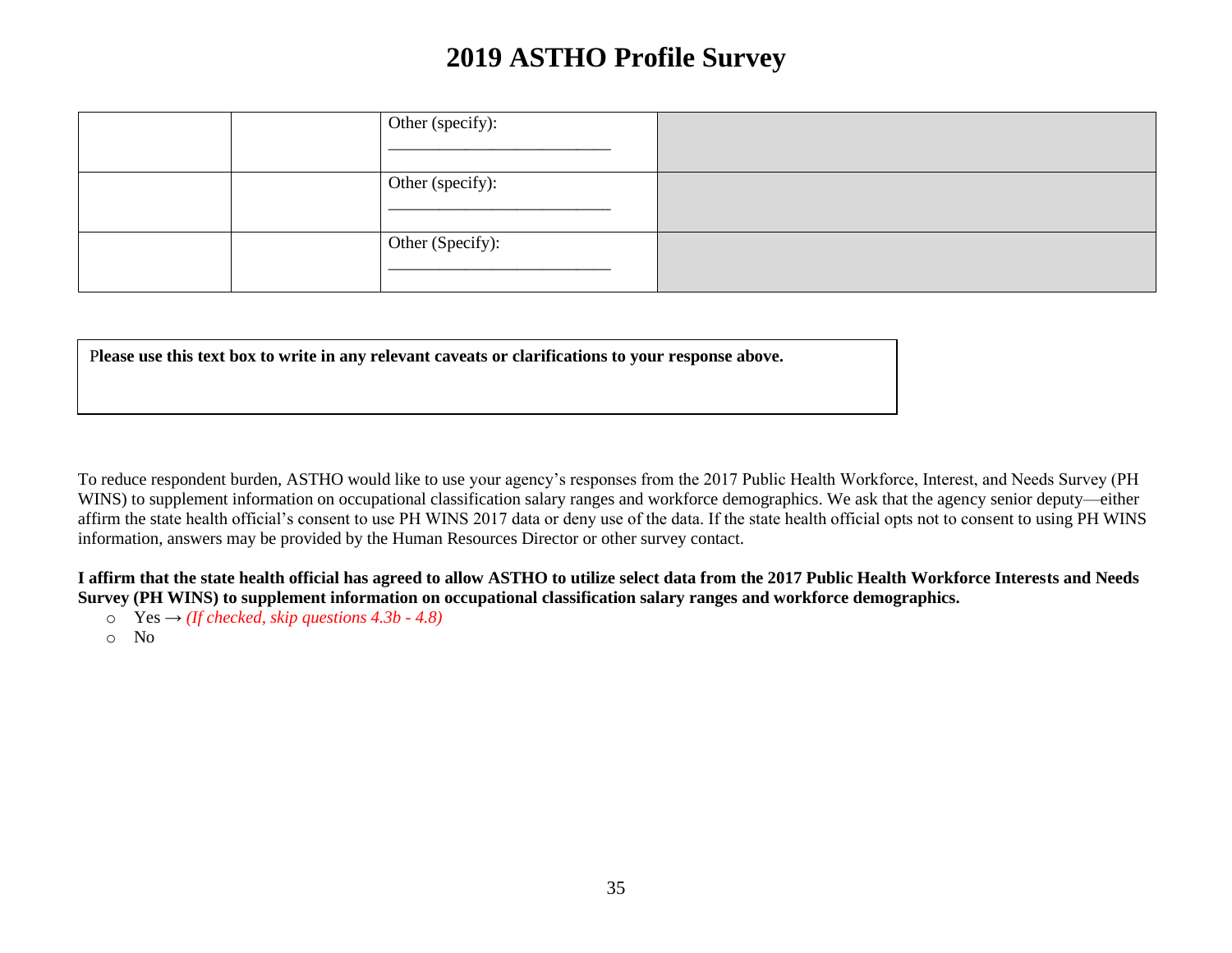**4.3b. For each occupational classification listed in the following table, please provide the annual salary range for employees working full-time in your state public health agency (excluding contractors).** \*Skip if you have opted to use your agency's 2017 PH WINS responses.

| <b>Annual Salary Range (in whole dollar amounts)</b> |                                            | <b>Occupational Classifications</b>        | Descriptions and Examples of occupational classifications                                                                                                                                                                                                                                                                                                                                                           |
|------------------------------------------------------|--------------------------------------------|--------------------------------------------|---------------------------------------------------------------------------------------------------------------------------------------------------------------------------------------------------------------------------------------------------------------------------------------------------------------------------------------------------------------------------------------------------------------------|
| Minimum                                              | Maximum                                    |                                            |                                                                                                                                                                                                                                                                                                                                                                                                                     |
|                                                      | <b>Administration/business occupations</b> |                                            |                                                                                                                                                                                                                                                                                                                                                                                                                     |
| \$                                                   | \$                                         | Executive leadership                       | Oversees the operations of the overall agency or a major<br>subdivision of public health services. Includes all top agency<br>executives regardless of education or licensing (e.g., health<br>commissioner, health officer, public health administrator, deputy<br>director, bureau chief, division director, general counsel,<br>legislative liaison, chief operating officer).                                   |
| S                                                    | \$                                         | Business and financial<br>operations staff | Performs specialized work in areas of business, finance,<br>accounting, human resources, information technology and legal<br>issues (e.g., financial analyst, human resources specialist, grant<br>and contracts manager, legal personnel, computer system<br>analyst, network and database administrators).                                                                                                        |
| \$                                                   | $\mathcal{S}$                              | Office and administrative<br>support       | Performs administrative tasks and clerical duties (e.g.,<br>administrative assistant, secretary, receptionist, office clerk,<br>maintenance staff, operator).                                                                                                                                                                                                                                                       |
| \$                                                   | \$                                         | Quality improvement specialist             | Works collaboratively within public health agency to lead and<br>establish appropriate performance management and quality<br>improvement systems. May also play a lead role in systems<br>assessment and preparing the agency for national public health<br>accreditation (e.g., performance management and quality<br>improvement director, performance improvement manager,<br>performance improvement director). |
| \$                                                   | \$                                         | Public information specialist              | Serves as communications coordinator or spokesperson for the<br>agency to provide information about public health issues to the<br>media and public (e.g., public information officer, public<br>information specialist).                                                                                                                                                                                           |
| <b>Clinical/laboratory occupations</b>               |                                            |                                            |                                                                                                                                                                                                                                                                                                                                                                                                                     |
| \$                                                   | \$                                         | Public health physician                    | Licensed physician who identifies persons or groups at risk of                                                                                                                                                                                                                                                                                                                                                      |

illness or disability and develops, implements, and evaluates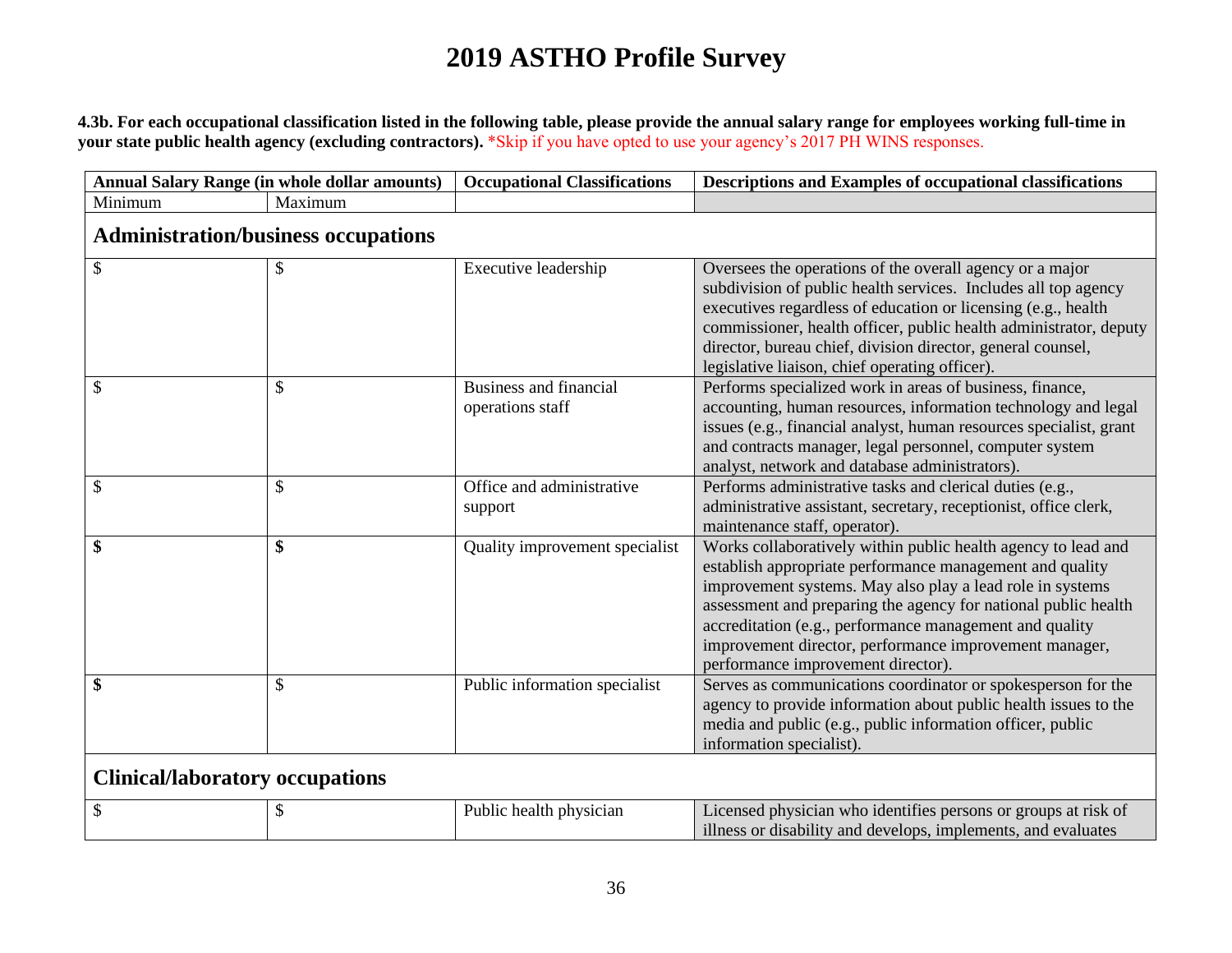|               |               |                           | programs or interventions designed to prevent, treat, or improve<br>such risks, and may provide direct medical services to clients;<br>includes licensed physicians and preventative medicine<br>physicians. Excludes psychiatrists and psychologists.                                                                                                                                                                           |
|---------------|---------------|---------------------------|----------------------------------------------------------------------------------------------------------------------------------------------------------------------------------------------------------------------------------------------------------------------------------------------------------------------------------------------------------------------------------------------------------------------------------|
| \$            | \$            | Physician Assistant       | Licensed professional who identifies persons or groups at risk of<br>illness or disability and develops, implements, and evaluates<br>programs or interventions designed to prevent, treat, or improve<br>such risks, and may provide direct medical services to clients.                                                                                                                                                        |
| \$            | \$            | <b>Nurse Practitioner</b> | Advanced practice nurse who identifies persons or groups at risk<br>of illness or disability and develops, implements, and evaluates<br>programs or interventions designed to prevent, treat, or improve<br>such risks, and may provide direct medical services to clients.                                                                                                                                                      |
| \$            | \$            | Public health nurse       | Registered nurse conducting public health nursing (e.g. school<br>nurse, community health nurse); may provide direct medical<br>services to clients.                                                                                                                                                                                                                                                                             |
| \$            | $\mathcal{S}$ | Oral health professional  | Diagnoses and treats problems with teeth, gums, and the mouth.<br>May also educate individuals or groups on proper oral health<br>activities such as diet choices affecting oral health; includes<br>public health dentists, dental hygienists, and dental assistants.                                                                                                                                                           |
| $\mathcal{S}$ | \$            | Behavioral health staff   | Develops and implements strategies to improve community<br>mental health status. May also provide direct behavioral health<br>services to clients regarding mental, social, and behavioral<br>issues (e.g. psychiatrists, psychologists, public health social<br>workers, HIV/AIDS counselors, behavioral counselors,<br>community organizers, social services counselors, and mental<br>health and substance abuse counselors.) |
| \$            | \$            | Laboratory worker         | Plans, designs, and implements laboratory testing procedures,<br>and performs analyses that provide data to diagnose, treat, and<br>monitor disease and environmental hazards (e.g., laboratorian,<br>laboratory scientist, laboratory technician, laboratory aides or<br>assistants, medical technologists).                                                                                                                    |

# **Other public health professionals**

|  | Epidemiologist/Statistician | Conducts on-going surveillance, field investigations, analytic |
|--|-----------------------------|----------------------------------------------------------------|
|  |                             | studies and evaluation of disease occurrence and disease       |
|  |                             | potential to make recommendations on appropriate               |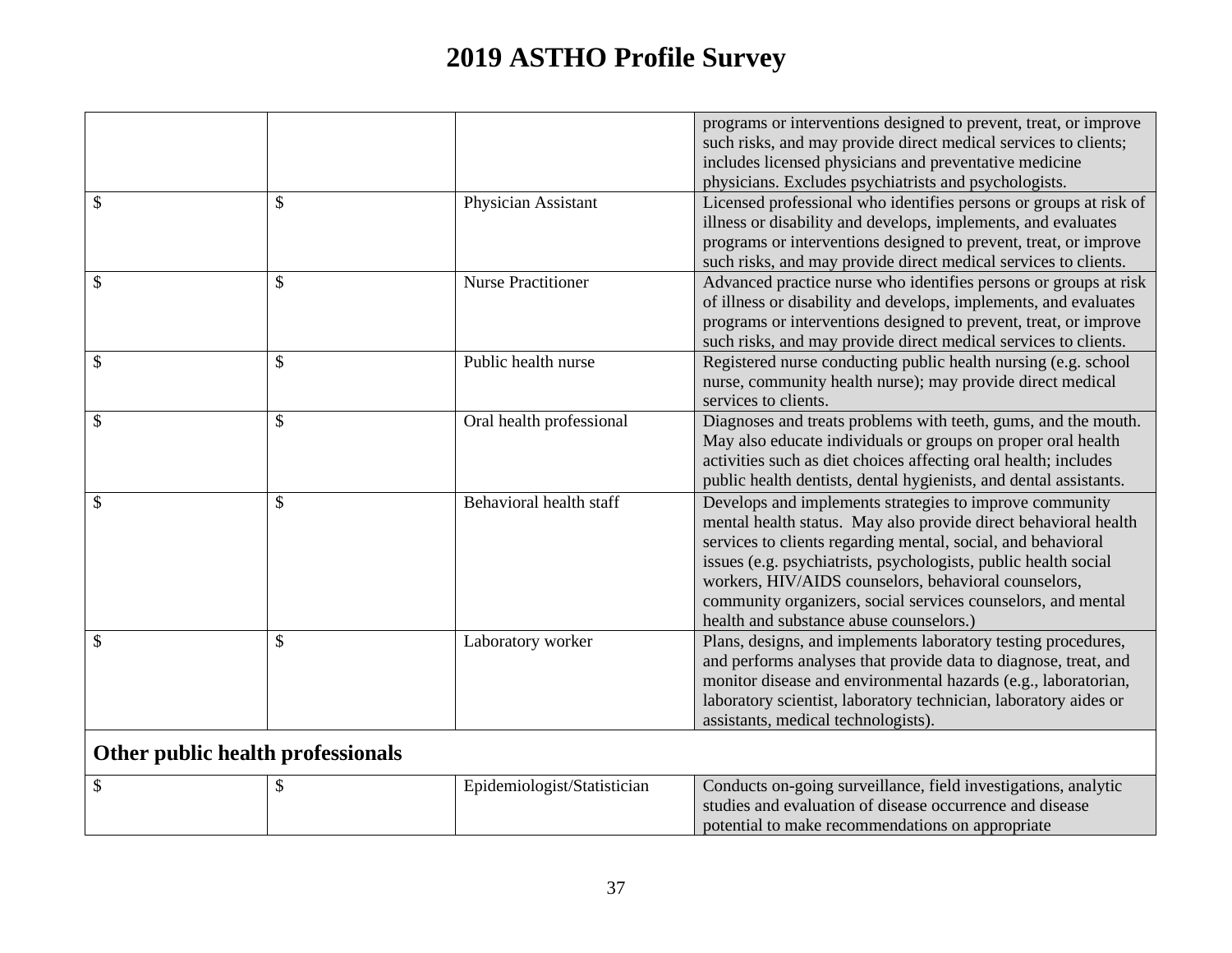|                     |                                         | interventions. May also collect data and report vital statistics<br>(e.g. epidemiologist, biostatistician, public health<br>scientist/researcher).                                                                                                                                                                                                                               |
|---------------------|-----------------------------------------|----------------------------------------------------------------------------------------------------------------------------------------------------------------------------------------------------------------------------------------------------------------------------------------------------------------------------------------------------------------------------------|
| \$<br>$\mathcal{S}$ | Public health informatics<br>specialist | Public health professional who applies informatics principles<br>and standards to improve population health (e.g. public health<br>information systems specialists, public health informaticists).                                                                                                                                                                               |
| \$<br>\$            | Environmental health worker             | Investigates, monitors, and identifies problems or risks that may<br>affect the environment (e.g. food safety, air and water quality,<br>and solid waste) and, consequently, the health of an individual<br>or group. May include environmentalist, environmental health<br>specialist, scientist, engineer, occupational health worker or<br>technician, sanitarian, inspector. |
| \$<br>$\mathcal{S}$ | Health educator                         | Develops and implements educational programs and strategies<br>to support and modify health-related behaviors of individuals<br>and communities, and promotes the effective use of health<br>programs and services (e.g., health educator, health education<br>coordinator, health education specialist).                                                                        |
| \$                  | Nutritionist                            | Develops and implements interventions related to nutrition, the<br>nutrition environment, and food and nutrition policy. May also<br>provide nutritional counseling and evaluate the effectiveness of<br>current interventions (e.g. dietician, nutritionist, WIC lactation<br>staff, WIC nutrition staff).                                                                      |
| \$                  | Preparedness staff                      | Manages or develops the plans, procedures, and training<br>programs involving the public health response to all-hazards<br>events (e.g., emergency preparedness coordinator, incident<br>manager, emergency preparedness manager, emergency<br>preparedness specialist).                                                                                                         |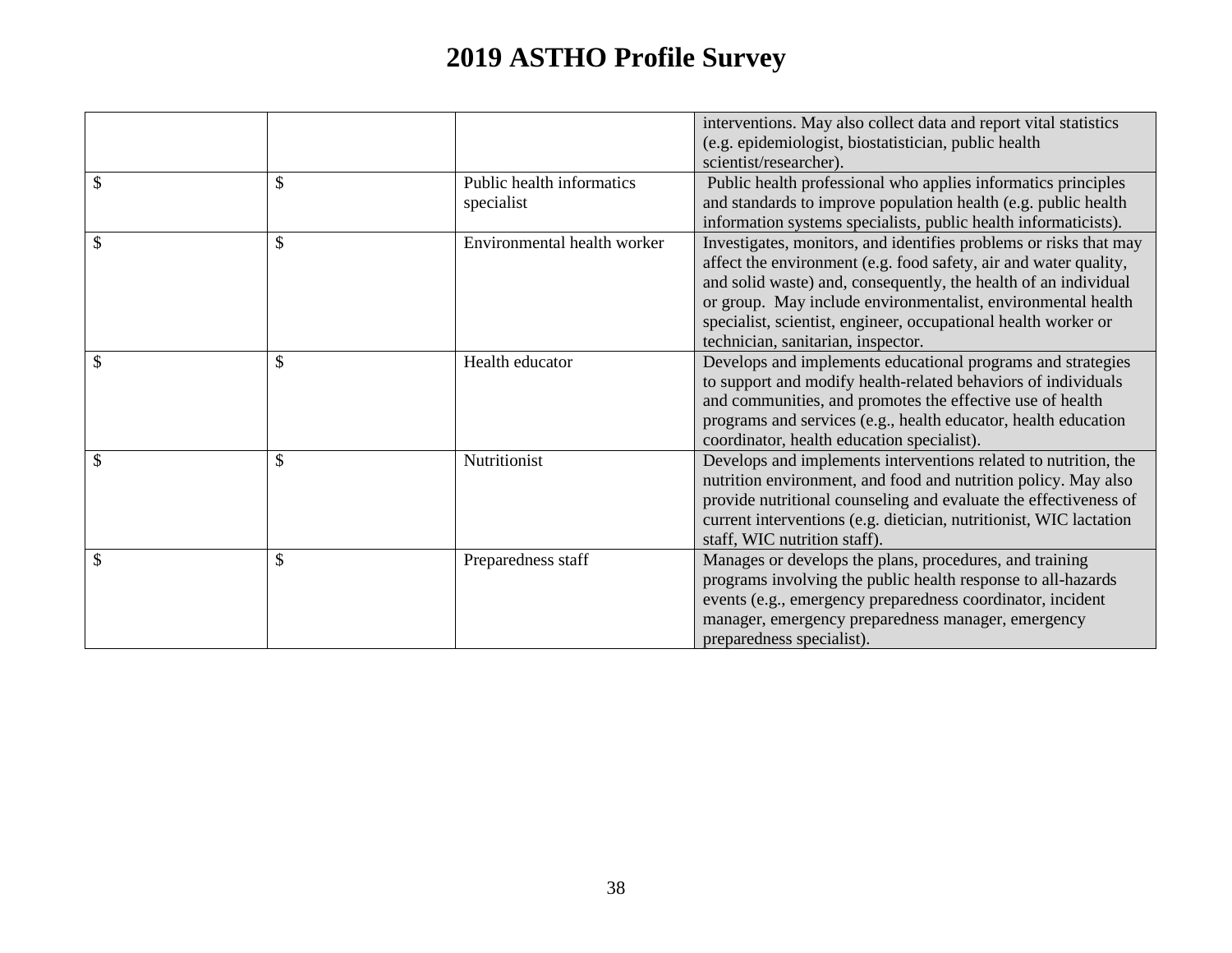**4.4. What percentage of employees working at your state public health agency are in each racial category? Include regular full-time and part-time employees. Your responses should total 100%. If you do not have any data, enter 100% next to "Missing data on race" and 0 for all other response options.** \*Skip if you have opted to use your agency's 2017 PH WINS responses.

| % White                                     |  |
|---------------------------------------------|--|
| % Black or African American                 |  |
| % American Indian/Alaska Native             |  |
| % Asian                                     |  |
| % Native Hawaiian or other Pacific Islander |  |
| % Two or more races                         |  |
| % Missing data on race                      |  |

P**lease use this text box to write in any relevant caveats or clarifications to your response above.**

**4.5. What percentage of employees working at your state public health agency are in each ethnic category? Include regular full-time and part-time employees. Your responses should total 100%. If you do not have any data, enter 100% for "Missing data on Hispanic/Latino ethnicity" and 0 for all other response options.** \*Skip if you have opted to use your agency's 2017 PH WINS responses.

\_\_\_\_\_\_% Hispanic or Latino

\_\_\_\_\_\_% Not Hispanic or Latino

\_\_\_\_\_\_% Missing data on Hispanic/Latino ethnicity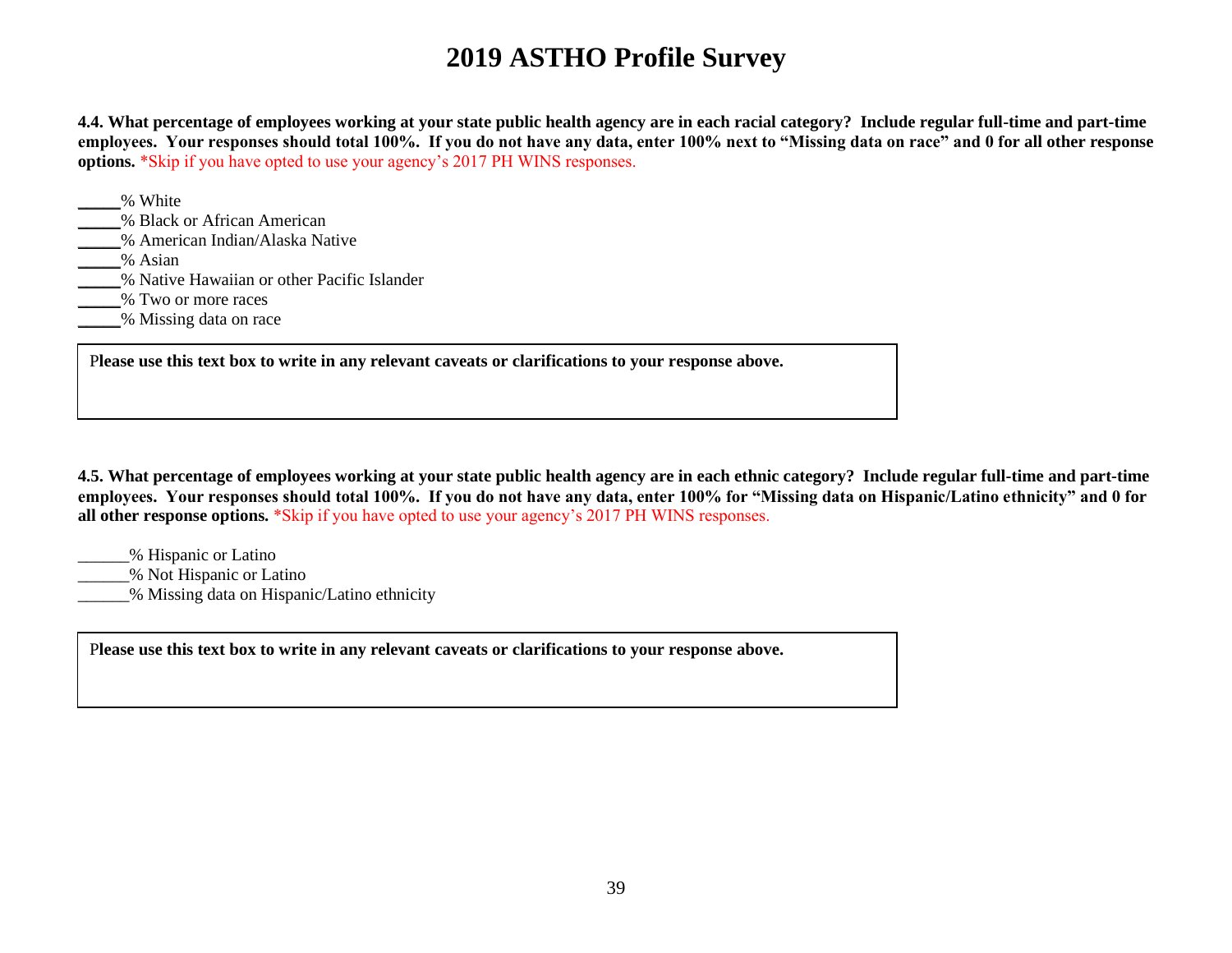**4.6. What is the gender breakdown of employees working at your state public health agency? Include regular full-time and part-time employees. Your responses should total 100%.** \*Skip if you have opted to use your agency's 2017 PH WINS responses.

\_\_\_\_\_% Male

\_\_\_\_\_% Female

\_\_\_\_\_% Non-binary/Other

\_\_\_\_\_% Missing data on gender

P**lease use this text box to write in any relevant caveats or clarifications to your response above.**

**4.7. What are the average age, median age, and average number of years of service for current full-time state public health agency employees?**  \*Skip if you have opted to use your agency's 2017 PH WINS responses.

**Average Age of Employees** (Total age for all employees divided by total number of employees) **Median Age of Employees** (The value of the middle age for all employees) **Average Number of Years of Service** (Total years of service for all employees divided by the total number of employees)

P**lease use this text box to write in any relevant caveats or clarifications to your response above.**

**4.8. What was the average age of new employees hired for Fiscal Year 2017 (**July 1, 2016-June 30, 2017)**?** \*Skip if you have opted to use your agency's 2017 PH WINS responses.

Average Age in Fiscal Year 2017: \_\_\_\_\_\_\_\_\_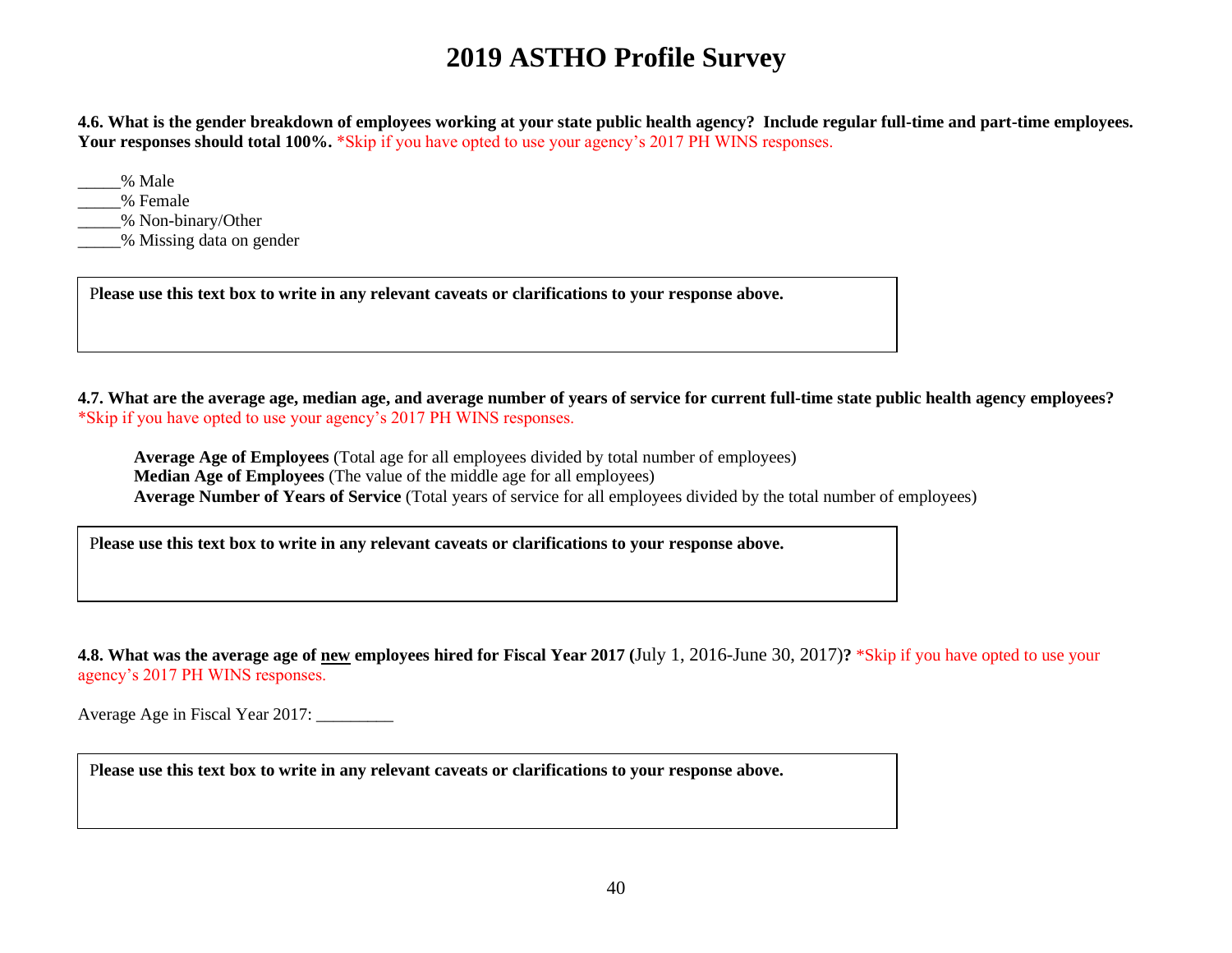**4.9. How many non-temporary employees have separated from your state's public health workforce over the past three fiscal years? Please include retirements in this number.**

Number who left agency in Fiscal Year 2016: \_\_\_\_\_\_\_\_\_\_\_ Number who left agency in Fiscal Year 2017: Number who left agency in Fiscal Year 2018: \_\_\_\_\_\_\_\_\_

\_\_\_\_\_\_\_\_\_

P**lease use this text box to write in any relevant caveats or clarifications to your response above.**

**4.10. How many positions are being actively recruited by your HR department? This includes positions that have been recruited for but not yet filled, and any positions that are in the process of onboarding but haven't officially started. Do not include positions that are required to be left vacant due to hiring freezes or other requirements.**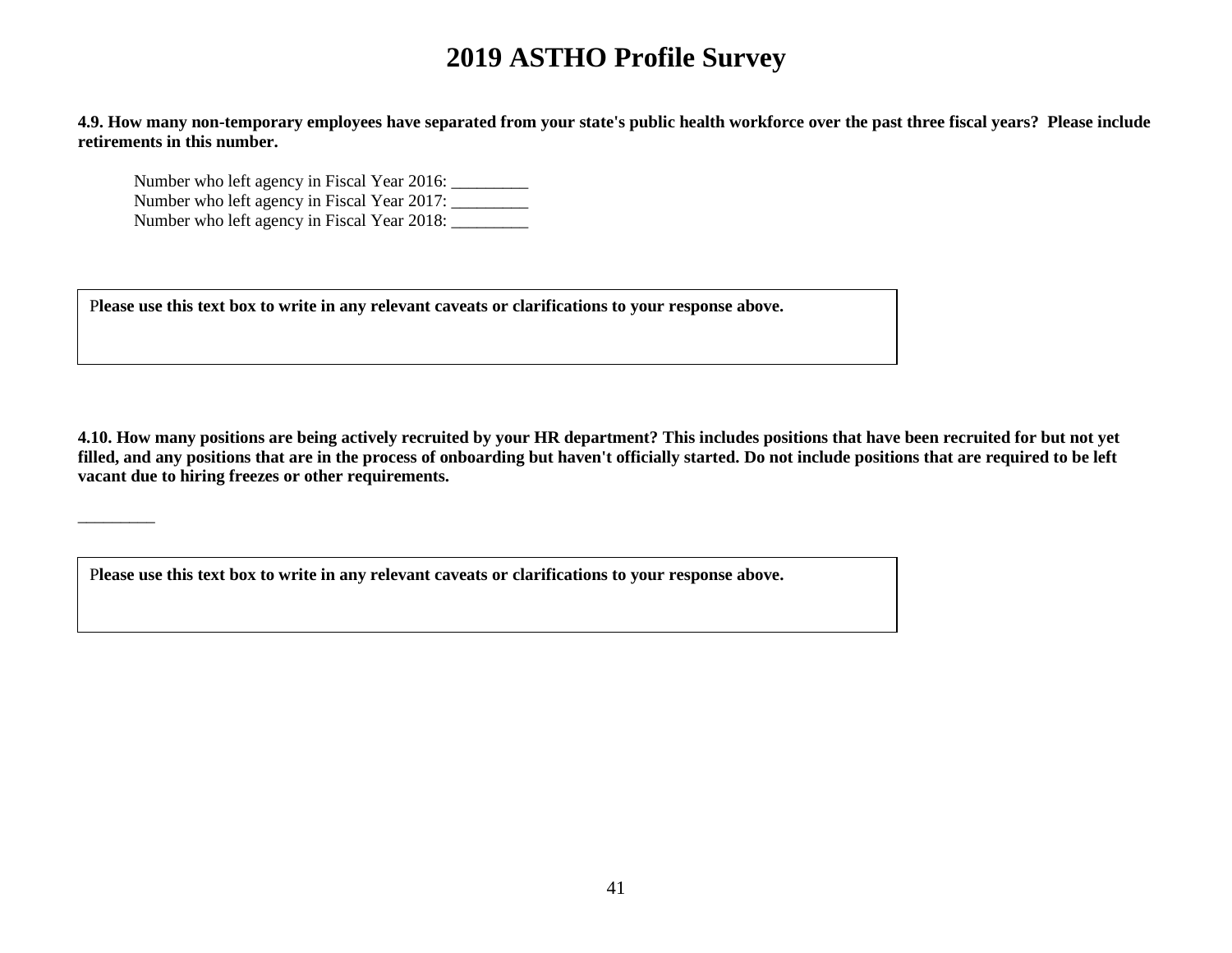**4.11. What is the percentage of current full-time classified employees who will be eligible for retirement for each of the following fiscal years?**  *(Retirement eligibility is based upon your individual jurisdiction's set of criteria; only include those eligible for full retirement benefits)*

Fiscal year 2019:  $\frac{1}{2}$ Fiscal year 2020: \_\_\_\_\_\_\_\_% Fiscal year 2021: \_\_\_\_\_\_\_\_\_% Fiscal year 2022: \_\_\_\_\_\_\_\_\_% Fiscal year 2023: 2%

P**lease use this text box to write in any relevant caveats or clarifications to your response above.**

**4.12. Does your state public health agency have a designated workforce development director?** *This individual may or may not work as the workforce development director full time but is considered the primary point of contact for workforce development activities.*

- o Yes
- o No
- o I don't know

**4.13. Does your state public health agency currently offer leadership development training to its employees?** 

- o Yes
- o No

**4.14. Please rate your satisfaction with the survey taking experience for the Workforce section of the 2019 ASTHO Profile.** 

- o Not satisfied at all
- o Somewhat dissatisfied
- o Somewhat satisfied **→** *(If checked, skip question 4.14a)*
- o Very satisfied **→** *(If checked, skip question 4.14a)*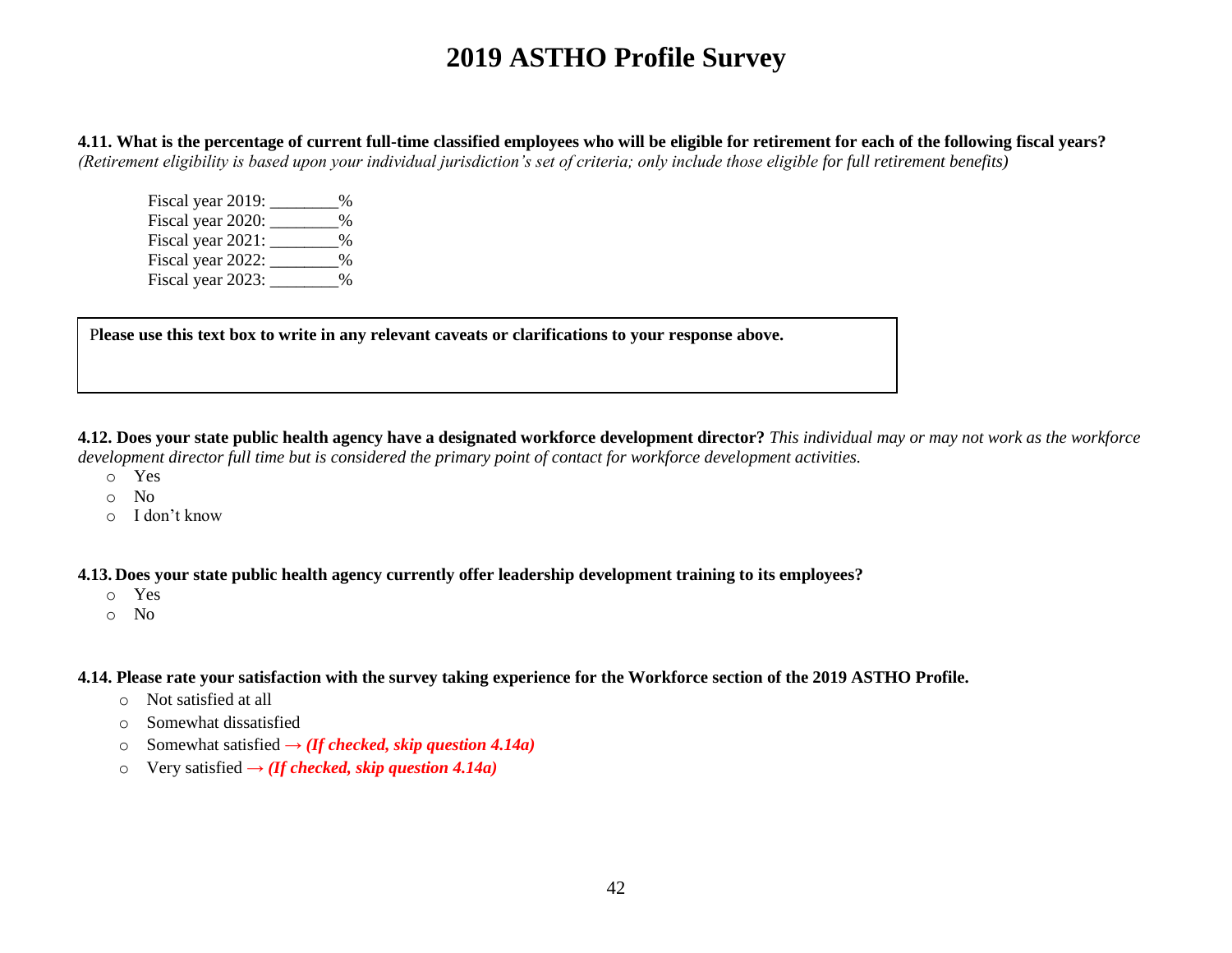**4.14a. What could ASTHO do to improve the survey-taking experience?**

**4.15. Were you personally involved in completing the 2016 ASTHO Profile Survey?**

- o Yes
- o No **→** *(If checked, skip question 4.15a-c)*

**4.15a. Compared to the 2016 survey, how easy was it for you to complete the Workforce section of the 2019 ASTHO Profile?** 

- o More difficult **→** *(If checked, answer question 4.15b)*
- o Somewhat more difficult  $\rightarrow$  *(If checked, answer question 4.15b)*
- o Neutral
- o Somewhat easier **→** *(If checked, answer question 4.15c)*
- $\circ$  Much easier  $\rightarrow$  *(If checked, answer question 4.15c)*

**4.15b. What about the 2019 survey completion process did you find more difficult compared to 2016?**

**4.15c. What about the 2019 survey completion process did you find easier compared to 2016?**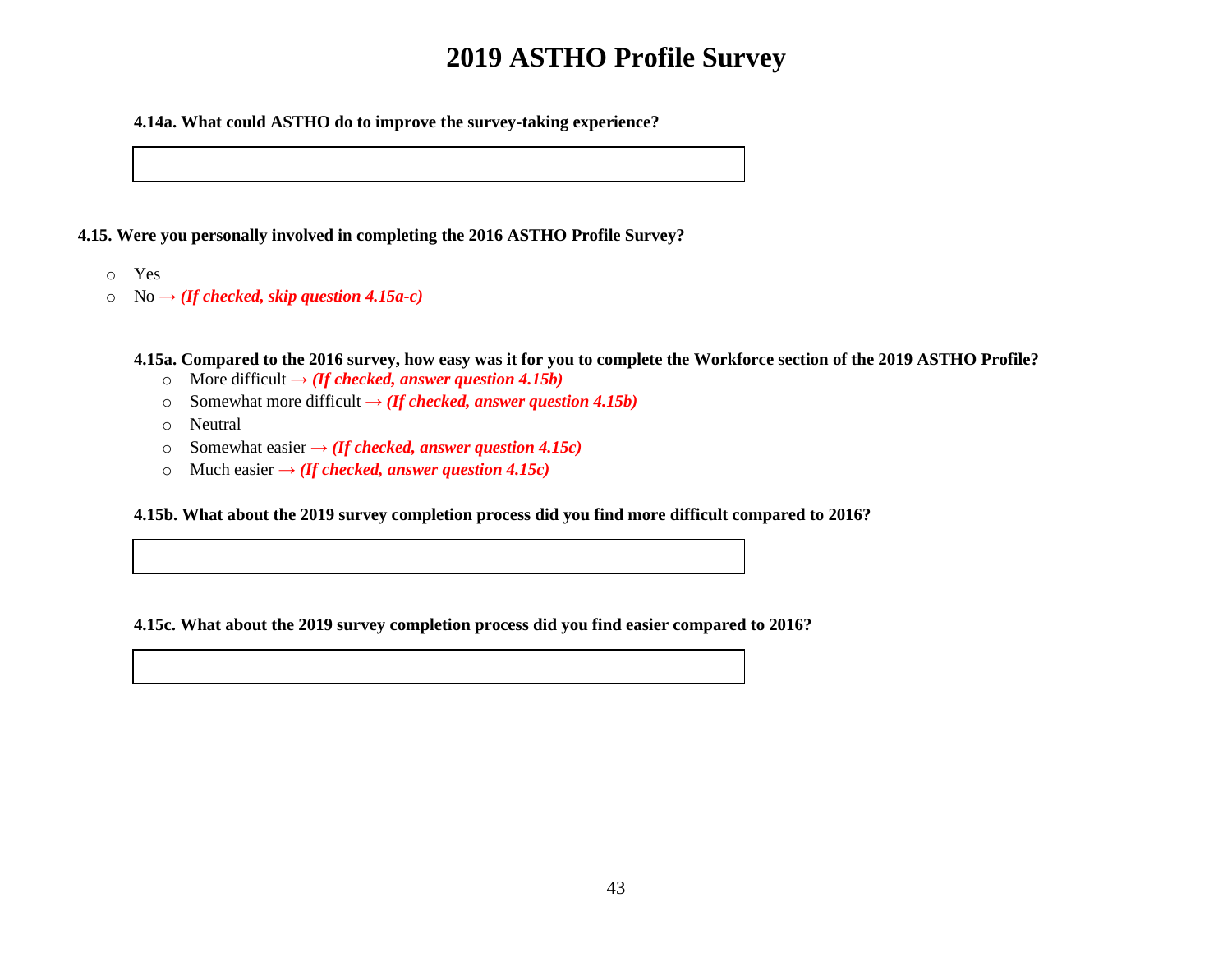#### **Part 5: Finance**

To be completed by the Chief Financial Officer.

#### **Contact Information**

Please provide a contact for the following fiscal questions should ASTHO need to follow up regarding this information.

 $\Box$  Check here if the respondent information for this section is the same as that of the Primary Contact for the survey. (Please note: the Primary Contact information will not appear until you check this box.)

| Name              |  |  |  |
|-------------------|--|--|--|
|                   |  |  |  |
| Position or Title |  |  |  |
|                   |  |  |  |
| Telephone         |  |  |  |
|                   |  |  |  |

E-mail address\_\_\_\_\_\_\_\_\_\_\_\_\_\_\_\_\_\_\_\_\_\_\_\_\_\_\_\_\_\_\_\_\_\_\_\_\_\_\_\_\_\_\_\_\_\_\_\_\_\_\_\_\_\_\_\_\_\_\_\_\_

#### **Instructions:**

The purpose of this section is to collect state-level public health fiscal data to enable ASTHO to analyze trends in public health funding and expenditures and perform analyses of key factors that influence public health expenditures. We are requesting that state public health agencies **report only on expenditures**  for the state public health agency and not for public health activities outside of the state public health agency (i.e., public health programs administered by another state/territorial agency or public health activities administered by other divisions within an umbrella agency). Please take caution not to double count expenditures. For example, if your agency incurs administrative costs that are charged to a program area, please count those costs only in the relevant program area, not also in your general administration expenditures.

#### **Reporting Time Frames**

We are requesting expenditure data for the fiscal year that begins July 1 and ends June 30. If your state public health agency has a different fiscal year, please use quarterly or monthly data to adapt to the reporting timeframe requested and add footnotes, where necessary, to clarify any variation in reporting in the charts below. **Please report expenditures on an accrual basis (actual** *plus* **revenue earned but not received and expenses incurred but not paid).**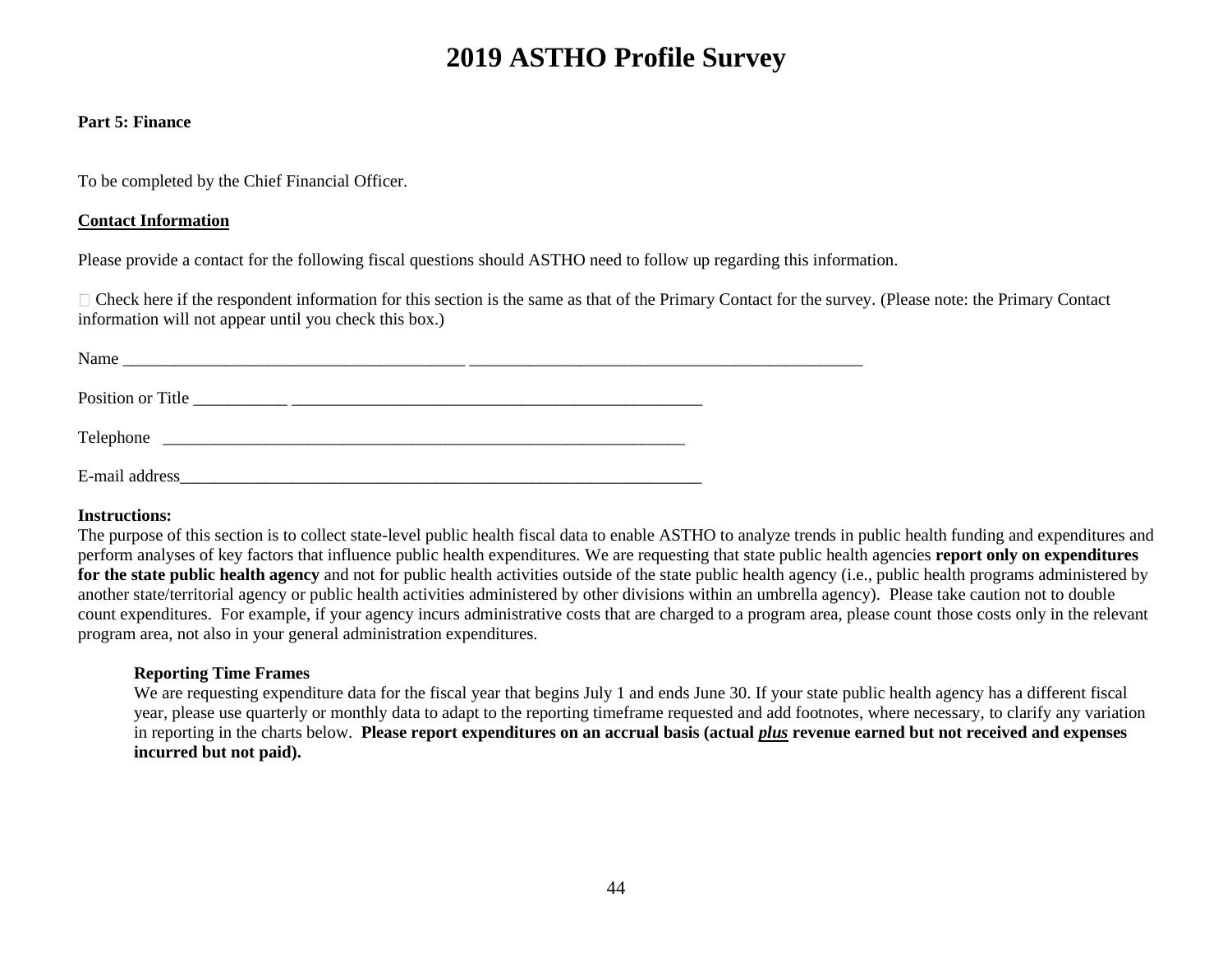#### **Medicaid and Medicare Funding**

In an effort to focus on *public health* expenditures, we are limiting our collection of Medicaid and Medicare data to direct clinical services provided by state public health agencies and by local public health agencies when the funds have passed through the state public health agency. Include the smaller reimbursements or other payments a state public health agency may receive from Medicaid or Medicare for such things as nursing home inspections, lead testing, immunization outreach, health information technology, laboratory services, and other small categorical grants. For agencies under a larger umbrella that includes Medicaid, exclude payments for Medicaid/Medicare services provided by other entities.

#### **Pass Throughs and Local Health Expenditures**

Report local public health expenditures ONLY when funds pass through the state public health agency. Do not include expenditures from funds that come directly to local health departments from other sources.

Funding Category Definitions **State General Funds:** Include revenues received from state general revenue funds to fund state operations. Exclude federal pass-through funds.

**Other State Funds:** Include revenues received from the state that are not from the state general fund, and state Medicare and Medicaid reimbursement for direct clinical services.

**Federal Funds:** Include all federal grants, contracts, cooperative agreements, and federal Medicare and Medicaid reimbursement for direct clinical services.

**Other Sources:** Include Tobacco Settlement Funds, fees and fines collected by the agency (including regulatory fees and laboratory fees), payment for direct clinical services (except Medicare and Medicaid, which should be included under federal or other state funds as appropriate), foundation and other private donations, and any funding that the state receives from county or local government.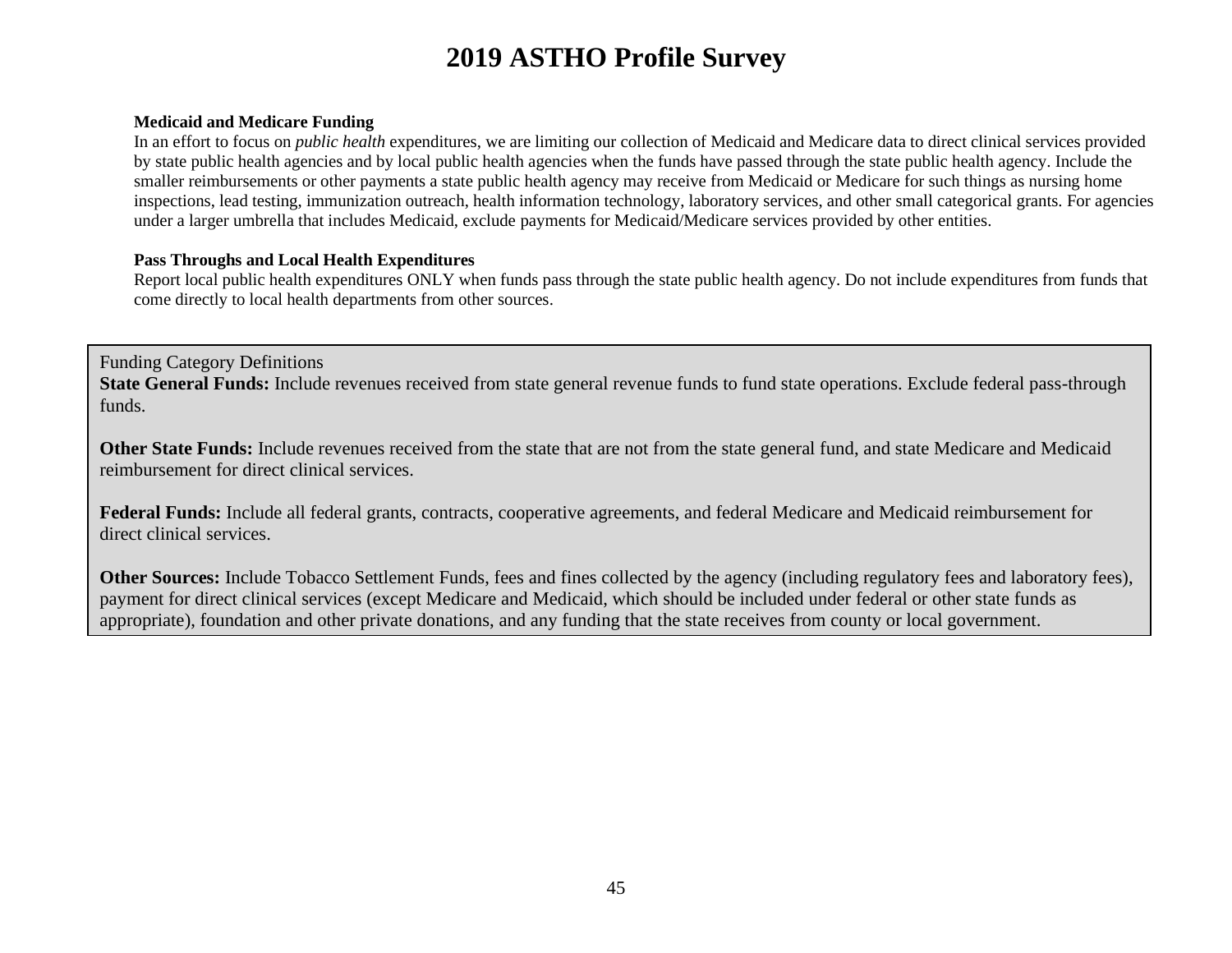**5.1. For the last three fiscal years (FY16-18), please report actual operating expenditures (to the nearest dollar amount) for the state health agency for by each source of fund below. If you do not have any expenditures from a particular funding source, please enter 0.** 

| <b>Total FY16 Expenditures</b><br>FY16 is defined as July 1, 2015-June 30, 2016 |                                                                      |  |  |  |  |  |
|---------------------------------------------------------------------------------|----------------------------------------------------------------------|--|--|--|--|--|
| <b>State General Funds</b>                                                      | Other<br><b>Federal Funds</b><br><b>Other State Funds</b><br>Sources |  |  |  |  |  |
| FY16 \$:<br>FY16 \$:<br>FY16 \$:<br>FY16 \$:                                    |                                                                      |  |  |  |  |  |

| <b>Total FY17 Expenditures</b><br>FY17 is defined as July 1, 2016-June 30, 2017 |                                                                      |  |  |  |  |
|---------------------------------------------------------------------------------|----------------------------------------------------------------------|--|--|--|--|
| <b>State General Funds</b>                                                      | Other<br><b>Federal Funds</b><br><b>Other State Funds</b><br>Sources |  |  |  |  |
| <b>FY17 \$:</b>                                                                 | <b>FY17 \$:</b><br><b>FY17 \$:</b><br><b>FY17 \$:</b>                |  |  |  |  |

| <b>Total FY18 Expenditures</b><br>FY18 is defined as July 1, 2017-June 30, 2018 |                                                                      |  |  |  |  |
|---------------------------------------------------------------------------------|----------------------------------------------------------------------|--|--|--|--|
| <b>State General Funds</b>                                                      | Other<br><b>Federal Funds</b><br><b>Other State Funds</b><br>Sources |  |  |  |  |
| <b>FY18</b> \$:<br><b>FY18</b> \$:<br>FY18 \$:<br><b>FY18</b> \$:               |                                                                      |  |  |  |  |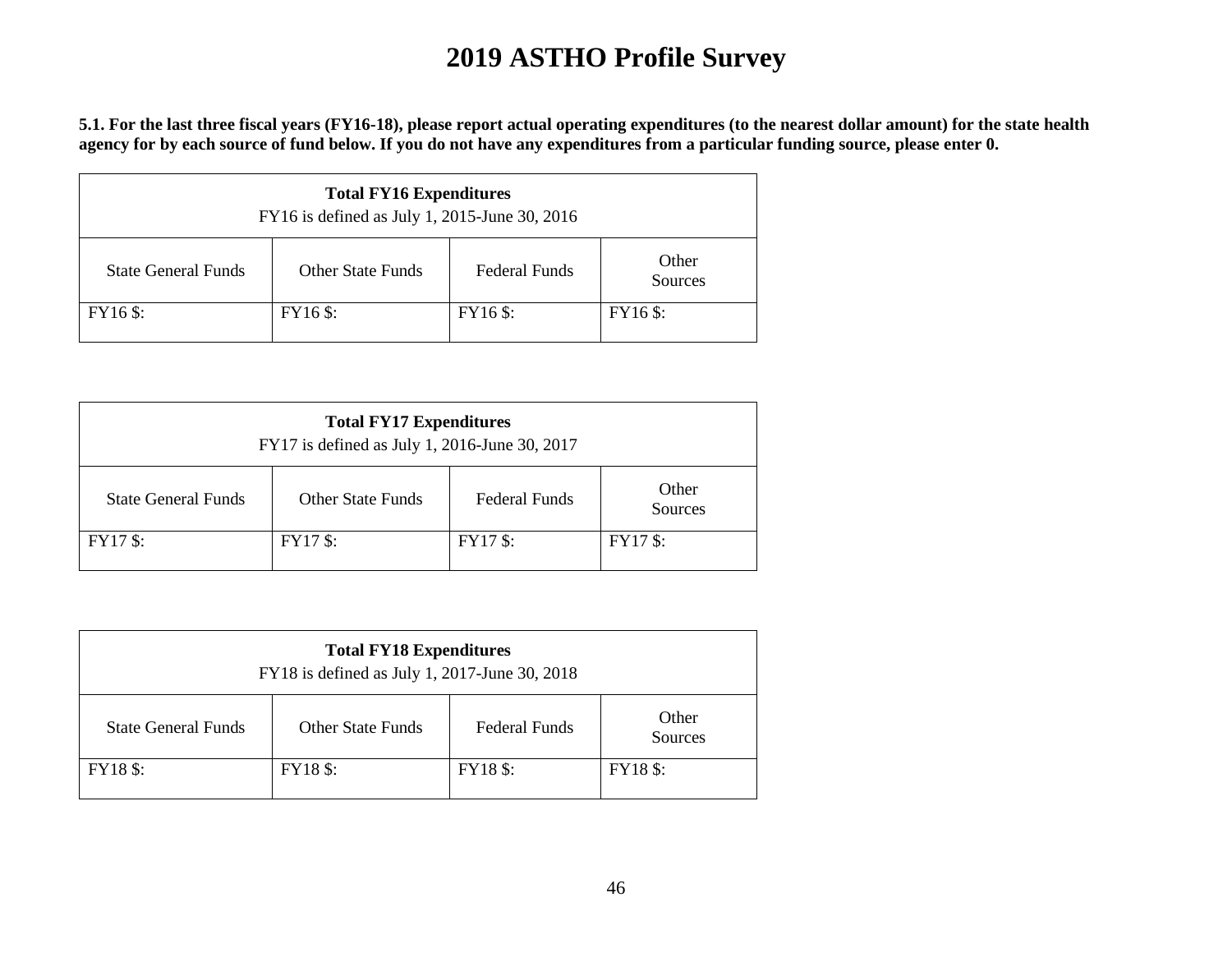**In the space provided below, please record any caveats regarding the expenditures reported for above (e.g. any difficulties in reporting on fiscal data in the timeframe requested, the inclusion or exclusion of expenditures by the funding sources listed, or other footnote information to clarify any variation in reporting).** 

#### **Expenditure Category Definitions**

Note: Administrative costs that are embedded into a specific program should be included under the applicable program category. Asterisk (\*) indicates programs or services that should be included in different programmatic category

#### **Chronic Diseases**

| <b>INCLUDE:</b> |                                                          | <b>EXCLUDE:</b> |                                                   |
|-----------------|----------------------------------------------------------|-----------------|---------------------------------------------------|
|                 | Prevention & screening for chronic diseases and risk     |                 | Treatment for chronic diseases and risk factors   |
|                 | factors (e.g. cardiovascular disease, obesity, diabetes, | $\bullet$       | Treatment for tobacco, alcohol, or other drug use |
|                 | cancer)                                                  |                 | Treatment for mental health conditions            |
|                 | Prevention & screening for tobacco, alcohol, and other   |                 | Screening for asthma                              |
|                 | drug use                                                 |                 | WIC nutrition assessment & counseling*            |
|                 | Prevention & screening for mental health conditions      |                 |                                                   |
|                 | (EXCEPT suicide)                                         |                 |                                                   |
|                 | Non-WIC nutrition assessment & counseling                |                 |                                                   |

#### **Infectious Diseases**

| <b>INCLUDE:</b> |                                        | <b>EXCLUDE:</b>                    |
|-----------------|----------------------------------------|------------------------------------|
|                 | Child & adult immunizations            | International travel immunizations |
| $\bullet$       | Vaccine order management and inventory | Treatment for infectious diseases* |
| $\bullet$       | ID prevention, screening, and control  |                                    |
|                 |                                        |                                    |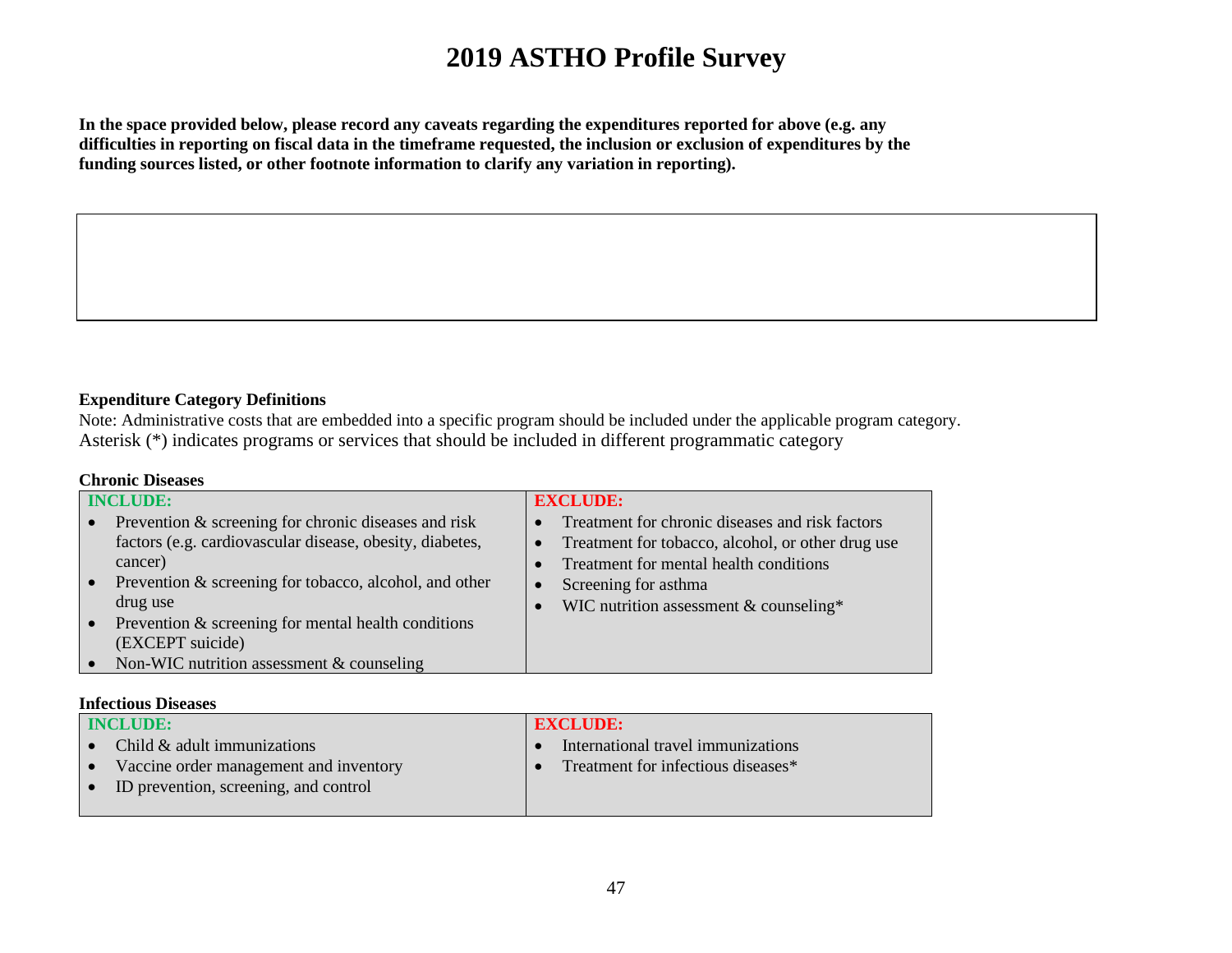### **Injury and Violence Prevention**

| <b>INCLUDE:</b>                  | <b>EXCLUDE:</b>              |
|----------------------------------|------------------------------|
| Primary prevention for:          | Occupational safety & health |
| Injuries<br>$\circ$              | Other victims' services      |
| Violence<br>$\circ$              |                              |
| Suicide<br>$\circ$               |                              |
| Poison control                   |                              |
| Sexual assault victims' services |                              |

#### **WIC**

| .                                                   |  |
|-----------------------------------------------------|--|
| INCLUDE:                                            |  |
| All expenditures related to WIC program, including: |  |
| Nutrition education                                 |  |
| Voucher dollars                                     |  |

#### **Environmental Health**

| <b>INCLUDE:</b> |                                                            | <b>EXCLUDE:</b>                                |  |
|-----------------|------------------------------------------------------------|------------------------------------------------|--|
|                 | Regulatory & non-regulatory programs for:                  | Regulatory & non-regulatory programs for:      |  |
|                 | Food (retail, processing)<br>$\circ$                       | Solid waste (except septic)                    |  |
|                 | Water (drinking, ground, surface, recreational)<br>$\circ$ | Hazardous and biomedical waste<br>$\bullet$    |  |
|                 | Septic systems<br>$\circ$                                  | Hazardous materials and hazmat response        |  |
|                 | Air (indoor, outdoor)<br>$\circ$                           | Private housing inspections                    |  |
|                 | Lead inspection and screening<br>$\circ$                   | Collection/disposal of pharmaceuticals         |  |
|                 | Radiation and radon<br>$\bigcirc$                          | Land use planning                              |  |
|                 | Regulation of non-healthcare businesses                    |                                                |  |
|                 | Body art, tanning, cosmetology<br>$\circ$                  |                                                |  |
|                 | Schools, childcare<br>$\Omega$                             | Clinical treatment for elevated blood lead     |  |
|                 | Commercial lodging (e.g., hotels, campgrounds)<br>$\circ$  |                                                |  |
|                 | Tobacco retailers<br>$\Omega$                              | Regulation of healthcare-related businesses*   |  |
|                 | Vector control                                             | Licensure for individuals in any profession or |  |
|                 | Veterinary public health                                   | business                                       |  |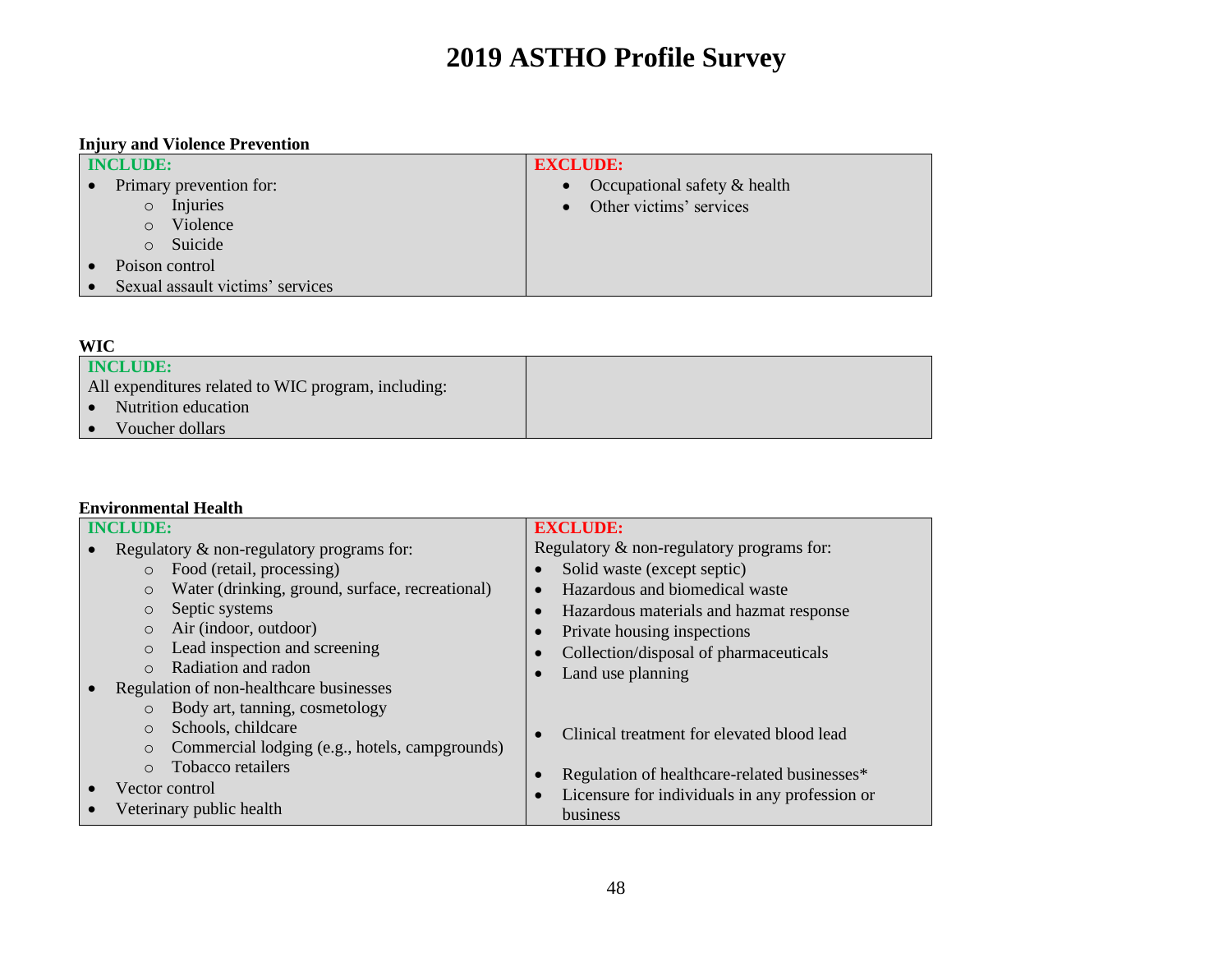#### **Clinical Services/Consumer Care**

| <b>INCLUDE:</b> |                                                            |           | <b>EXCLUDE:</b>                                    |  |
|-----------------|------------------------------------------------------------|-----------|----------------------------------------------------|--|
|                 | Most maternal $\&$ child health programs (e.g., newborn    |           | Treatment for chronic diseases (e.g., high blood   |  |
|                 | screening, family planning, home visits, prenatal care)    |           | pressure, diabetes, obesity, cancer)               |  |
|                 | Oral health                                                |           | Comprehensive primary care (children, adults,      |  |
|                 | Non-clinical school health services, non-clinical services |           | school-based)                                      |  |
|                 | in correctional facilities                                 | $\bullet$ | Substance abuse treatment services (inpatient or   |  |
|                 | Sex education                                              |           | outpatient)                                        |  |
|                 | Infectious disease treatment (e.g., Tuberculosis,          | $\bullet$ | Mental illness treatment services (inpatient or    |  |
|                 | HIV/AIDs, other STDs)                                      |           | outpatient), including state psychiatric hospitals |  |
|                 | Substance abuse clinical preventive services; syringe and  | $\bullet$ | Correctional healthcare (clinical)                 |  |
|                 | needle exchange/disposal                                   |           | <b>Eldercare</b> services                          |  |
|                 |                                                            |           | Obstetrical care                                   |  |
|                 |                                                            |           | Blood lead treatment                               |  |

### **All Hazards Preparedness and Response**

| <b>INCLUDE:</b>                                           | <b>EXCLUDE:</b>                               |
|-----------------------------------------------------------|-----------------------------------------------|
| Disaster preparedness programs                            | Provision of routine medical or public safety |
| <b>Bioterrorism</b>                                       | functions, such as EMS or HazMat response     |
| Disaster response (shelters, emergency hospitals/clinics, |                                               |
| medical countermeasures)                                  |                                               |

#### **Quality of Health Services**

| <b>INCLUDE:</b>                                            | <b>EXCLUDE:</b>                           |
|------------------------------------------------------------|-------------------------------------------|
| Regulation, inspection or licensing of all healthcare-     | Licensure for healthcare professions      |
| related facilities (e.g., assisted living, EMS, hospitals, | Licensure of other professions            |
| labs)                                                      | Health-related boards and commissions NOT |
| Institution compliance audits                              | administered by public health agency      |
| Facility & provider quality reporting                      |                                           |
| Equipment quality                                          |                                           |
| Regulation or coordination of emergency medical and        |                                           |
| trauma systems                                             |                                           |
| Physician and provider loan program                        |                                           |
| Health-related boards and commissions (ONLY if             |                                           |
| administered by public health agency)                      |                                           |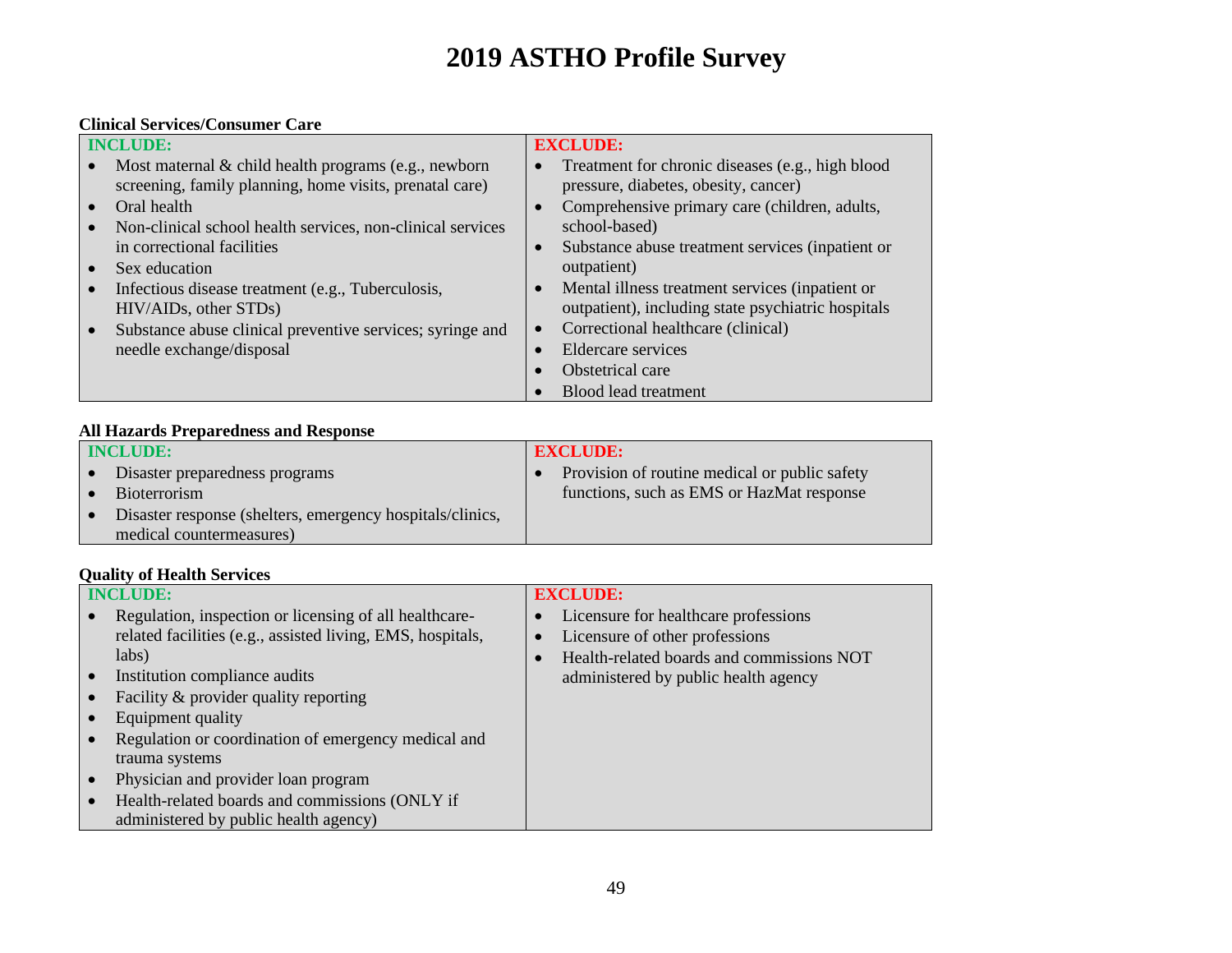#### **Health Data**

| <b>INCLUDE:</b>                       | <b>EXCLUDE:</b>      |  |
|---------------------------------------|----------------------|--|
| Surveillance activities               | Vital statistics*    |  |
| Data collection                       | Laboratory services* |  |
| Data analysis and report production   |                      |  |
| Disease registries                    |                      |  |
| Accident, injury, and death reporting |                      |  |

#### **Health Laboratory**

| <b>INCLUDE:</b>                                        | <b>EXCLUDE:</b>      |
|--------------------------------------------------------|----------------------|
| All costs associated with state/territorial laboratory | Forensics laboratory |
| Chemistry lab                                          |                      |
| Microbiology lab                                       |                      |
| Laboratory administration                              |                      |
| Building-related costs                                 |                      |
| <b>Supplies</b>                                        |                      |

#### **Vital Statistics**

| <b>INCLUDE:</b>                                    | <b>EXCLUDE:</b> |
|----------------------------------------------------|-----------------|
| Records maintenance & reproduction                 |                 |
| Statistical reporting                              |                 |
| Customer service at state/territory or local level |                 |

#### **Administration**

| <b>INCLUDE:</b>          |  | <b>EXCLUDE:</b>                           |  |
|--------------------------|--|-------------------------------------------|--|
| Executive office         |  | Any administrative costs embedded in (and |  |
| Communications           |  | reported in) program areas                |  |
| Legal affairs            |  |                                           |  |
| Human resources          |  |                                           |  |
| Finance                  |  |                                           |  |
| Information technology   |  |                                           |  |
| Facilities               |  |                                           |  |
| Procurement              |  |                                           |  |
| Health reform $&$ policy |  |                                           |  |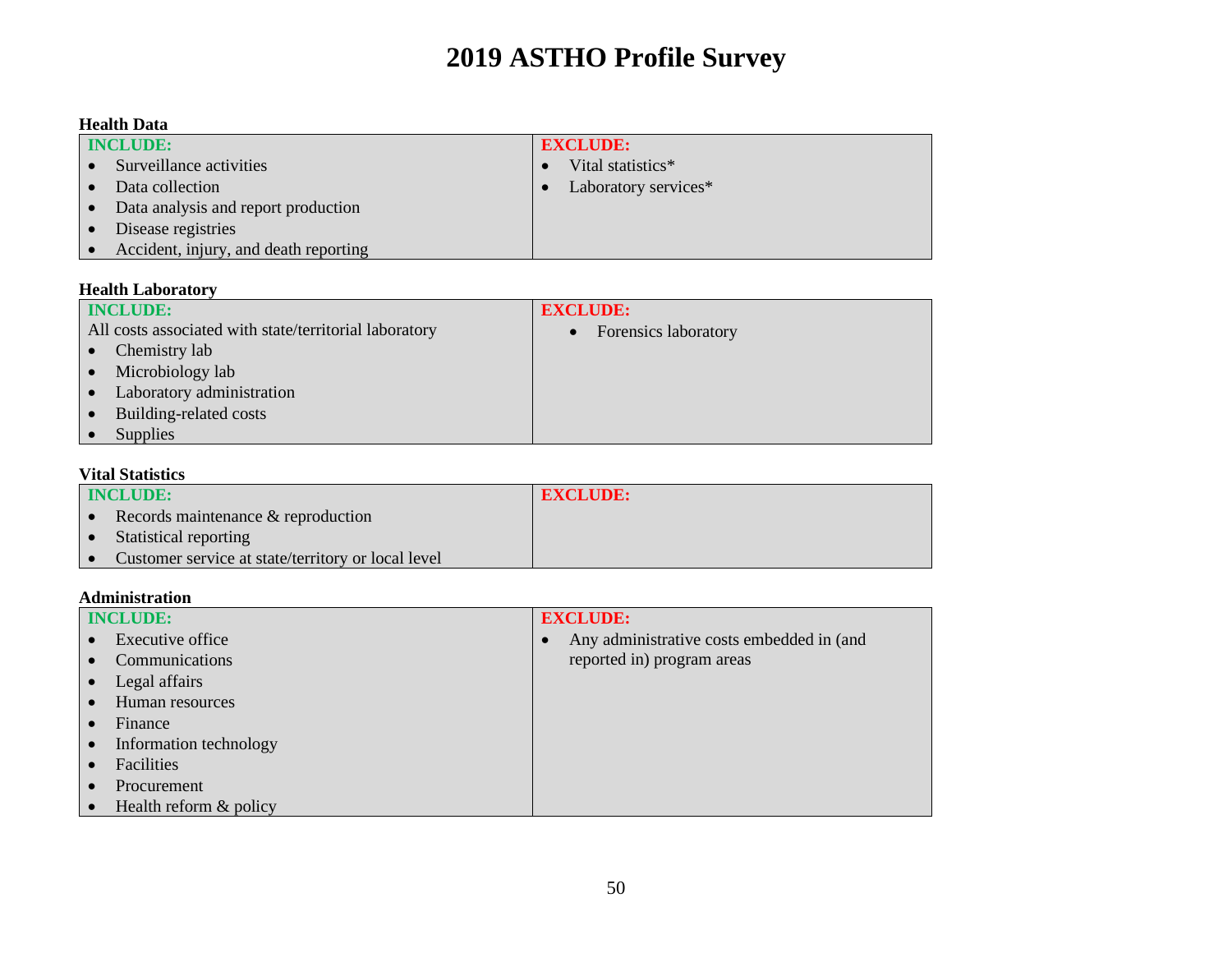**5.2. For the most recent fiscal year (FY18), please report actual operating expenditures (to the nearest dollar amount) for the state health agency for each category listed in the chart below. Please report what the state public health agency spent during the fiscal year on each category, by source of funds. For example, report how many dollars from the state general fund were spent on chronic disease in FY18 (7/1/17-6/30/18). If you do not have any expenditures for a particular category (for example, if your agency does not handle WIC), please enter 0. Please attempt to exclude the specific programs/activities mentioned in the exclusion column of each definition. If you do not have a particular program in your agency, please select "I do not have data on expenditures for this category."**

|                                           | <b>FY18 Expenditures</b><br>FY18 is defined as July 1, 2017-June 30, 2018 |                          |                      |                  |                                                                  |  |  |  |  |
|-------------------------------------------|---------------------------------------------------------------------------|--------------------------|----------------------|------------------|------------------------------------------------------------------|--|--|--|--|
| <b>Expenditure Categories</b>             | <b>State General Funds</b>                                                | <b>Other State Funds</b> | <b>Federal Funds</b> | Other<br>Sources | I do not have<br>data on<br>expenditures<br>for this<br>category |  |  |  |  |
| <b>Chronic Diseases</b>                   | FY18 \$:                                                                  | FY18 \$:                 | FY18 \$:             | FY18 \$:         | $\Box$                                                           |  |  |  |  |
| <b>Infectious Diseases</b>                | FY18 \$:                                                                  | FY18 \$:                 | FY18 \$:             | FY18 \$:         | $\Box$                                                           |  |  |  |  |
| Injury and Violence<br>Prevention         | FY18 \$:                                                                  | FY18 \$:                 | FY18 \$:             | FY18 \$:         | $\Box$                                                           |  |  |  |  |
| <b>WIC</b>                                | FY18\$:                                                                   | FY18 \$:                 | FY18 \$:             | FY18 \$:         | $\Box$                                                           |  |  |  |  |
| <b>Environmental Health</b>               | FY18 \$:                                                                  | FY18 \$:                 | FY18 \$:             | FY18 \$:         | $\Box$                                                           |  |  |  |  |
| <b>Clinical Services/Consumer</b><br>Care | FY18\$:                                                                   | FY18 \$:                 | FY18 \$:             | FY18 \$:         | $\Box$                                                           |  |  |  |  |
| All Hazards Preparedness<br>and Response  | FY18 \$:                                                                  | FY18 \$:                 | FY18 \$:             | FY18 \$:         | $\Box$                                                           |  |  |  |  |
| <b>Quality of Health Services</b>         | FY18\$:                                                                   | FY18 \$:                 | FY18 \$:             | FY18 \$:         | $\Box$                                                           |  |  |  |  |
| <b>Health Data</b>                        | FY18 \$:                                                                  | FY18 \$:                 | FY18\$:              | FY18\$:          | $\Box$                                                           |  |  |  |  |
| <b>Health Laboratory</b>                  | FY18 \$:                                                                  | FY18 \$:                 | FY18 \$:             | FY18\$:          | $\Box$                                                           |  |  |  |  |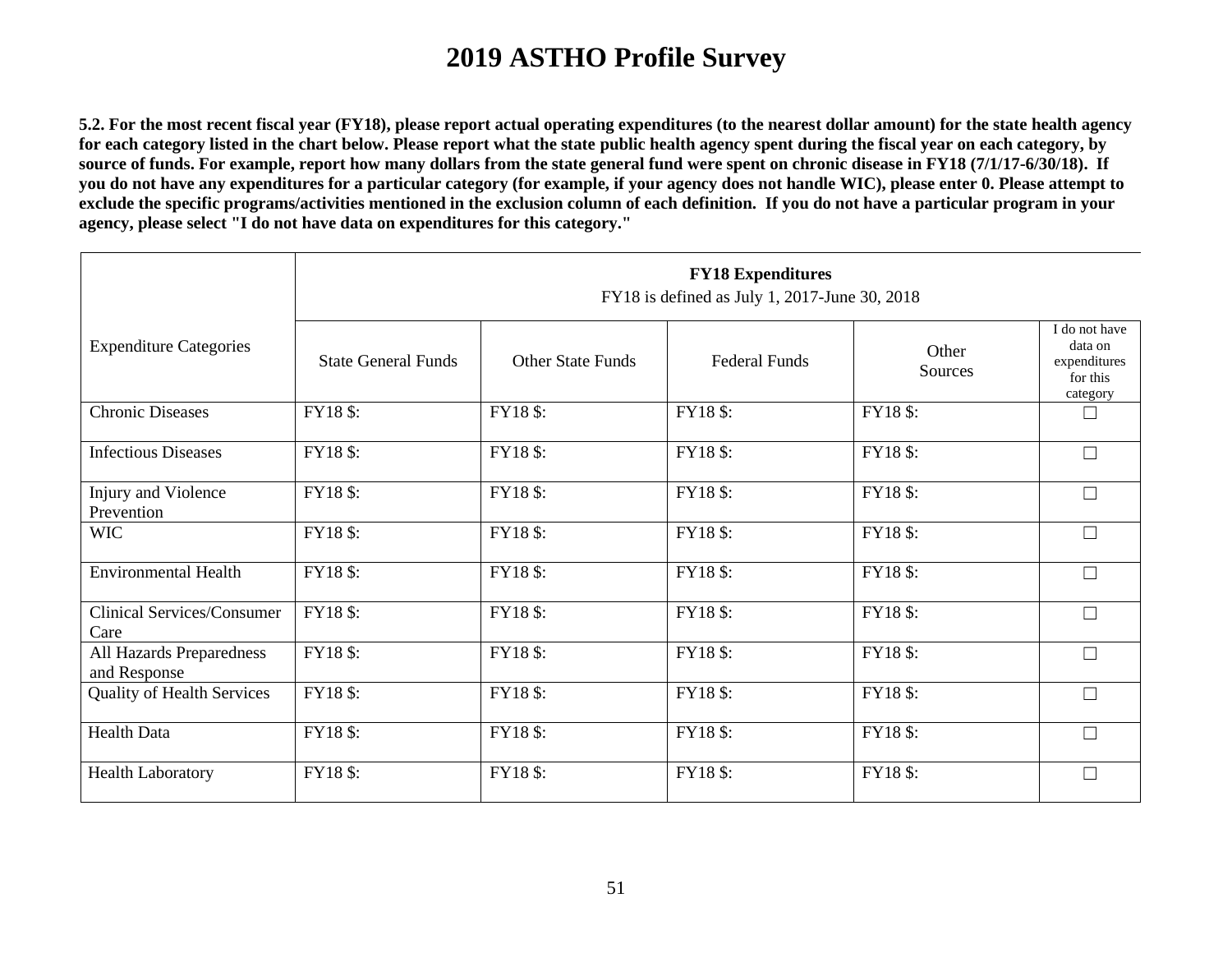| <b>Vital Statistics</b> | <b>FY18</b> \$: | <b>FY18</b> \$: | FY18 \$: | FY18 \$: |  |
|-------------------------|-----------------|-----------------|----------|----------|--|
| Administration          | <b>FY18</b> \$: | FY18 \$:        | FY18 \$: | FY18 \$: |  |
| Other (specify):        | <b>FY18</b> \$: | FY18 \$:        | FY18 \$: | FY18 \$: |  |

**In the space provided below, please record any caveats regarding the expenditures reported for your agency's fiscal year 2018 (e.g. any difficulties in reporting on fiscal data in the timeframe requested, the inclusion or exclusion of expenditures by the categories listed in the chart or others, or other footnote information to clarify any variation in reporting).** 

Federal Funder Definitions:

**Medicaid:** Include federal portion only in this cell. Include transfers or reimbursements for public health purposes or direct clinical services actually provided by the health department (e.g. lead testing, immunizations outreach to Medicaid recipients, and Elderly/Disabled Medicaid Waivers). Include Medicaid administrative claims. Any state Medicaid expenditures should have been reported in the Other State column in the previous question. Exclude reimbursement for Medicaid services by third party providers.

**Medicare:** Include transfers or reimbursements for public health purposes or direct clinical services actually provided by the health department (e.g. nursing home inspections, home health Medicare). Exclude reimbursement for Medicare services by third party providers.

**Environmental Protection Agency (EPA):** Include EPA funding administered by the state public health agency only.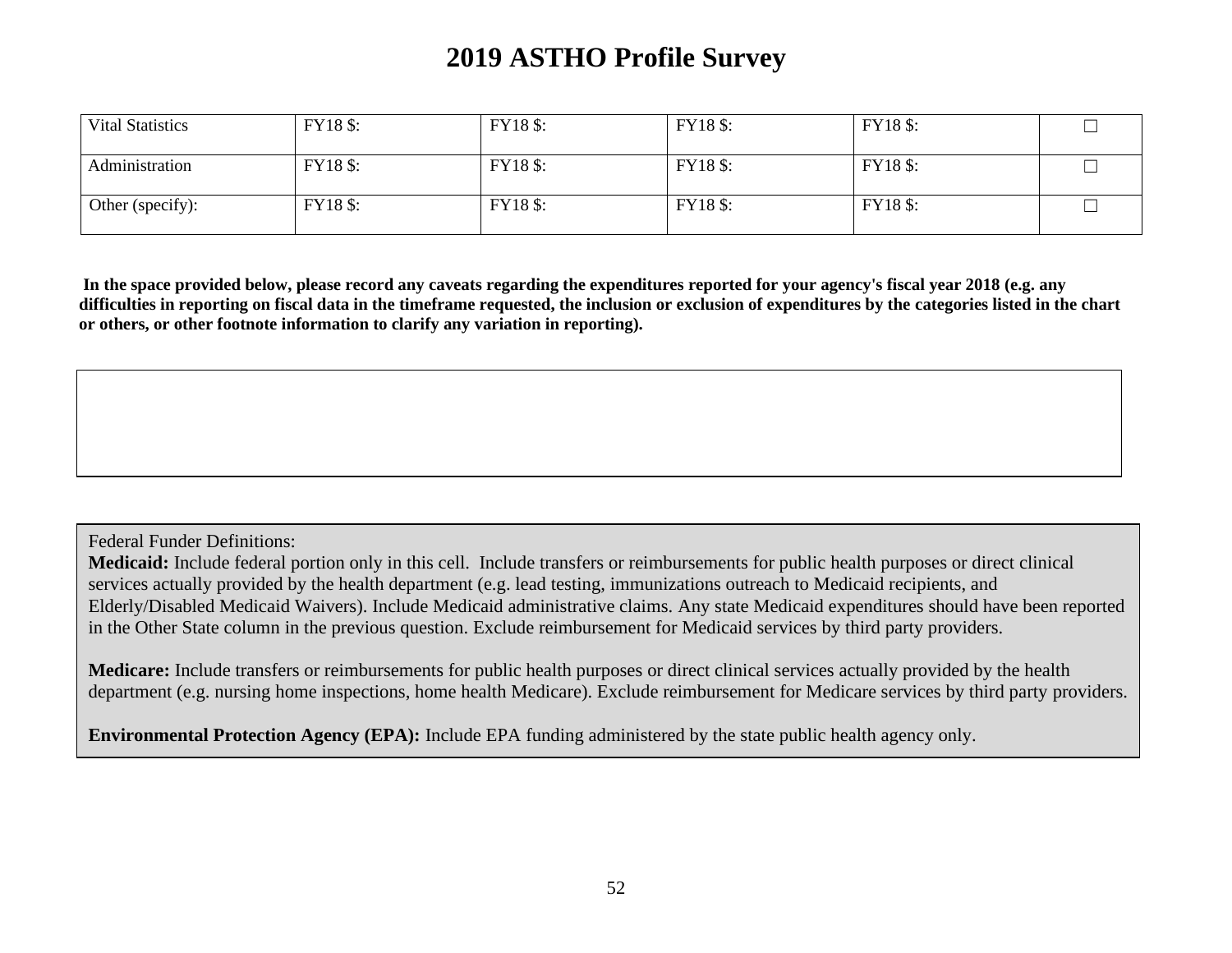**5.3. We would like to further break down the federal funds spending category. For fiscal year 2018, please report actual expenditures (to the nearest dollar amount) for the state health agency for each source of federal funds listed in the chart below. For example, report how many federal fund dollars from the CDC were spent on chronic disease in FY18 (7/1/17-6/30/18). Please include all other federal funds from agencies other than those listed below in the 'other' category. If your agency calculates and tracks federal indirect separately, please include these funds in the 'other' category. Please attempt to exclude the specific programs/activities mentioned in the exclusion column of each definition. If you do not have a particular program in your agency, please select "I do not have data on expenditures for this category."**

|                                      | <b>FY18 Expenditures</b><br>FY18 is defined as July 1, 2017-June 30, 2018 |                                                                     |                                                                    |          |          |                                                                                |                                                   |                                                 |          |                                                                         |
|--------------------------------------|---------------------------------------------------------------------------|---------------------------------------------------------------------|--------------------------------------------------------------------|----------|----------|--------------------------------------------------------------------------------|---------------------------------------------------|-------------------------------------------------|----------|-------------------------------------------------------------------------|
| Expenditure<br>Categories            | Centers for<br>Disease<br>Control<br>and<br>Prevention<br>(CDC)           | Other<br>Department<br>of Health<br>and Human<br>Services<br>(DHHS) | Health<br>Resources<br>and Services<br>Administratio<br>$n$ (HRSA) | Medicaid | Medicare | <b>Federal Funds</b><br><b>US</b><br>Department<br>of<br>Agriculture<br>(USDA) | Department<br>of<br>Homeland<br>Security<br>(DHS) | Environment<br>al Protection<br>Agency<br>(EPA) | Other    | I do not<br>have<br>data on<br>expendit<br>ures for<br>this<br>category |
| Chronic<br>Diseases                  | FY18 \$:                                                                  | FY18 \$:                                                            | FY18 \$:                                                           | FY18 \$: | FY18 \$: | FY18\$:                                                                        | FY18 \$:                                          | FY18\$:                                         | FY18 \$: | П                                                                       |
| Infectious<br><b>Diseases</b>        | FY18 \$:                                                                  | FY18 \$:                                                            | FY18 \$:                                                           | FY18 \$: | FY18 \$: | FY18 \$:                                                                       | <b>FY18</b> \$:                                   | FY18 \$:                                        | FY18 \$: | □                                                                       |
| Injury and<br>Violence<br>Prevention | FY18 \$:                                                                  | FY18 \$:                                                            | FY18 \$:                                                           | FY18 \$: | FY18 \$: | FY18 \$:                                                                       | FY18 \$:                                          | FY18 \$:                                        | FY18 \$: | П                                                                       |
| <b>WIC</b>                           | FY18 \$:                                                                  | FY18 \$:                                                            | FY18 \$:                                                           | FY18 \$: | FY18 \$: | FY18 \$:                                                                       | <b>FY18</b> \$:                                   | FY18 \$:                                        | FY18 \$: | П                                                                       |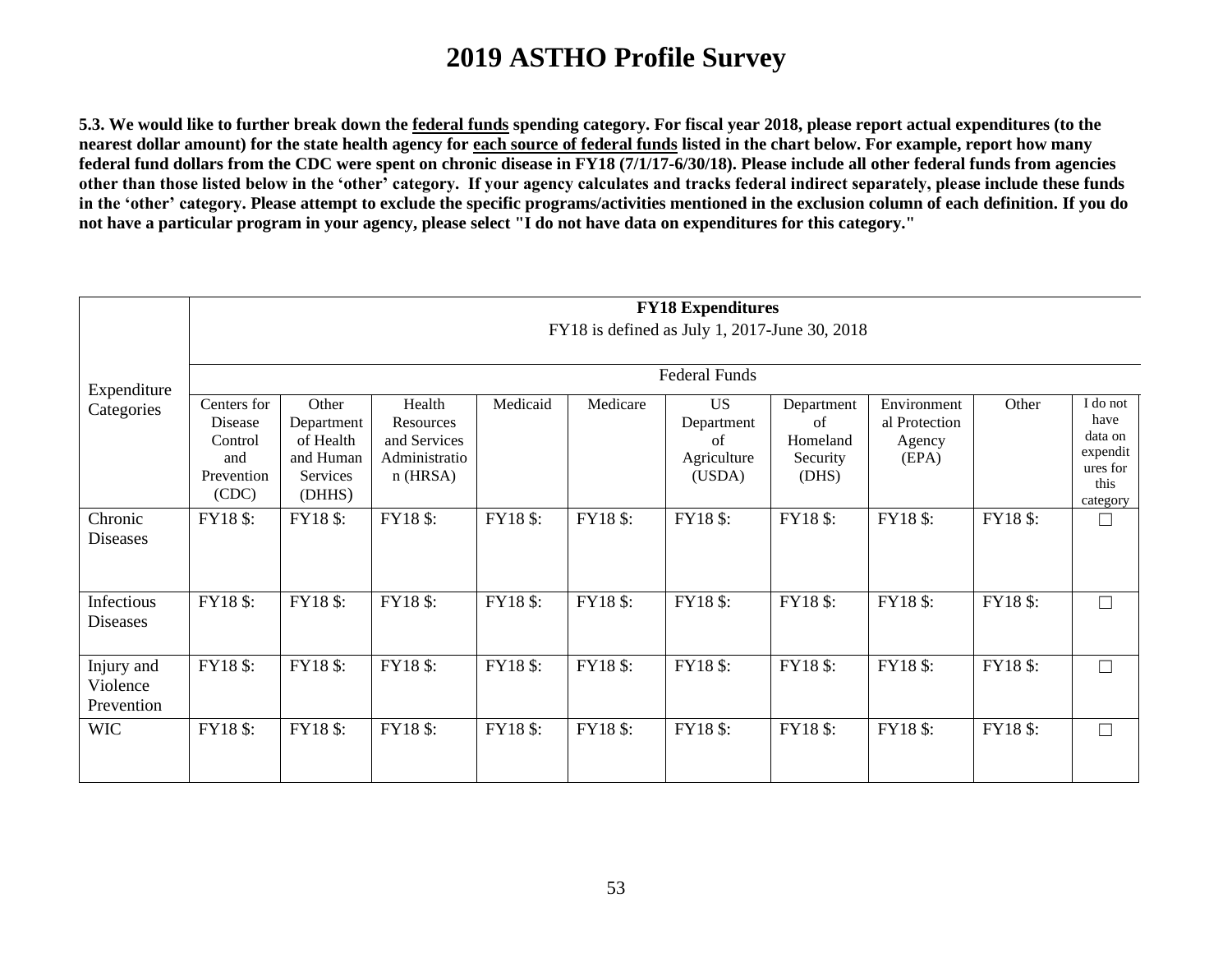| Environmental<br>Health                        | FY18 \$: | FY18\$: | FY18 \$: | FY18 \$: | FY18 \$: | FY18\$:  | FY18 \$: | FY18 \$: | FY18 \$: | $\Box$ |
|------------------------------------------------|----------|---------|----------|----------|----------|----------|----------|----------|----------|--------|
| Clinical<br>Services/<br>Consumer<br>Care      | FY18\$:  | FY18\$: | FY18 \$: | FY18 \$: | FY18\$:  | FY18 \$: | FY18 \$: | FY18 \$: | FY18 \$: | $\Box$ |
| All Hazards<br>Preparedness<br>and<br>Response | FY18 \$: | FY18\$: | FY18 \$: | FY18 \$: | FY18 \$: | FY18 \$: | FY18 \$: | FY18 \$: | FY18 \$: | $\Box$ |
| Quality of<br>Health<br>Services               | FY18\$:  | FY18\$: | FY18 \$: | FY18 \$: | FY18\$:  | FY18 \$: | FY18 \$: | FY18 \$: | FY18 \$: | $\Box$ |
| Health Data                                    | FY18 \$: | FY18\$: | FY18 \$: | FY18 \$: | FY18\$:  | FY18 \$: | FY18\$:  | FY18 \$: | FY18\$:  | $\Box$ |
| Health<br>Laboratory                           | FY18\$:  | FY18\$: | FY18\$:  | FY18 \$: | FY18\$:  | FY18 \$: | FY18\$:  | FY18 \$: | FY18 \$: | $\Box$ |
| Vital<br><b>Statistics</b>                     | FY18 \$: | FY18\$: | FY18 \$: | FY18 \$: | FY18\$:  | FY18 \$: | FY18 \$: | FY18 \$: | FY18 \$: | $\Box$ |
| Administration                                 | FY18\$:  | FY18\$: | FY18 \$: | FY18 \$: | FY18 \$: | FY18 \$: | FY18 \$: | FY18 \$: | FY18 \$: | $\Box$ |
| Other<br>(specify):                            | FY18 \$: | FY18\$: | FY18 \$: | FY18 \$: | FY18\$:  | FY18 \$: | FY18\$:  | FY18\$:  | FY18 \$: | $\Box$ |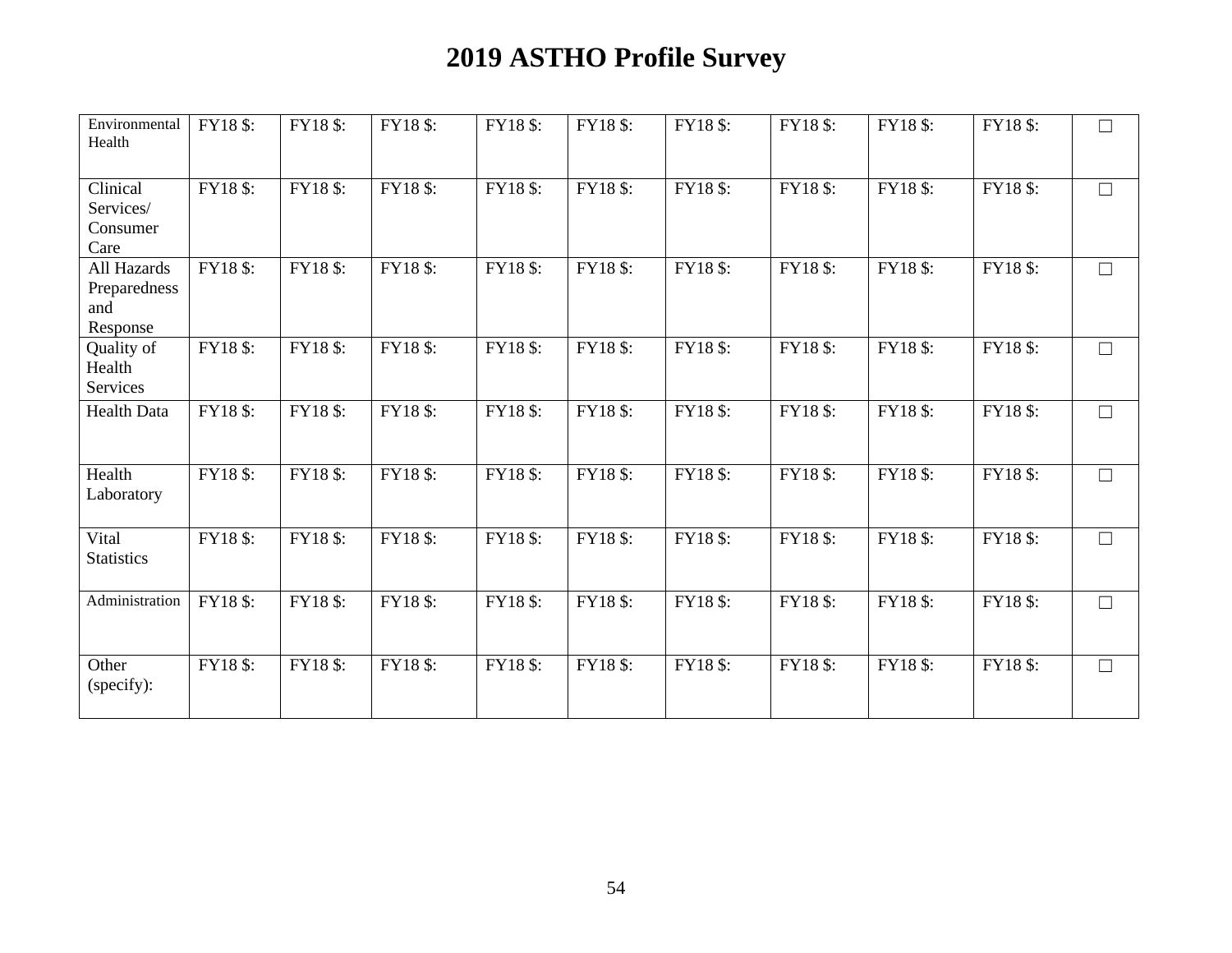**In the space provided below, please record any caveats regarding the expenditures reported for your agency's fiscal year 2018 (e.g. any difficulties in reporting on fiscal data in the timeframe requested, the inclusion or exclusion of expenditures by the categories listed in the chart or others, or other footnote information to clarify any variation in reporting).** 

**5.4. Please rate your satisfaction with the survey taking experience for the Finance section of the 2019 ASTHO Profile.** 

- o Not satisfied at all
- o Somewhat dissatisfied
- o Somewhat satisfied **→** *(If checked, skip question 5.4a)*
- o Very satisfied **→** *(If checked, skip question 5.4a)*

**5.4a. What could ASTHO do to improve the survey-taking experience?**

#### **5.5. Were you personally involved in completing the 2016 ASTHO Profile Survey?**

- o Yes
- o No **→** *(If checked, skip question 5.5a-c)*

**5.5a. Compared to the 2016 survey, how easy was it for you to complete the Finance section of the 2019 ASTHO Profile?** 

- o More difficult **→** *(If checked, answer question 5.5b)*
- o Somewhat more difficult **→** *(If checked, answer question 5.5b)*
- o Neutral
- o Somewhat easier **→** *(If checked, answer question 5.5c)*
- o Much easier  $\rightarrow$  *(If checked, answer question 5.5c)*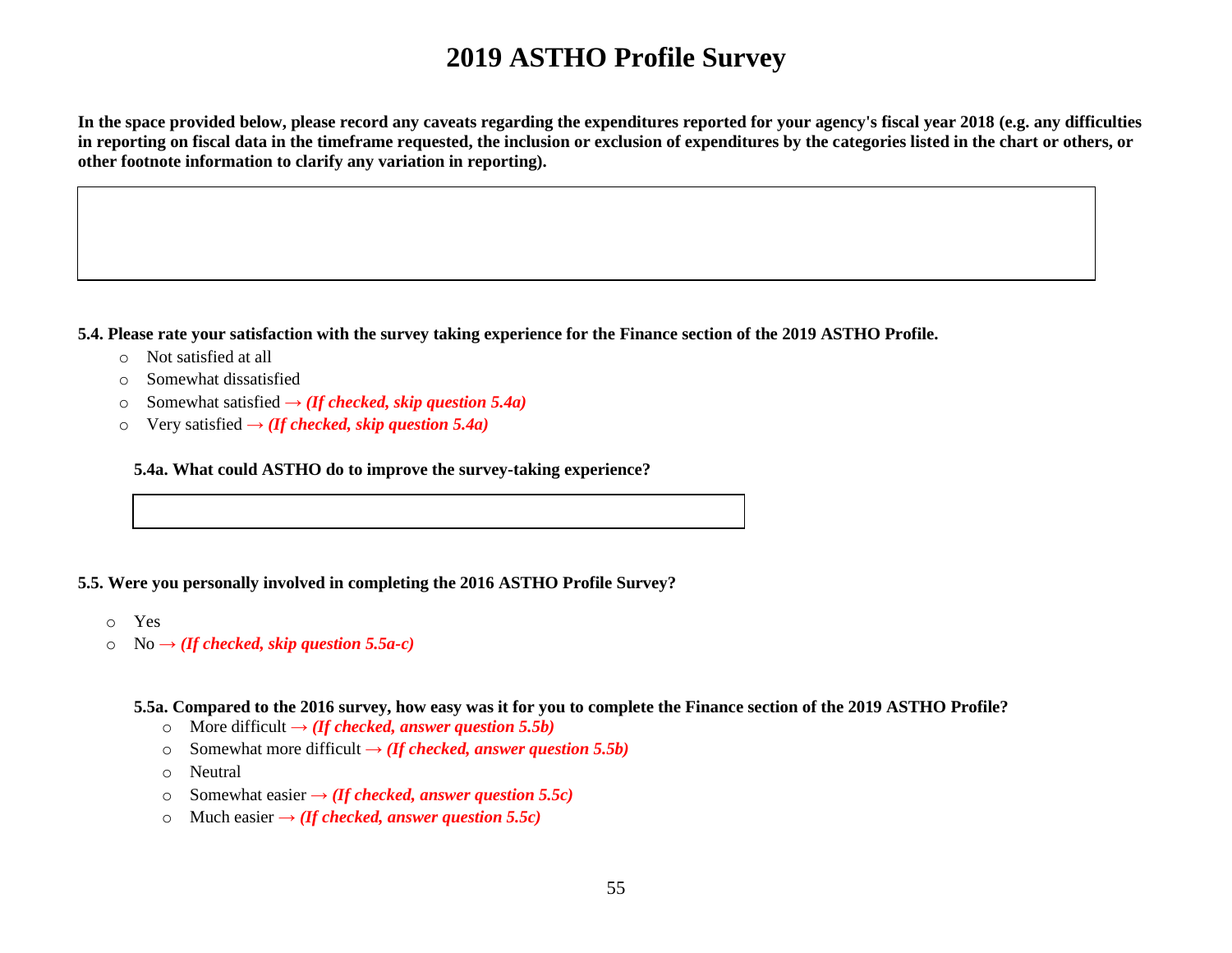**5.5b. What about the 2019 survey completion process did you find more difficult compared to 2016?**

**5.5c. What about the 2019 survey completion process did you find easier compared to 2016?**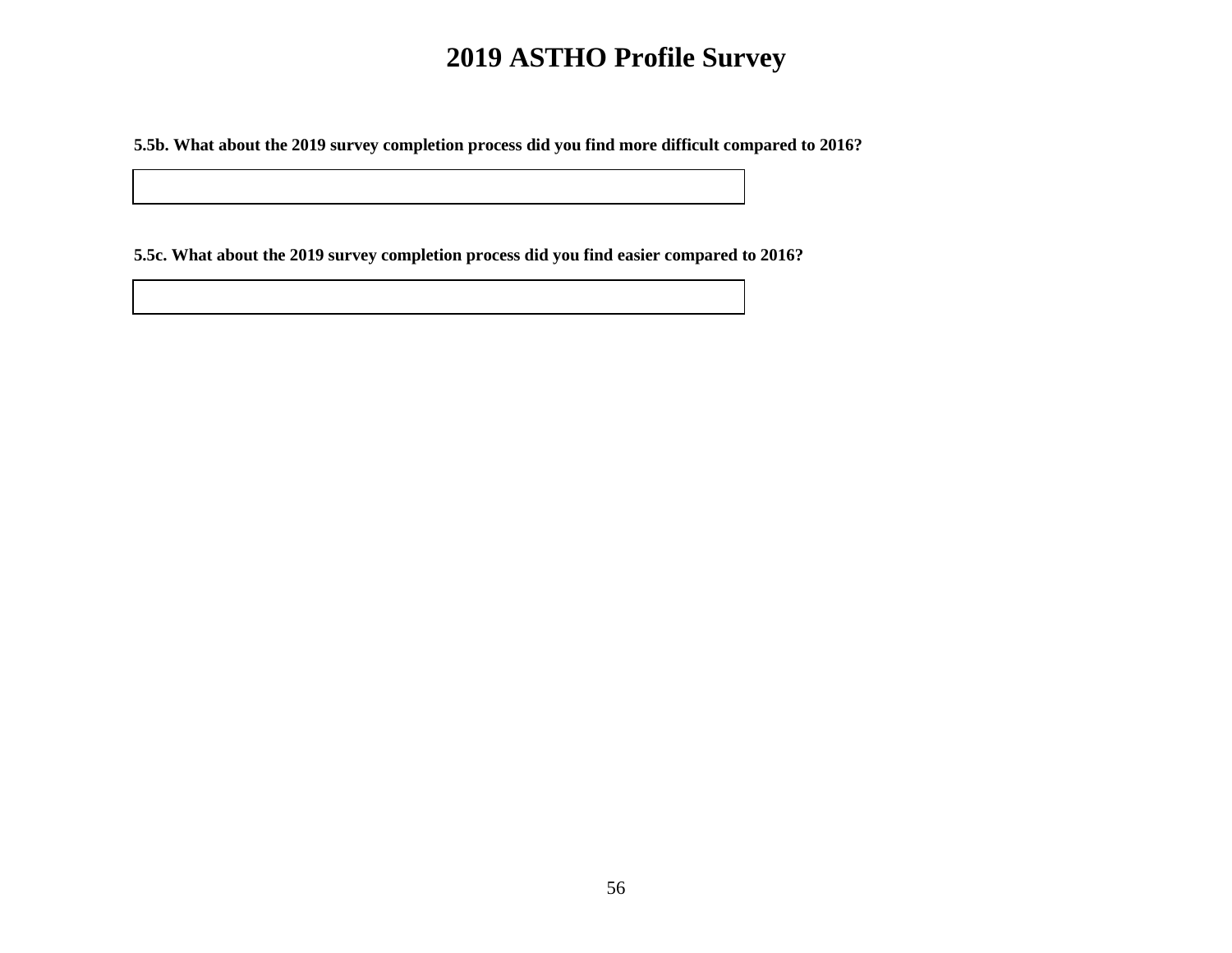#### **Part 6: Planning and Quality Improvement**

To be completed by Performance Improvement Officer or equivalent.

### **Contact Information**

Please provide a contact for the planning and quality improvement questions should ASTHO need to follow up regarding this information.

Check here if the respondent information for this section is the same as that of the Primary Contact for the survey. (Please note: the Primary Contact information will not appear until you check this box.)

| Name              |  |  |  |
|-------------------|--|--|--|
|                   |  |  |  |
| Position or Title |  |  |  |
|                   |  |  |  |
|                   |  |  |  |
| E-mail address    |  |  |  |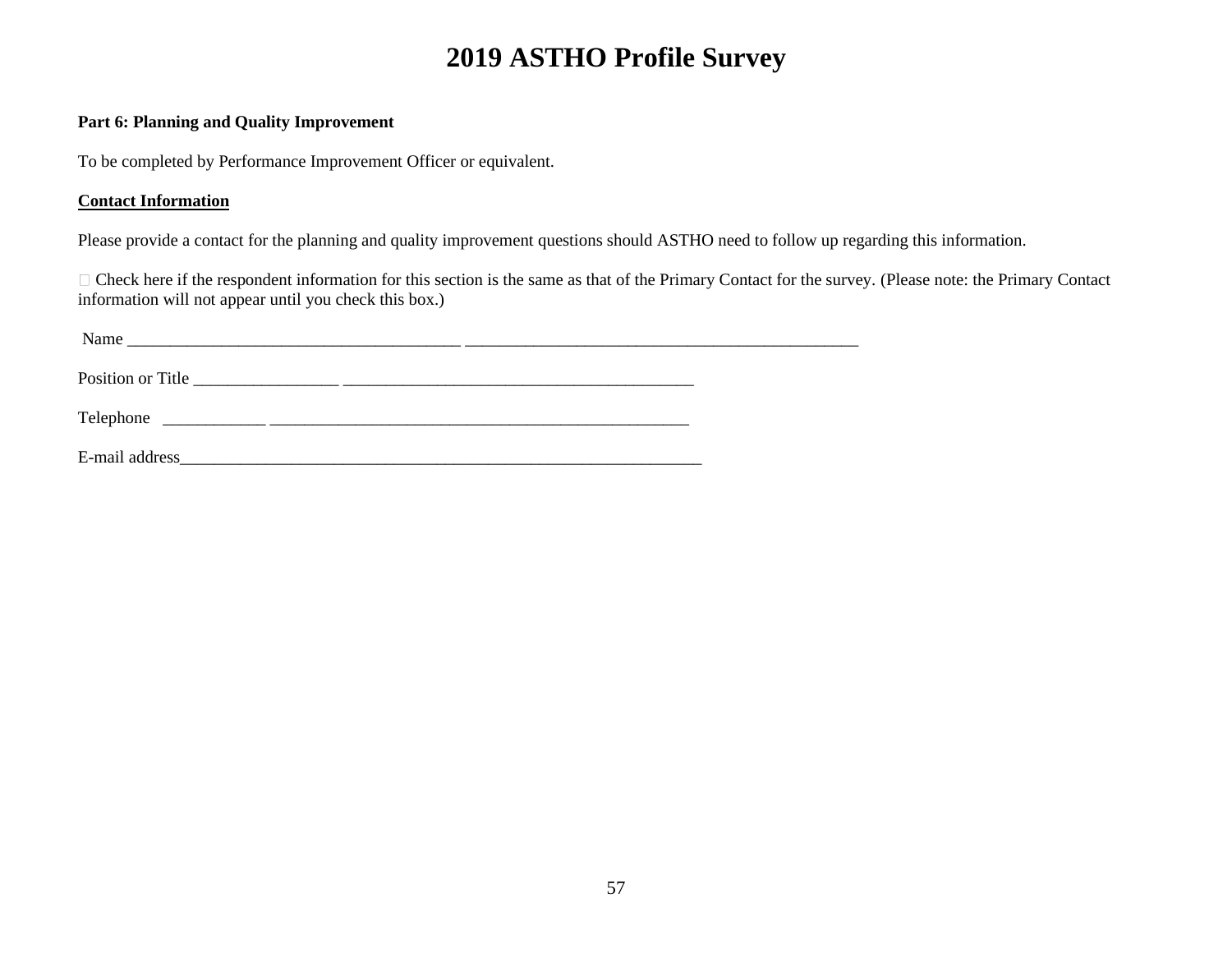**6.1. Has your agency achieved accreditation through the Public Health Accreditation Board (PHAB)?** \*Prefilled based on PHAB data.

- $\circ$  Yes  $\rightarrow$  *(If checked, skip question 6.3)*
- o No**→** *(If checked, skip question 6.2)*

 $\Box$  I verify that this response is correct

#### **6.2. Has your agency applied/is your agency planning to apply for PHAB re-accreditation?**

- o Yes
- o No
- o Not Sure

**6.3. In what calendar year does your public health agency anticipate registering in e-PHAB in order to pursue accreditation?** 

- o 2019
- o 2020
- o 2021
- $O = 2022$
- o 2023 or later
- o Have not decided on a target year
- o My public health agency has decided NOT to apply for accreditation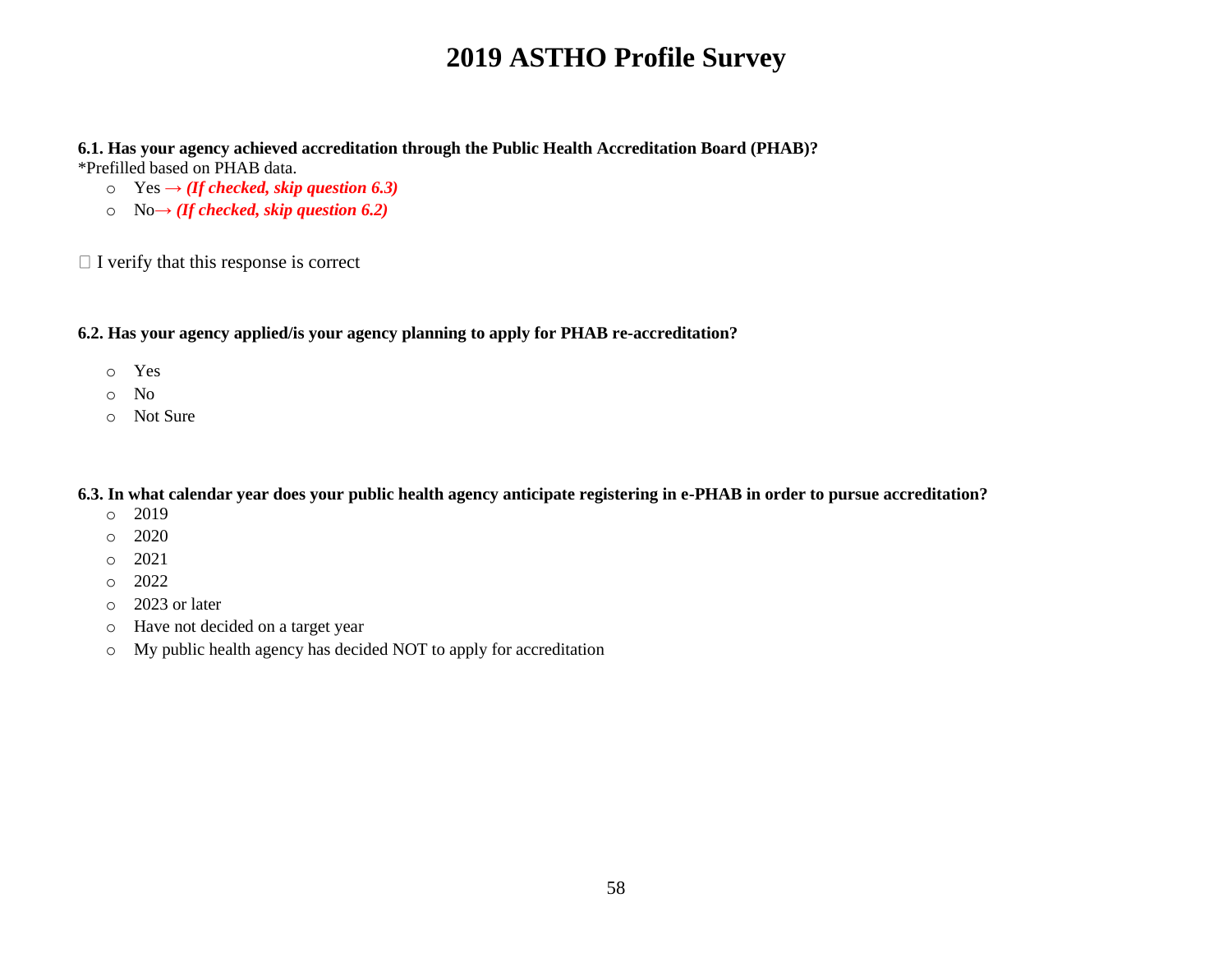**6.4. There are many different frameworks or approaches to quality improvement. Check each framework or approach your agency prefers to use as an approach to quality improvement.** (Select all that apply)

Balanced Scorecard

Baldrige Performance Excellence Criteria (or state version)

 $\Box$  Lean

□ Plan-Do-Check-Act or Plan-Do-Study-Act

 $\Box$  Six Sigma

□ PHAB Accreditation Standards

 $\Box$  No specific framework or approach

 $\Box$  Other specific framework or approach (specify):

*The next set of questions will help create a snapshot of state health agency performance activities around the country. Refer to the following definitions as you complete the next set of questions:*

*• Performance standards are objective standards or guidelines that are used to assess an organization's performance (e.g., one epidemiologist on staff per 100,000 population served, 80 percent of all clients who rate health agency services as "good" or "excellent," 100 percent immunization rate for all children). Standards may be set by benchmarking against similar organizations, or based on national, state, or scientific guidelines.*

*• Performance measures are any quantitative measures or indicators of capacities, processes, or outcomes relevant to the assessment of an established performance goal or objective (e.g., the number of epidemiologists on staff capable of conducting investigations, percentage of clients who rate health agency services as "good" or "excellent," percentage of immunized children).*

*• Reporting of progress means documentation and reporting of progress in meeting standards and targets and sharing of such information through feedback.*

*• Quality improvement refers to a formal, systematic approach (such as plan-do-check-act) applied to the processes underlying public health programs and services in order to achieve measurable improvements.*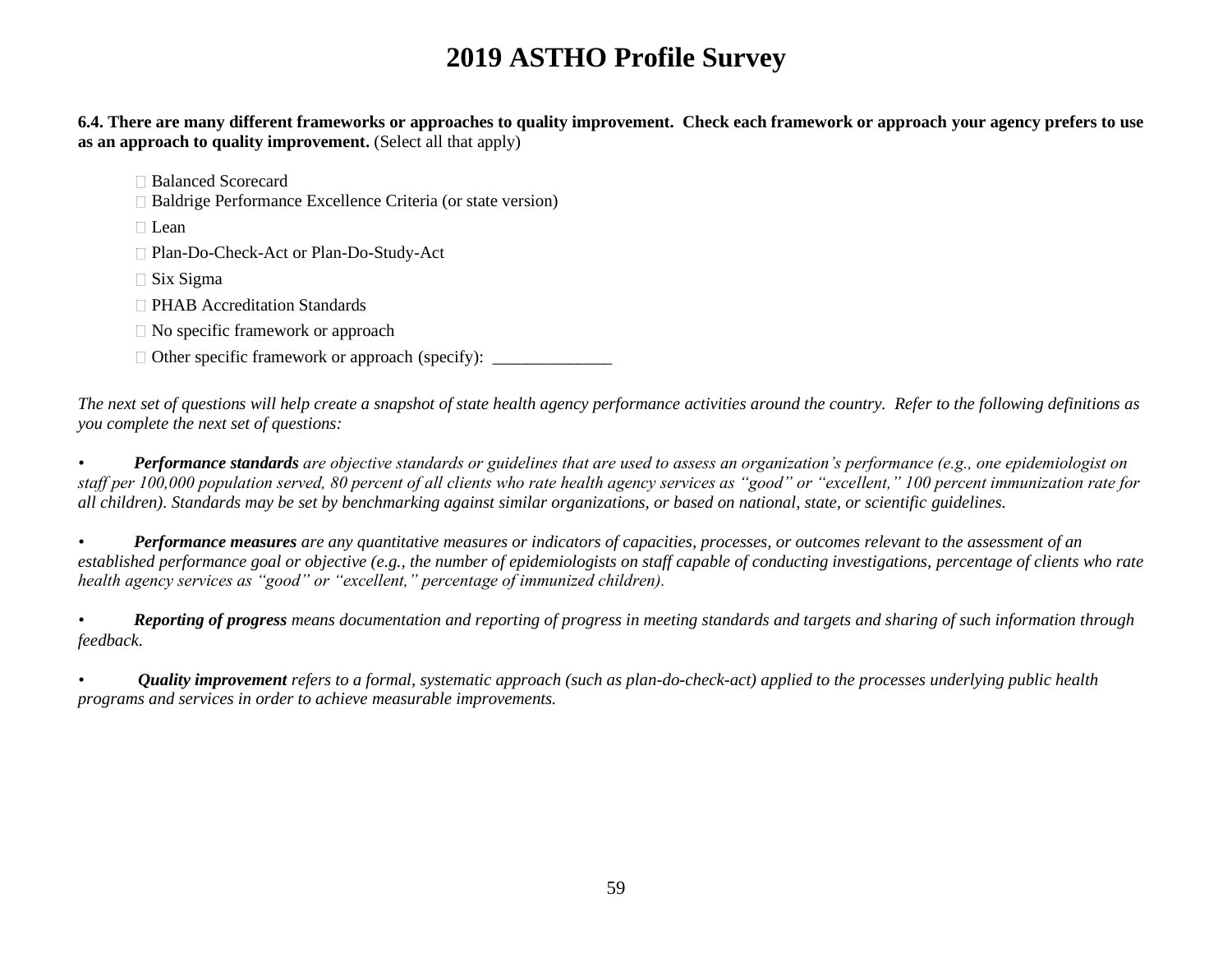**6.5. Does your state public health agency have a formal performance management program in place that includes ALL of the following: performance standards, performance measures, reporting of progress, and a quality improvement process?** 

- o Yes, fully implemented department-wide
- o Yes, partially implemented department-wide
- o Yes, fully implemented for specific programs
- o Yes, partially implemented for specific programs
- o No

#### **6.6. Which of the following statements best characterizes your state public health agency's current quality improvement activities?**

- o State public health agency has implemented a formal quality improvement program agency-wide
- $\circ$  Formal quality improvement activities are being implemented in specific programmatic or functional areas of the state public health agency, but not on an agency-wide basis
- o State public health agency's quality improvement activities are informal or ad hoc in nature
- o State public health agency is not currently involved in quality improvement activities **→** *(If checked, skip questions 6.7-6.8)*

#### **6.7. Which of the following elements of a formal agency-wide quality improvement (QI) program are currently in place at your state public health agency?** (Select all that apply)

- Agency QI Council or other committee that coordinates QI efforts
- $\Box$  Staff member with dedicated time as part of their job description to monitor OI work throughout the agency
- □ Agency-wide QI plan
- $\Box$  Agency performance data is used on an ongoing basis to drive improvement efforts
- $\Box$  Leadership dedicates resources (e.g., time, funding) to QI
- $\Box$  QI is incorporated in employee job descriptions
- $\Box$  QI is incorporated in employee performance appraisals
- $\Box$  QI resources and training opportunities are offered to staff on an ongoing basis
- $\Box$  None of the above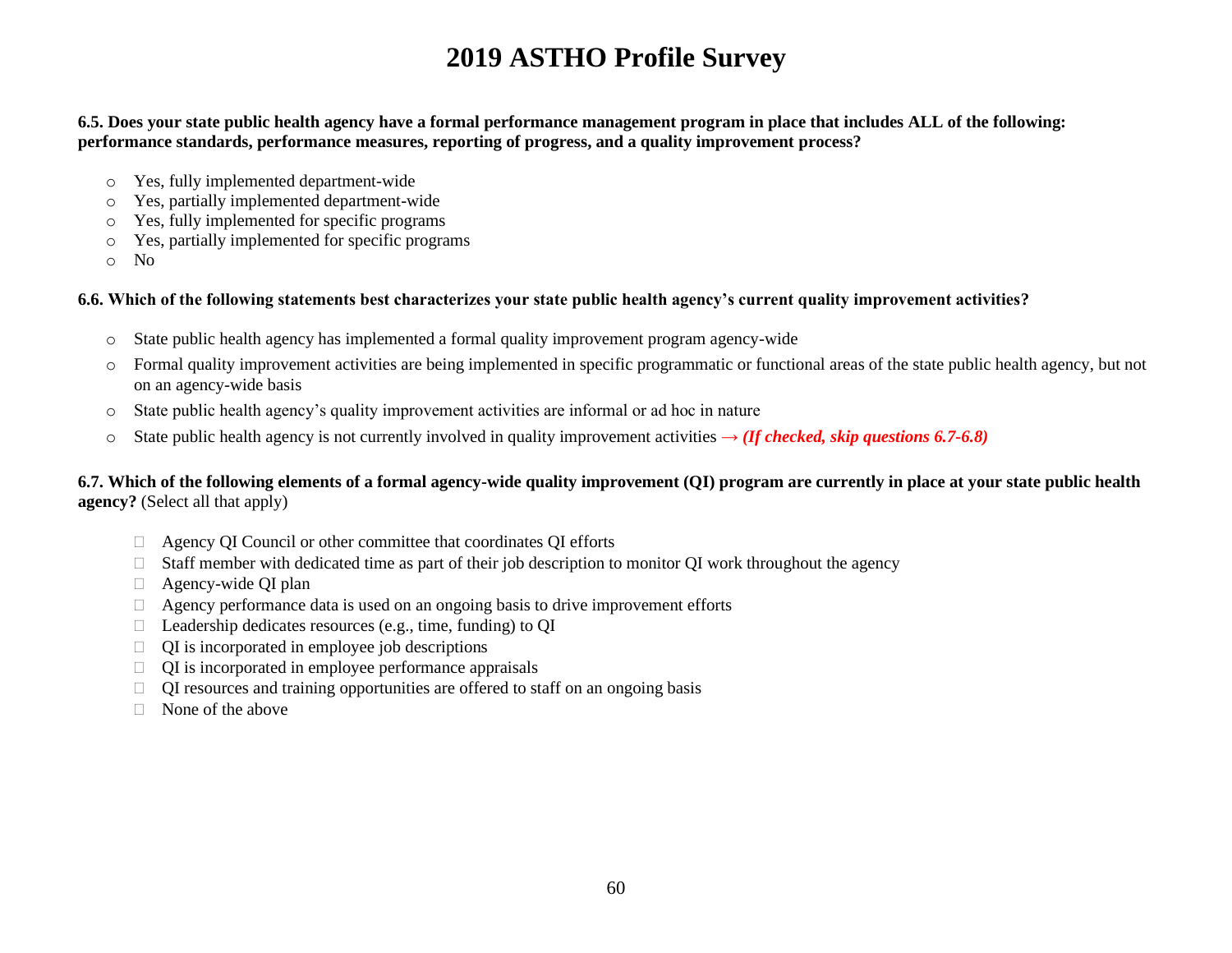#### **6.8. In what ways does your agency support or encourage staff involvement in quality improvement efforts?** (Select all that apply)

- $\Box$  We provide training to staff in OI methods
- $\Box$  We recognize outstanding QI work with employee recognition award(s)
- $\Box$  Participation in QI efforts is included as part of employee performance goals
- $\Box$  We provide monetary incentives
- $\Box$  Quality improvement is included in job descriptions for some employees
- □ We have formed a QI committee that coordinates QI efforts
- We provide funding to support QI efforts
- $\Box$  We do not actively encourage staff involvement in quality improvement efforts
- Other (specify): \_\_\_\_\_\_\_\_\_\_\_\_\_\_\_\_\_\_\_\_\_\_\_\_\_

**6.9. Indicate the use of the Core competencies for public health professionals in the course of managing your agency personnel.** Click on the hyperlink to visit the website for the competency. (Select all that apply)

|                                                   | Not familiar<br>with | Familiar with<br>but have not<br>used | Conducting<br>performance<br>evaluations | Developing<br>training plans | Preparing job<br>descriptions | Other use |
|---------------------------------------------------|----------------------|---------------------------------------|------------------------------------------|------------------------------|-------------------------------|-----------|
| Core competencies for public health professionals |                      |                                       |                                          |                              |                               |           |